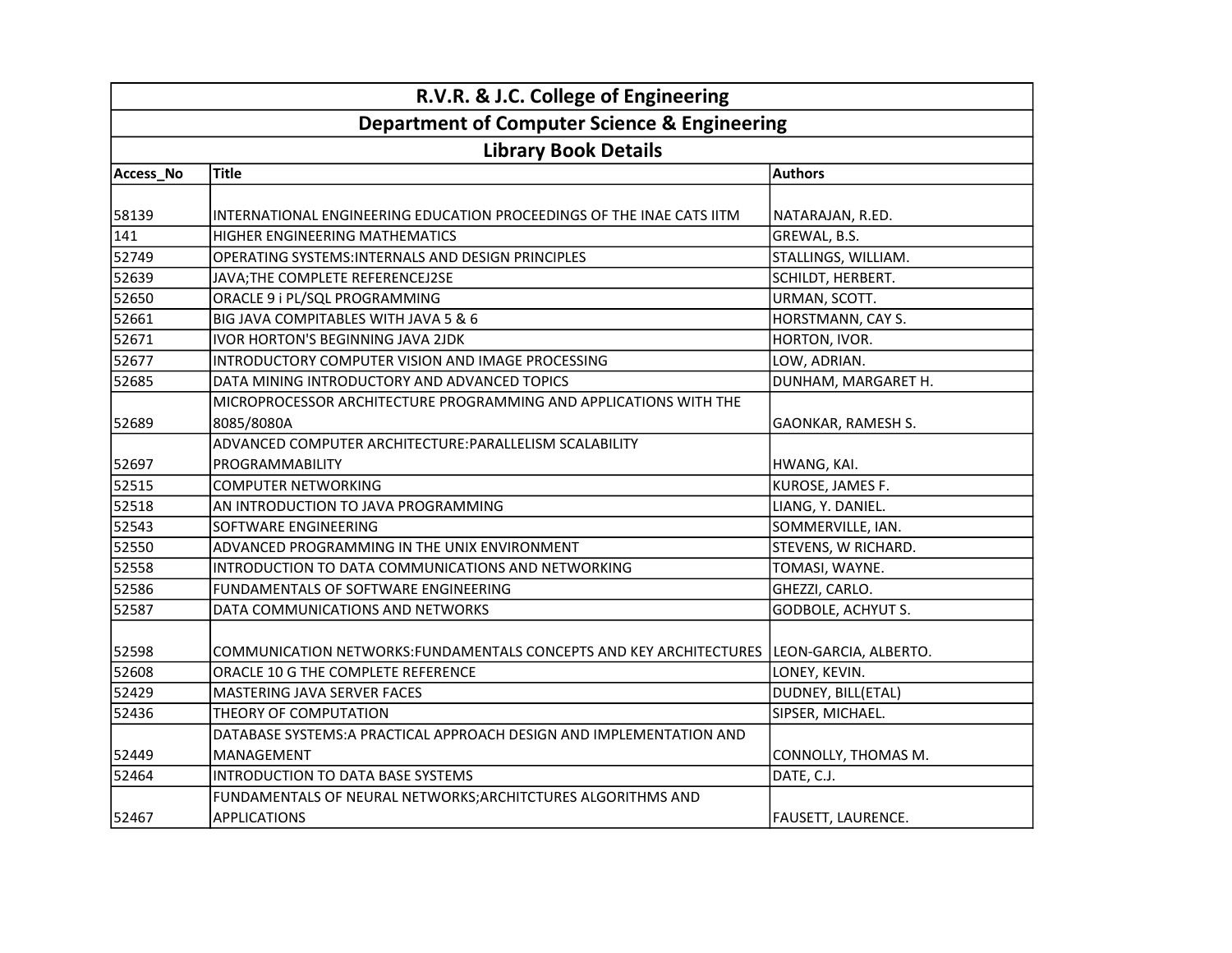| 52484 | NEURAL NETWORKS ALGORITHMS APPLICATIONS AND PROGRAMMING TECHNIQUES                         | FREEMAN, JAMES A.       |
|-------|--------------------------------------------------------------------------------------------|-------------------------|
| 52505 | <b>CORE JAVA: ADVANCED FEATURES</b>                                                        | HORSTMANN, CAY S.       |
| 52534 | CONCEPTS OF PROGRAMMING LANGUAGES                                                          | SEBESTA, ROBERT W.      |
| 52360 | <b>ARTIFICIAL INTELLIGENCE</b>                                                             | WINSTON, PATRICK HENRY. |
| 52381 | <b>ENGINEERING ETHICS</b>                                                                  | GOVINDARAJAN, M.        |
| 52400 | <b>ARTIFICIAL INTELLIGENCE</b>                                                             | RICH, ELAINE.           |
| 52422 | FUNDAMENTALS OF COMPUTER ALGORITHMS                                                        | HOROWITZ, ELLIS.        |
| 52301 | GENETIC ALGORITHMS IN SEARCH, OPTIMIZATION AND MACHINE LEARNING                            | GOLDBERG, DAVID E.      |
| 52308 | CORE JAVA: FUNDAMENTALS                                                                    | HORSTMANN, CAY S.       |
| 52324 | PRINCIPLES OF DISTRIBUTED DATABASE SYSTEMS                                                 | OZSU, M TAMER.          |
| 50343 | <b>COMPUTER GRAPHICS</b>                                                                   | SINHA, AMARENDRA N.     |
| 50319 | UNIX PROGRAMMING                                                                           | RAMASATISH, A.          |
| 50018 | DATA STRUCTURES, ALGORITHMS, AND APPLICATIONS IN JAVA                                      | SAHNI, SARTAJ.          |
| 50021 | 3DS MAX 2008 IN SIMPLE STEPS                                                               | KOGAN SOLUTIONS INC.    |
| 50030 | EXCEL 2007 IN SIMPLE STEPS                                                                 | KOGAN SOLUTIONS INC.    |
| 50051 | WORD 2007 IN SIMPLE STEPS                                                                  | KOGAN SOLUTIONS INC.    |
| 49945 | <b>GUIDE TO OPERATING SYSTEMS SECURITY</b>                                                 | PALMER, MICHAEL.        |
| 49946 | COMPUTER FORENSICS AND INVISTIGATIONS                                                      | NELSON, BILL.           |
| 49958 | SYSTEM ANALYSIS AND DESIGN METHOD                                                          | SHELLY, GARY B.         |
| 49970 | PRINCIPLES OF INFORMATION SYSTMS:A MANAGERIAL APPROACH                                     | STAIR, RALPH.           |
| 49989 | PRINCIPLES OF INFORMATION SECURITY                                                         | WHITMAN, MICHAEL E.     |
| 50007 | COMPUTER ALGORITHMS/C++                                                                    | HOROWITZ, ELLIS.        |
| 49843 | NEURAL NETWORKS FOR PATTERN RECOGNITION                                                    | BISHOP, CHRISTOPHER M.  |
| 49854 | COMPUTATIONAL INTELLIGENCE: A PRACTRICAL APPROACH                                          | POOLE, DAVID.           |
| 49862 | NATURAL LANGUAGE PROCESSING AND INFORMATION RETRIEVAL                                      | SIDDIQUI, TANVEER.      |
| 49881 | <b>INFORMATION SYSTEM ARCHITECTURE</b>                                                     | BURD, STEPHEN.          |
| 49884 | PARLLEL OPERATING SYSTEMS                                                                  | CARSWELL, RON.          |
| 49887 | ORACLE 10G:SQL                                                                             | CASTEEL, J JOAN.        |
| 49902 | ASSEMBLEY LANGUAGE AND COMPUTER ARCHITECTURE USING C++ AND JAVA                            | DOSREIS, ANTHONY J.     |
| 49914 | <b>PROGRAMMING WITH PERL</b>                                                               | FLYNT, JOHN P.          |
| 49093 | <b>CYBER SECURITY OPERATIONS HAND BOOK</b>                                                 | RITTINGHOUSE, JOHN W.   |
| 49094 | <b>CORE SECURITY PATTERNS</b>                                                              | STEEL, CHRISTOPHER.     |
| 49095 | DEVELOPING ENTERPRISE WEB SERVICES                                                         | CHATTERJEE, SANDEEP.    |
| 49096 | <b>ENTERPRISE WEB SERVICES SECURITY</b>                                                    | HOLLA, RICKLAND.        |
| 48015 | INTERNETWORKING WITH TCP/IP VOL1 PRINICPLES, PROTOCOLS, AND ARCHITECTURE COMER, DOUGLAS E. |                         |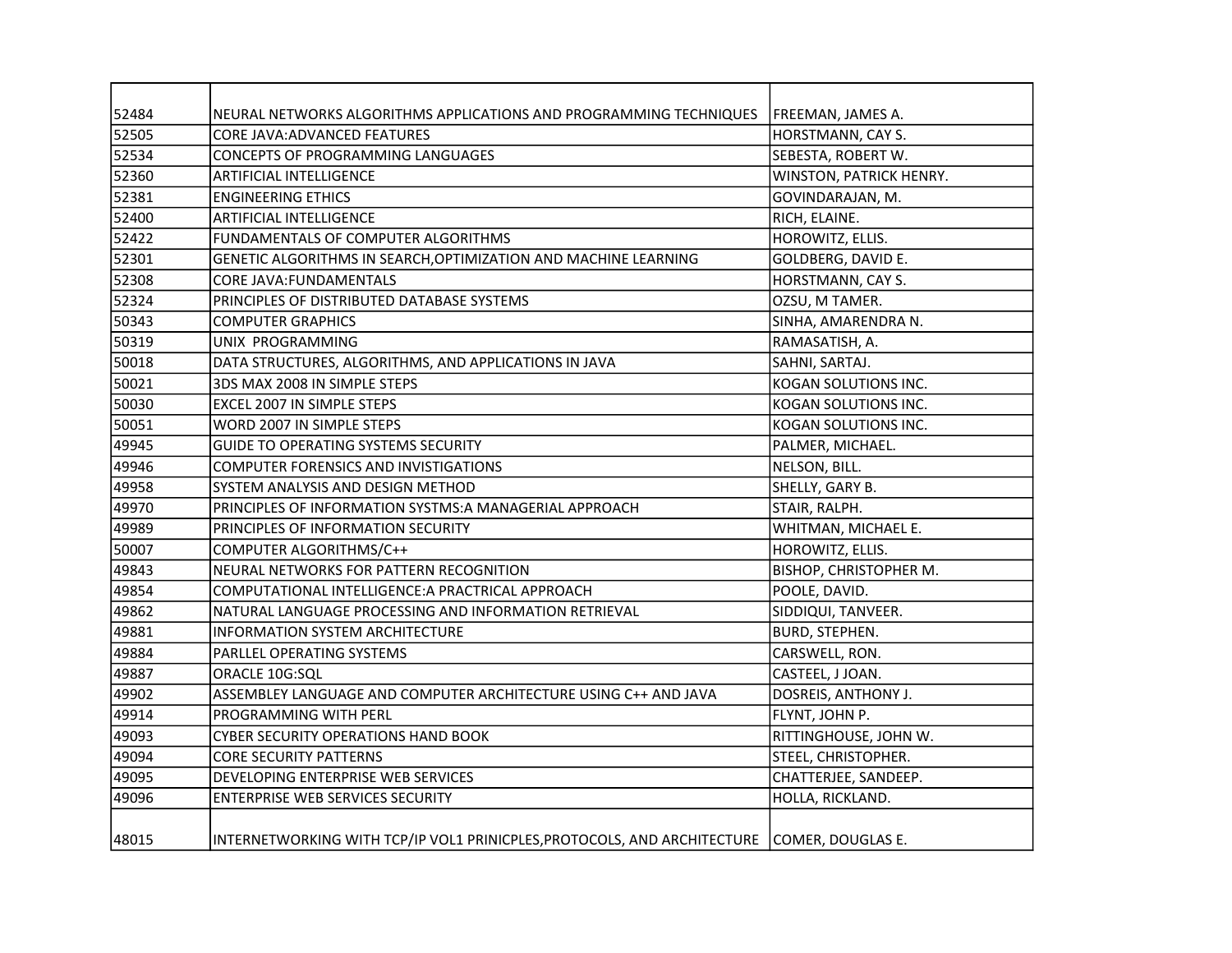| 47975 | INTRODUCTION TO E-COMMERCE                                           | RAYPORT, JEFFREY F.      |
|-------|----------------------------------------------------------------------|--------------------------|
| 47976 | SOFTWARE TESTING                                                     | RAJANI, RENU.            |
|       | OBJECT-ORIENTED SOFTWARE ENGINEERING: PRACTICAL SOFTWARE DEVELOPMENT |                          |
| 47977 | USING UML AND JAVA                                                   | LETHBRIDGE, TIMOTHY C.   |
|       | OBJECT-ORIENTED SOFTWARE ENGINEERING: PRACTICAL SOFTWARE DEVELOPMENT |                          |
| 47978 | USING UML AND JAVA                                                   | LETHBRIDGE, TIMOTHY C.   |
|       | OBJECT-ORIENTED SOFTWARE ENGINEERING: PRACTICAL SOFTWARE DEVELOPMENT |                          |
| 47979 | USING UML AND JAVA                                                   | LETHBRIDGE, TIMOTHY C.   |
| 47980 | ELECTRONIC COMMERCE:FRAMEWORK, THECHNOLOGIES AND APPLICATIONS        | <b>BHASKER, BHARAT.</b>  |
| 47981 | ELECTRONIC COMMERCE: FRAMEWORK, THECHNOLOGIES AND APPLICATIONS       | BHASKER, BHARAT.         |
| 47982 | SOFTWARE RELIABILITY ENGINEERING                                     | MUSA, JOHN D.            |
| 47983 | SOFTWARE RELIABILITY ENGINEERING                                     | MUSA, JOHN D.            |
| 47984 | SOFTWARE ENGINEERING CONCEPTS                                        | FAIRLEY, RICHARD E.      |
| 47985 | SOFTWARE ENGINEERING CONCEPTS                                        | FAIRLEY, RICHARD E.      |
| 47986 | FUNDAMENTALS OF ALGORITHMS                                           | BRASSARD, GILLES.        |
| 47987 | FUNDAMENTALS OF ALGORITHMS                                           | BRASSARD, GILLES.        |
| 47988 | FUNDAMENTALS OF ALGORITHMS                                           | BRASSARD, GILLES.        |
| 47989 | FUZZY SETS, UNCERTAINTY AND INFORMATION                              | KLIR, GEORGE J.          |
| 47990 | INTRODUCTION TO REAL TIME IMAGING                                    | DOUGHERTY, EDWARD R.     |
| 47991 | INTRODUCTION TO REAL TIME IMAGING                                    | DOUGHERTY, EDWARD R.     |
| 47992 | <b>LOGIC PRIMER</b>                                                  | ALLEN, COLIN.            |
| 47993 | DISCRETE MATHEMATICS AND GRAPH THEORY                                | BISWAL, PURNA CHANDRA.   |
| 47994 | DISCRETE MATHEMATICS AND GRAPH THEORY                                | BISWAL, PURNA CHANDRA.   |
| 47995 | DATA COMMUNICATIONS AND COMPUTER NETWORKS                            | <b>GUPTA, PRAKASH C.</b> |
| 47996 | DATA COMMUNICATIONS AND COMPUTER NETWORKS                            | <b>GUPTA, PRAKASH C.</b> |
| 47997 | DATA COMMUNICATIONS AND COMPUTER NETWORKS                            | <b>GUPTA, PRAKASH C.</b> |
| 47998 | INTRODUCTION TO ARTIFICIAL INTELLIGENCE                              | AKERKAR, RAJENDRA.       |
| 47999 | INTRODUCTION TO ARTIFICIAL INTELLIGENCE                              | AKERKAR, RAJENDRA.       |
| 48000 | <b>DATA MINING</b>                                                   | GUPTA, G.K.              |
| 48001 | <b>DATA MINING</b>                                                   | GUPTA, G.K.              |
| 48002 | SECURITY IN COMPUTING                                                | PFLEEGER, CHARLES P.     |
| 48003 | <b>SECURITY IN COMPUTING</b>                                         | PFLEEGER, CHARLES P.     |
| 48004 | <b>SECURITY IN COMPUTING</b>                                         | PFLEEGER, CHARLES P.     |
| 48005 | DATA NETWORKS                                                        | BERTSEKAS, DIMITRI.      |
| 48006 | <b>DATA NETWORKS</b>                                                 | BERTSEKAS, DIMITRI.      |
| 48007 | ASP.NET 2.0                                                          | WALTHER, STEPHEN.        |
| 48008 | ASP.NET 2.0                                                          | WALTHER, STEPHEN.        |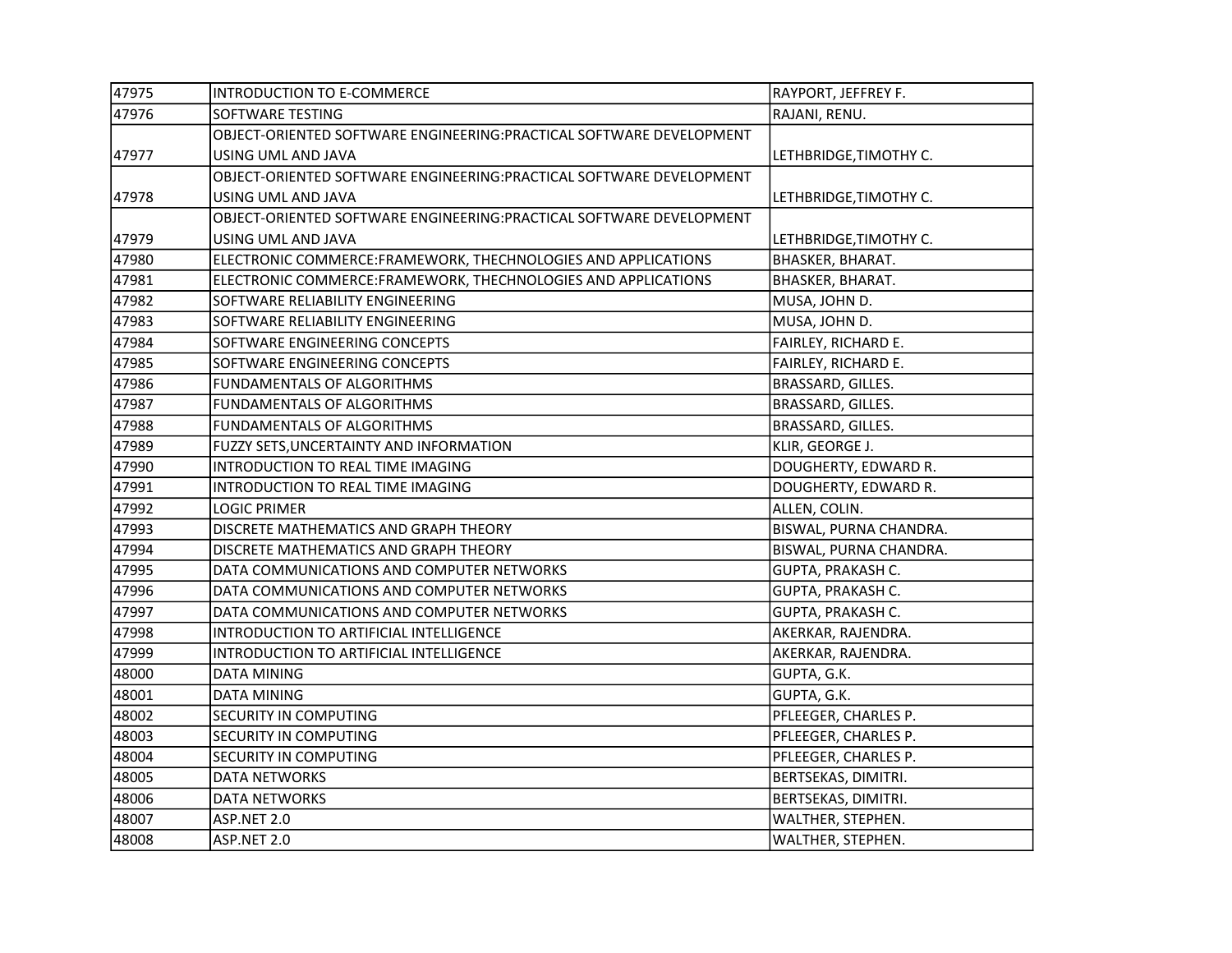| 48009 | CSS, DHTML, AND AJAX                                                     | TEAGUE, JASON CRANFORD.  |
|-------|--------------------------------------------------------------------------|--------------------------|
| 48010 | CSS, DHTML, AND AJAX                                                     | TEAGUE, JASON CRANFORD.  |
| 48011 | VISUAL MODELING WITH RATIONAL ROSE 2002 AND UML                          | QUATRANI, TERRY.         |
| 48012 | VISUAL MODELING WITH RATIONAL ROSE 2002 AND UML                          | QUATRANI, TERRY.         |
| 48013 | INTERNETWORKING WITH TCP/IP VOL1 PRINICPLES, PROTOCOLS, AND ARCHITECTURE | COMER, DOUGLAS E.        |
| 48014 | INTERNETWORKING WITH TCP/IP VOL1 PRINICPLES, PROTOCOLS, AND ARCHITECTURE | COMER, DOUGLAS E.        |
| 47509 | THE BEST OF SPEAKING TREE                                                | THE TIMES OF INDIA       |
| 47511 | THE BEST OF SPEAKING TREE                                                | THE TIMES OF INDIA       |
| 47529 | <b>INTERVIEW TIPS</b>                                                    | PALAT, RAGHU.            |
| 47534 | FIRST THINGS FIRST                                                       | COVEY, STEPHEN R.        |
| 47536 | SUCCESS IS NEVER ENDING FAILURE IS NEVER FINAL                           | SCHULLER, ROBERT H.      |
| 47539 | THE ROAD LESS TRAVELED                                                   | PECK, M. SCOTT.          |
| 47540 | THE BE HAPPY ATTITUDES                                                   | SCHULLER, ROBERT H.      |
| 47544 | LATERAL THINKING                                                         | BONO, EDWARD DE.         |
| 47547 | <b>EMOTIONAL INTELLIGENCE</b>                                            | GOLEMAN, DANIEL.         |
| 47557 | THE 48 LAWS OF POWER                                                     | <b>GREENE, ROBERT.</b>   |
| 47561 | THE POWER OF POSITIVE THINKING                                           | PEALE, NORMAN VINCENT.   |
| 47564 | <b>INDOMITABLE SPIRIT</b>                                                | ABDUL KALAM, A.P.J.      |
| 47587 | QUICK AND EASY WAY TO EFFECTIVE SPEAKING                                 | CARNEGIE, DALE.          |
| 47596 | 7 PRINCIPLES FOR CREATING YOUR FUTURE                                    | SEMRADEK, JAMES J.       |
|       | THE LEADER IN YOU: HOW TO WIN FRIENDS, INFLUENCE PEOPLE AND SUCCED IN A  |                          |
| 47601 | <b>CHANGING WORLD</b>                                                    | CARNEGIE, DALE.          |
| 47512 | THE BEST OF SPEAKING TREE                                                | THE TIMES OF INDIA       |
| 47515 | THE BEST OF SPEAKING TREE                                                | THE TIMES OF INDIA       |
| 47519 | WHO MOVED MY CHEESE?                                                     | JOHNSON, SPENCER.        |
| 47521 | PERSONAL EXCELLENCE                                                      | SHELTON, KEN.;ED.        |
| 47522 | <b>DE-STRESS FOR EXAMS</b>                                               | FERRIS, STEWART.         |
| 47524 | A WINNING ATTITUDE                                                       | HAMILTON-MCGINTY, ROSIE. |
| 47526 | THE POWER OF NOW                                                         | TOLLE, ECKHART.          |
| 45166 | <b>STUDY LISTENING</b>                                                   | LYNCH, TONY.             |
| 44726 | UML:A BEGINNER'S GUIDE                                                   | ROFF, JASON T.           |
| 44727 | UML:A BEGINNER'S GUIDE                                                   | ROFF, JASON T.           |
| 44728 | SYSTEMS ANALYSIS AND DESIGN                                              | BENNETT, SIMON.          |
| 44729 | SYSTEMS ANALYSIS AND DESIGN                                              | BENNETT, SIMON.          |
| 44730 | <b>EXPERT SYSTEMS: THEORY AND PRACTICE</b>                               | ERMINE, JEAN-LOUIS.      |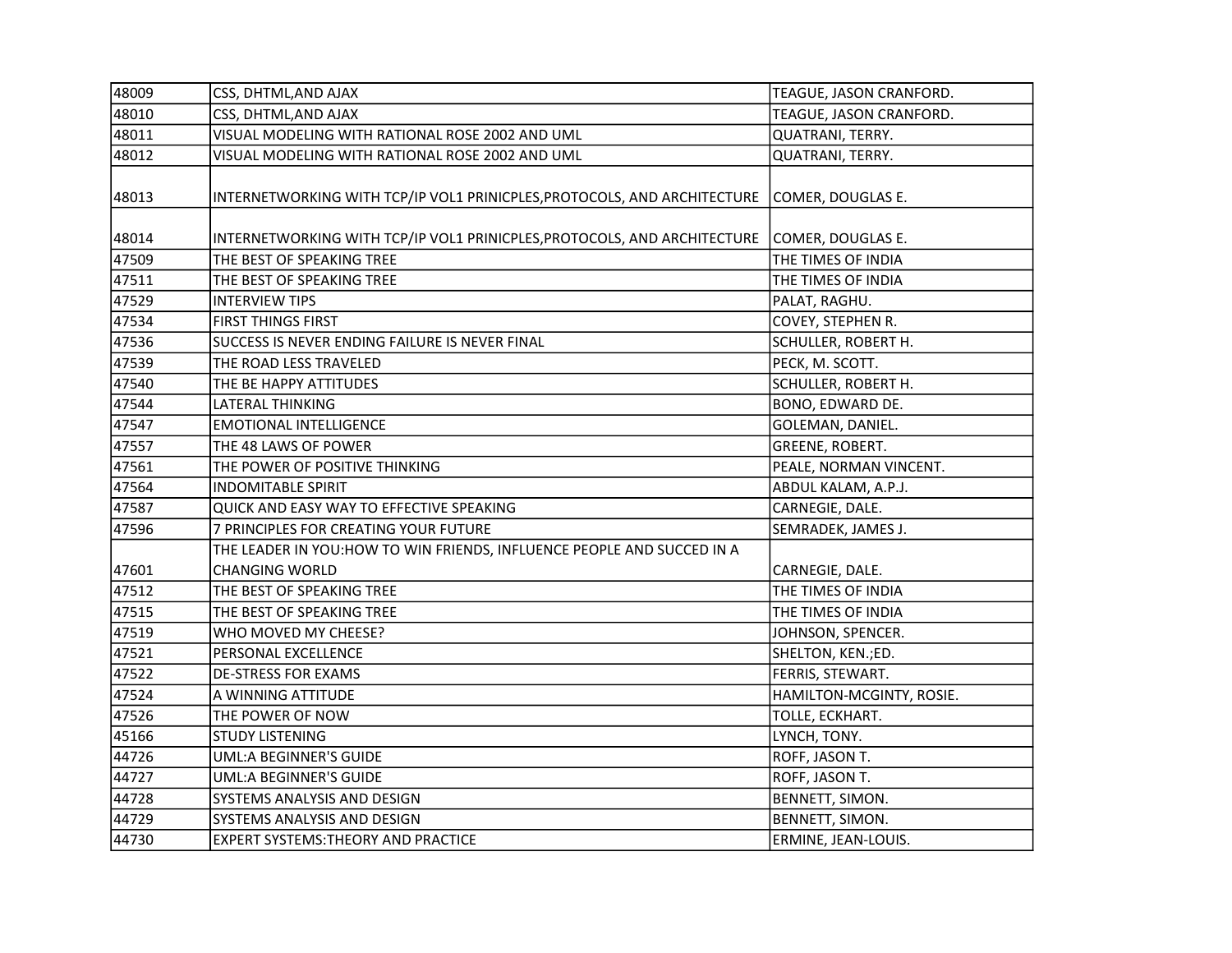| 44731 | <b>EXPERT SYSTEMS: THEORY AND PRACTICE</b>                           | ERMINE, JEAN-LOUIS.  |
|-------|----------------------------------------------------------------------|----------------------|
| 44732 | <b>FUNDAMENTALS OF ALGORITHMS</b>                                    | BRASSARD, GILLES.    |
| 44733 | FUNDAMENTALS OF ALGORITHMS                                           | BRASSARD, GILLES.    |
| 44734 | FUZZY SETS AND FUZZY LOGIC: THEORY AND APPLICATIONS                  | KLIR, GEORGE J.      |
| 44735 | FUZZY SETS AND FUZZY LOGIC: THEORY AND APPLICATIONS                  | KLIR, GEORGE J.      |
| 44736 | FUNDAMENTALS OF ARTIFICIAL NEURAL NETWORKS                           | HASSOUN, MOHAMAD H.  |
| 44739 | DISCRETE MATHEMATICAL STRUCTURES                                     | SOMASUNDARAM, R.M.   |
| 44740 | <b>NETWORK SECURITY</b>                                              | KAUFMAN, CHARLIE.    |
|       | INTERNET BOOK: EVERYTHING YOU NEED TO KNOW ABOUT COMPUTER NETWORKING |                      |
| 44741 | <b>AND HOW</b>                                                       | COMER, DOUGLAS E.    |
|       | INTERNET BOOK:EVERYTHING YOU NEED TO KNOW ABOUT COMPUTER NETWORKING  |                      |
| 44742 | AND HOW                                                              | COMER, DOUGLAS E.    |
|       | INTERNET BOOK: EVERYTHING YOU NEED TO KNOW ABOUT COMPUTER NETWORKING |                      |
| 44743 | AND HOW                                                              | COMER, DOUGLAS E.    |
| 44744 | INTRODUCTION TO REAL TIME IMAGING                                    | DOUGHERTY, EDWARD R. |
| 44745 | INTRODUCTION TO REAL TIME IMAGING                                    | DOUGHERTY, EDWARD R. |
|       | NEURAL ENGINEERING: COMPUTATION REPRESENTATION AND DYNAMICS IN       |                      |
| 44746 | NEUROBIOLOGICAL SYSTEMS                                              | ELIASMITH, CHRIS.    |
|       | INTERNET WORKING WITH TCP/IP: CLIENT SERVER PROGRAMMING AND          |                      |
| 44747 | <b>APPLICATIONS</b>                                                  | COMER, DOUGLAS E.    |
| 44748 | <b>DIGITAL SIGNATURE</b>                                             | GUPTA, KAILASH N.    |
| 44749 | <b>DIGITAL SIGNATURE</b>                                             | GUPTA, KAILASH N.    |
| 44750 | DATA COMMUNICATIONS AND COMPUTER NETWORKS                            | GUPTA, PRAKASH C.    |
| 44751 | DATA COMMUNICATIONS AND COMPUTER NETWORKS                            | GUPTA, PRAKASH C.    |
|       |                                                                      |                      |
| 44752 | THEORY OF COMPUTER SCIENCE:AUTOMATA LANGUAGES AND COMPUTATION        | MISHRA, K.L.P.       |
|       |                                                                      |                      |
| 44753 | THEORY OF COMPUTER SCIENCE: AUTOMATA LANGUAGES AND COMPUTATION       | MISHRA, K.L.P.       |
| 44754 | INTRODUCTION TO DATA MINING WITH CASE STUDIES                        | GUPTA, G.K.          |
| 44755 | INTRODUCTION TO DATA MINING WITH CASE STUDIES                        | GUPTA, G.K.          |
| 44756 | FUNDAMENTALS OF SOFTWARE ENGINEERING                                 | GHEZZI, CARLO.       |
| 44757 | FUNDAMENTALS OF SOFTWARE ENGINEERING                                 | GHEZZI, CARLO.       |
| 44758 | SECURITY IN COMPUTING                                                | PFLEEGER, CHARLES P. |
| 44759 | SECURITY IN COMPUTING                                                | PFLEEGER, CHARLES P. |
| 44760 | HIGH PERFORMANCE TCP/IP NETWORKING                                   | HASSAN, MAHBUB.      |
| 44761 | HIGH PERFORMANCE TCP/IP NETWORKING                                   | HASSAN, MAHBUB.      |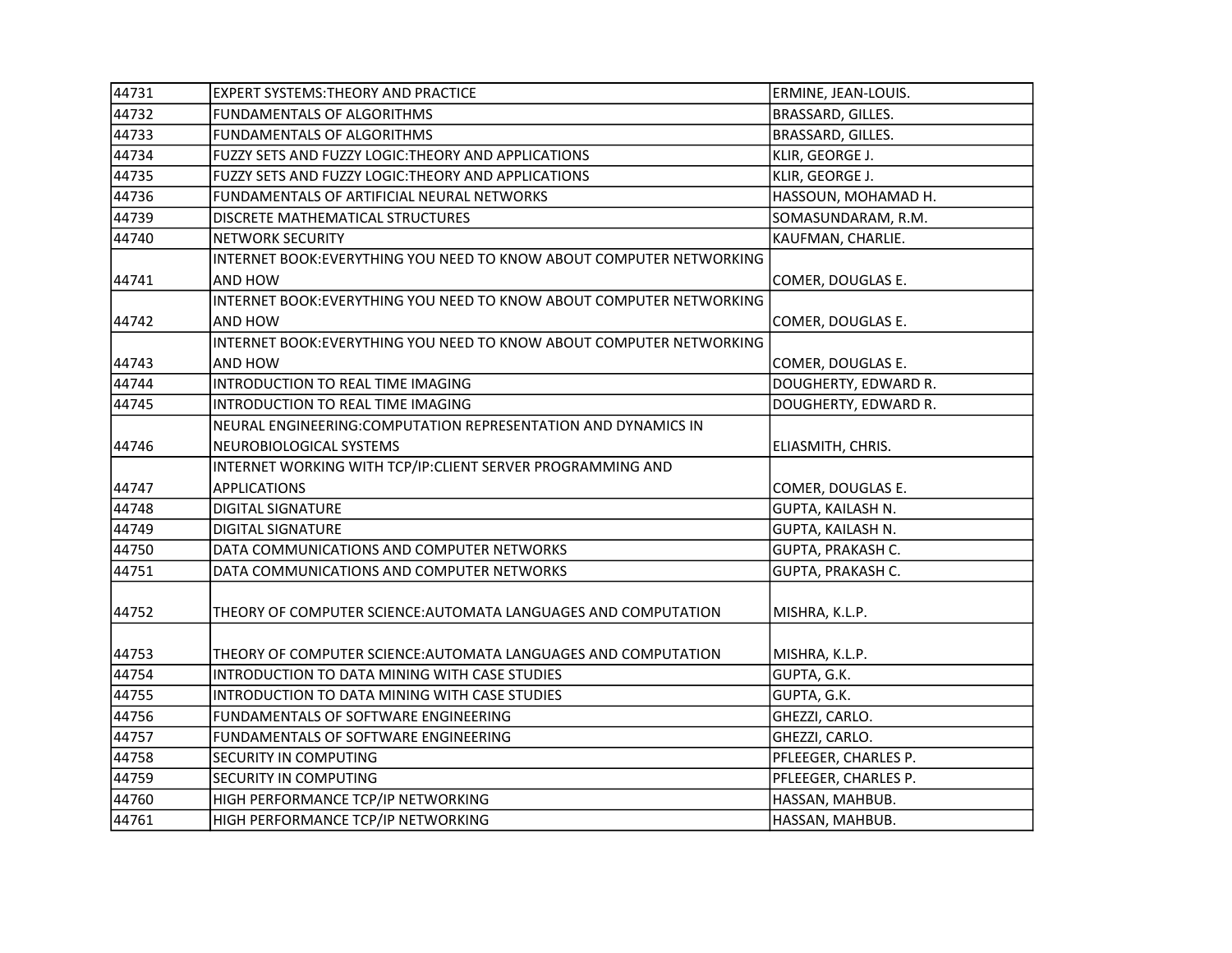|       | NEURAL NETWORKS AND FUZZY SYSTEMS A DYNAMICAL SYSTEMS APPROACH          |                        |
|-------|-------------------------------------------------------------------------|------------------------|
| 44762 | INTELLEGENCE                                                            | KOSKO, BART.           |
|       | NEURAL NETWORKS AND FUZZY SYSTEMS A DYNAMICAL SYSTEMS APPROACH          |                        |
| 44763 | INTELLEGENCE                                                            | KOSKO, BART.           |
| 44764 | UML AND C++ A PRACTICAL GUIDE TO OBJECT ORIENTED DEVELOPMENT            | LEE, RICHARD C.        |
| 44765 | UML AND C++ A PRACTICAL GUIDE TO OBJECT ORIENTED DEVELOPMENT            | LEE, RICHARD C.        |
| 44766 | FUNDAMENTALS OF MULTIMEDIA                                              | LI, ZE-NIAN.           |
| 44767 | FUNDAMENTALS OF MULTIMEDIA                                              | LI, ZE-NIAN.           |
| 44768 | <b>DECISION SUPPORT SYSTEMS</b>                                         | JANAKIRAMAN, V.S.      |
| 44769 | DECISION SUPPORT SYSTEMS                                                | JANAKIRAMAN, V.S.      |
| 44770 | FUNDAMENTALS OF EMBEDDED SOFTWARE                                       | LEWIS, DANIEL W.       |
| 44771 | FUNDAMENTALS OF EMBEDDED SOFTWARE                                       | LEWIS, DANIEL W.       |
| 44772 | PRINCIPLES OF DATA MINING                                               | HAND, DAVID.           |
| 44773 | PRINCIPLES OF DATA MINING                                               | HAND, DAVID.           |
| 44774 | INTERNET WORKING WITH TCP/IP VOL11 DESIGN, IMPLEMENTATION AND INTERNALS | COMER, DOUGLAS E.      |
| 44775 | INTERNET WORKING WITH TCP/IP VOL11 DESIGN, IMPLEMENTATION AND INTERNALS | COMER, DOUGLAS E.      |
| 44776 | OBJECT-ORIENTED MODELING AND DESIGN WITH UML                            | BLAHA, MICHAEL.        |
| 44777 | OBJECT-ORIENTED MODELING AND DESIGN WITH UML                            | BLAHA, MICHAEL.        |
| 44641 | <b>INTRODUCTION TO E-COMMERCE</b>                                       | RAYPORT, JEFFREY F.    |
| 44642 | INTRODUCTION TO E-COMMERCE                                              | RAYPORT, JEFFREY F.    |
| 44643 | <b>SOFTWARE TESTING</b>                                                 | RAJANI, RENU.          |
| 44644 | SOFTWARE TESTING                                                        | RAJANI, RENU.          |
|       | OBJECT-ORIENTED SOFTWARE ENGINEERING: PRACTICAL SOFTWARE DEVELOPMENT    |                        |
| 44645 | USING UML AND JAVA                                                      | LETHBRIDGE, TIMOTHY C. |
|       | OBJECT-ORIENTED SOFTWARE ENGINEERING: PRACTICAL SOFTWARE DEVELOPMENT    |                        |
| 44646 | USING UML AND JAVA                                                      | LETHBRIDGE, TIMOTHY C. |
| 44647 | ELECTRONIC COMMERCE: FRAMEWORK, THECHNOLOGIES AND APPLICATIONS          | BHASKER, BHARAT.       |
| 44648 | ELECTRONIC COMMERCE: FRAMEWORK, THECHNOLOGIES AND APPLICATIONS          | BHASKER, BHARAT.       |
| 44649 | SOFTWARE RELIABILITY ENGINEERING                                        | MUSA, JOHN D.          |
| 44650 | SOFTWARE RELIABILITY ENGINEERING                                        | MUSA, JOHN D.          |
| 44651 | SOFTWARE ENGINEERING CONCEPTS                                           | FAIRLEY, RICHARD E.    |
| 44652 | SOFTWARE ENGINEERING CONCEPTS                                           | FAIRLEY, RICHARD E.    |
| 44653 | <b>DATA NETWORKS</b>                                                    | BERTSEKAS, DIMITRI.    |
| 44654 | <b>DATA NETWORKS</b>                                                    | BERTSEKAS, DIMITRI.    |
| 44655 | NATURAL LANGUAGE PROCESSING: A PANINIAN PERSPECTIVE                     | AKSHAR BHARATI.        |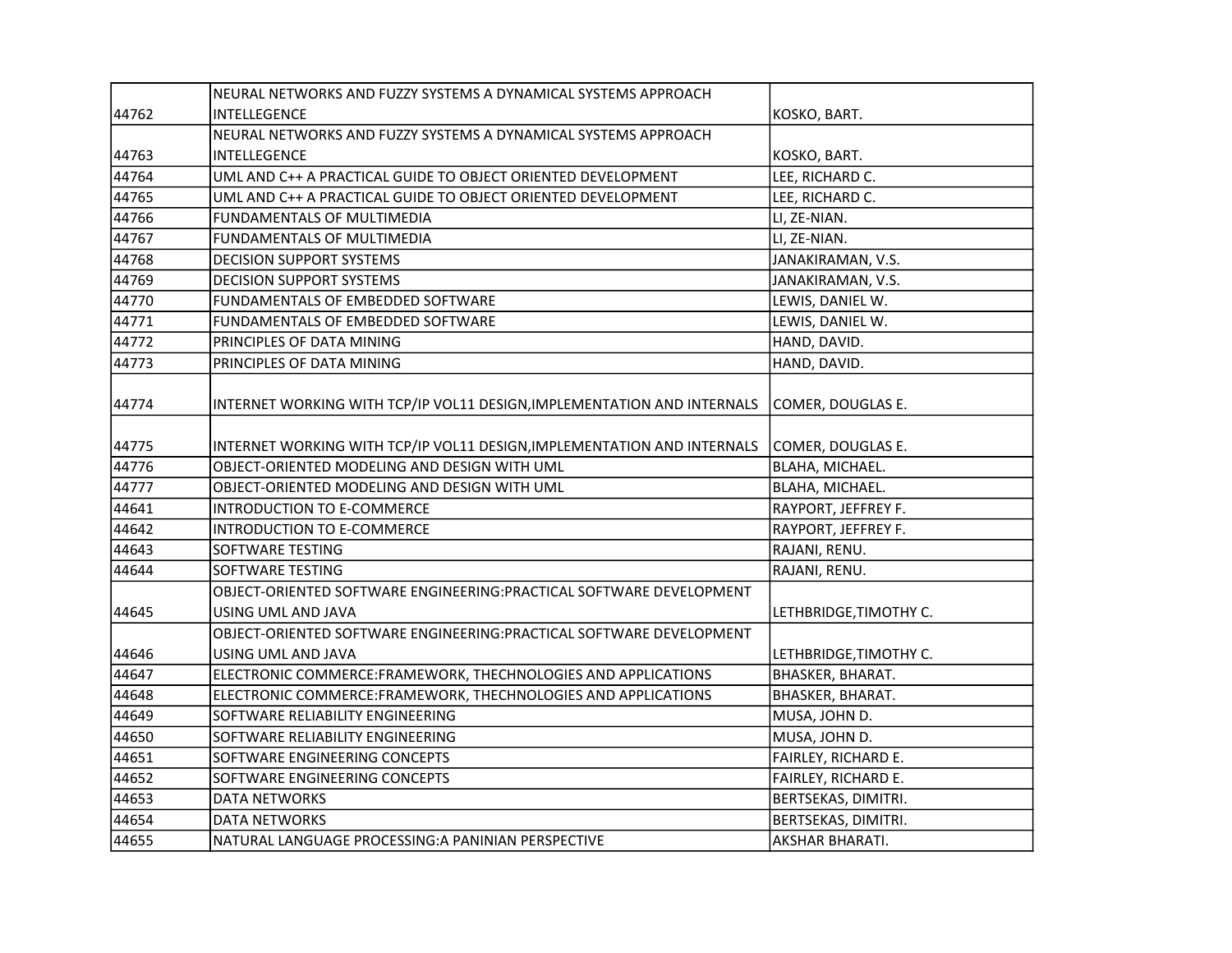| 44656 | NATURAL LANGUAGE PROCESSING: A PANINIAN PERSPECTIVE        | AKSHAR BHARATI.             |
|-------|------------------------------------------------------------|-----------------------------|
| 44657 | <b>BIOINFORMATICS COMPUTING</b>                            | BERGERON, BRYAN.            |
| 44658 | <b>BIOINFORMATICS COMPUTING</b>                            | BERGERON, BRYAN.            |
| 44659 | LOGIC PRIMER                                               | ALLEN, COLIN.               |
| 44660 | <b>LOGIC PRIMER</b>                                        | ALLEN, COLIN.               |
| 44661 | DISCRETE MATHEMATICS AND GRAPH THEORY                      | BISWAL, PURNA CHANDRA.      |
| 44662 | DISCRETE MATHEMATICS AND GRAPH THEORY                      | BISWAL, PURNA CHANDRA.      |
| 44663 | INTRODUCTION TO ARTIFICIAL INTELLIGENCE                    | AKERKAR, RAJENDRA.          |
| 44664 | INTRODUCTION TO ARTIFICIAL INTELLIGENCE                    | AKERKAR, RAJENDRA.          |
| 44667 | ASP.NET 2.0                                                | WALTHER, STEPHEN.           |
| 44668 | ASP.NET 2.0                                                | WALTHER, STEPHEN.           |
| 44669 | PHP AND MYSQL WEB DEVELOPMENT                              | WELLING, LUKE.              |
| 44670 | PHP AND MYSQL WEB DEVELOPMENT                              | WELLING, LUKE.              |
| 44671 | C# FOR PROGRAMMERS: DEITEL DEVELOPER SERIES                | DEITEL, HARVEY M.           |
| 44672 | C# FOR PROGRAMMERS: DEITEL DEVELOPER SERIES                | DEITEL, HARVEY M.           |
| 44673 | VISUAL QUICK PRO GUIDE DHTML AND CSS ADVANCED              | TEAGUE, JASON CRANFORD.     |
| 44674 | SAMS TEACH YOURSELF PHP, MY SQL AND APACHE: ALL IN ONE     | MELONI, JULIE C.            |
| 44675 | MYTHICAL MAN-MONTH ESSAYS ON SOFTWARE ENGINEERING          | <b>BROOKS, FREDERICK P.</b> |
| 44676 | MYTHICAL MAN-MONTH ESSAYS ON SOFTWARE ENGINEERING          | <b>BROOKS, FREDERICK P.</b> |
| 44677 | VISUAL MODELING WITH RATIONAL ROSE 2002 AND UML            | QUATRANI, TERRY.            |
| 44678 | APPLYING UML AND PATTERNS                                  | LARMAN, CRAIG.              |
| 44679 | APPLYING UML AND PATTERNS                                  | LARMAN, CRAIG.              |
| 44737 | FUNDAMENTALS OF ARTIFICIAL NEURAL NETWORKS                 | HASSOUN, MOHAMAD H.         |
| 44738 | DISCRETE MATHEMATICAL STRUCTURES                           | SOMASUNDARAM, R.M.          |
| 41886 | CRYPTOGRAPHY AND NETWORK SECURITY: PRINCIPLES AND PRACTICE | STALLINGS, WILLIAM.         |
| 41900 | MULTIMEDIA SYSTEMS DESIGN                                  | ANDLEIGH, PRABHAT K.        |
| 41902 | SYSTEMS ANALYSIS AND DESIGN                                | BENNETT, SIMON.             |
| 41923 | CRYPTOGRAPHY AND NETWORK SECURITY                          | KAHATE, ATUL.               |
| 41937 | OBJECT ORIENTED ANALYSIS AND DESIGN                        | KAHATE, ATUL.               |
| 41811 | ARTIFICIAL INTELLIGENCE: A NEW SYNTHESIS                   | NILSSON, NILS J.            |
| 41820 | FUNDAMENTALS OF COMPUTER ALGORITHMS                        | HOROWITZ, ELLIS.            |
| 41838 | COMPILERS PRINCIPLES TECHNIQUES AND TOOLS                  | AHO, ALFRED V.              |
| 41851 | UNIFIED SOFTWARE DEVELOPMENT PROCESS                       | JACOBSON, IVAR.             |
| 37546 | SYSTEMS PROGRAMMING AND OPERATING SYSTEMS                  | DHAMDHERE, D.M.             |
| 37554 | MODERN OPERATING SYSTEMS                                   | TANENBAUM, ANDREW S.        |
| 37577 | SOFTWARE ENGINEERING                                       | SOMMERVILLE, IAN.           |
| 37579 | FUNDAMENTALS OF SATELLITE COMMUNICATION                    | RAJARAO, K.N.               |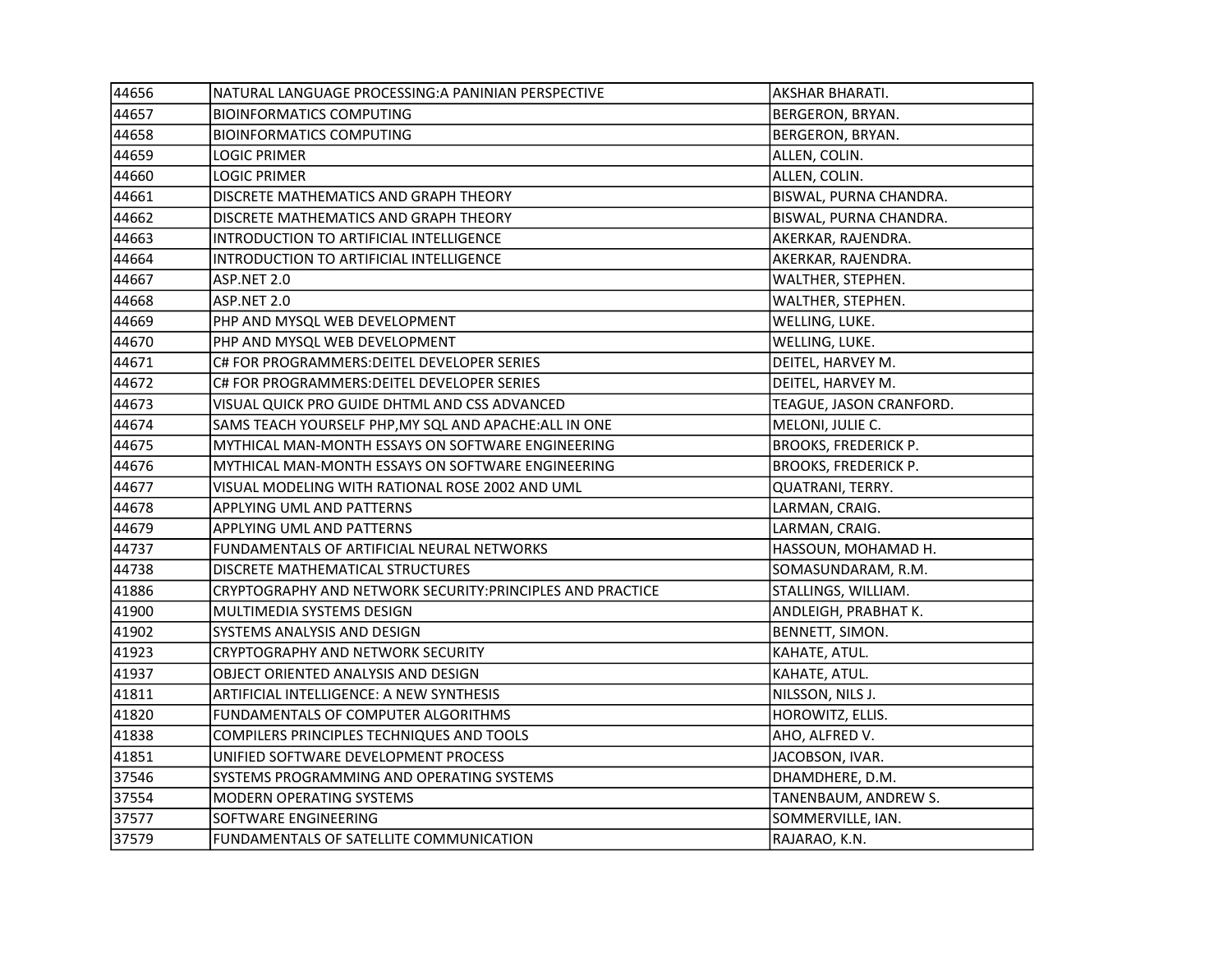| 37580 | <b>COMPUTER GRAPHICS</b>                                       | HEARN, DONALD.         |
|-------|----------------------------------------------------------------|------------------------|
| 37598 | <b>OPERATING SYSTEM CONCEPTS</b>                               | SILBERSCHATZ, ABRAHAM. |
| 37600 | INTRODUCTION TO COMPUTER THEORY                                | COHEN, DANIEL I.A.     |
| 37616 | SOFTWARE ENGINEERING: A PRACTITIONER'S APPROACH                | PRESSMAN, ROGER S.     |
| 37619 | COMPUTER GRAPHICS PRINCIPLES AND PRACTICE                      | FOLEY, JAMES D.        |
| 37626 | THE DESIGN OF THE UNIX OPERATING SYSTEM                        | BACH, MAURICE J.       |
| 37629 | <b>OPERATIONS RESEARCH</b>                                     | GOEL, B.S.             |
| 37639 | UNIX:CONCEPTS AND APPLICATIONS                                 | DAS, SUMITABHA.        |
| 37505 | JAVA HOW TO PROGRAM                                            | DEITEL, H.M.           |
| 37530 | DATA AND COMPUTER COMMUNICATIONS                               | STALLINGS, WILLIAM.    |
| 37535 | INTRODUCTION TO DATA BASE SYSTEMS                              | DATE, C.J.             |
|       |                                                                |                        |
| 37540 | THEORY OF COMPUTER SCIENCE: AUTOMATA LANGUAGES AND COMPUTATION | MISHRA, K.L.P.         |
| 37541 | PROGRAMMING LANGUAGES: DESIGN AND IMPLEMENTATION               | PRATT, TERRENCE W.     |
| 37544 | OPERATING SYSTEMS:A DESIGN-ORIENTED APPROACH                   | CROWLEY, CHARLES.      |
| 37404 | SYSTEMS PROGRAMMING                                            | DONOVAN, JOHN J.       |
| 37445 | INTRODUCTION TO AUTOMATA THEORY LANGUAGES AND COMPUTATION      | HOPCROFT, JOHN E.      |
| 37254 | PRINCIPLES OF COMPILER DESIGN                                  | AHO, ALFRED V.         |
| 37256 | FUNDAMENTALS OF COMPUTER ALGORITHMS                            | HOROWITZ, ELLIS.       |
| 37261 | COMPUTER GRAPHICS: A PROGRAMMING APPROACH                      | HARRINGTON, STEVEN.    |
| 37285 | CONCEPTS OF PROGRAMMING LANGUAGES                              | SEBESTA, ROBERT W.     |
| 37311 | THE DESIGN OF THE UNIX OPERATING SYSTEM                        | BACH, MAURICE J.       |
| 37325 | JAVA; THE COMPLETE REFERENCEJ2SE                               | SCHILDT, HERBERT.      |
| 37361 | COMPILERS PRINCIPLES TECHNIQUES AND TOOLS                      | AHO, ALFRED V.         |
| 37372 | FUNDAMENTALS OF DATABASE SYSTEMS                               | ELMASRI, RAMEZ.        |
| 37229 | DIGITAL IMAGE PROCESSING                                       | GONZALEZ, RAFAEL C.    |
| 37216 | INTRODUCTION TO THE DESIGN AND ANALYSIS OF ALGORITHMS          | GOODMAN, S.E.          |
| 37217 | JAVA 2: THE COMPLETE REFERENCE                                 | SCHILDT, HERBERT.      |
|       | ADVANCED COMPUTER ARCHITECTURE: PARALLELISM SCALABILITY        |                        |
| 37218 | PROGRAMMABILITY                                                | HWANG, KAI.            |
| 37219 | COMPUTER ARCHITECTURE AND PARALLEL PROCESSING                  | HWANG, KAI.            |
| 37220 | VLSI DESIGN TECHNIQUE FOR ANALOG AND DIGITAL CIRCUITS          | GEIGER, RANDALL L.     |
| 37221 | DATABASE MANAGEMENT SYSTEMS                                    | RAMAKRISHNAN, RAGHU.   |
| 37222 | SOFTWARE ENGINEERING: A PRACTITIONER'S APPROACH                | PRESSMAN, ROGER S.     |
| 37223 | DATABASE SYSTEM CONCEPTS                                       | SILBERSCHATZ, ABRAHAM. |
| 37224 | INTERNET AND INTERNET ENGINEERING                              | MINOLI, DANIEL.        |
| 37225 | COMPILER DESIGN IN C                                           | HOLUB, ALLEN I.        |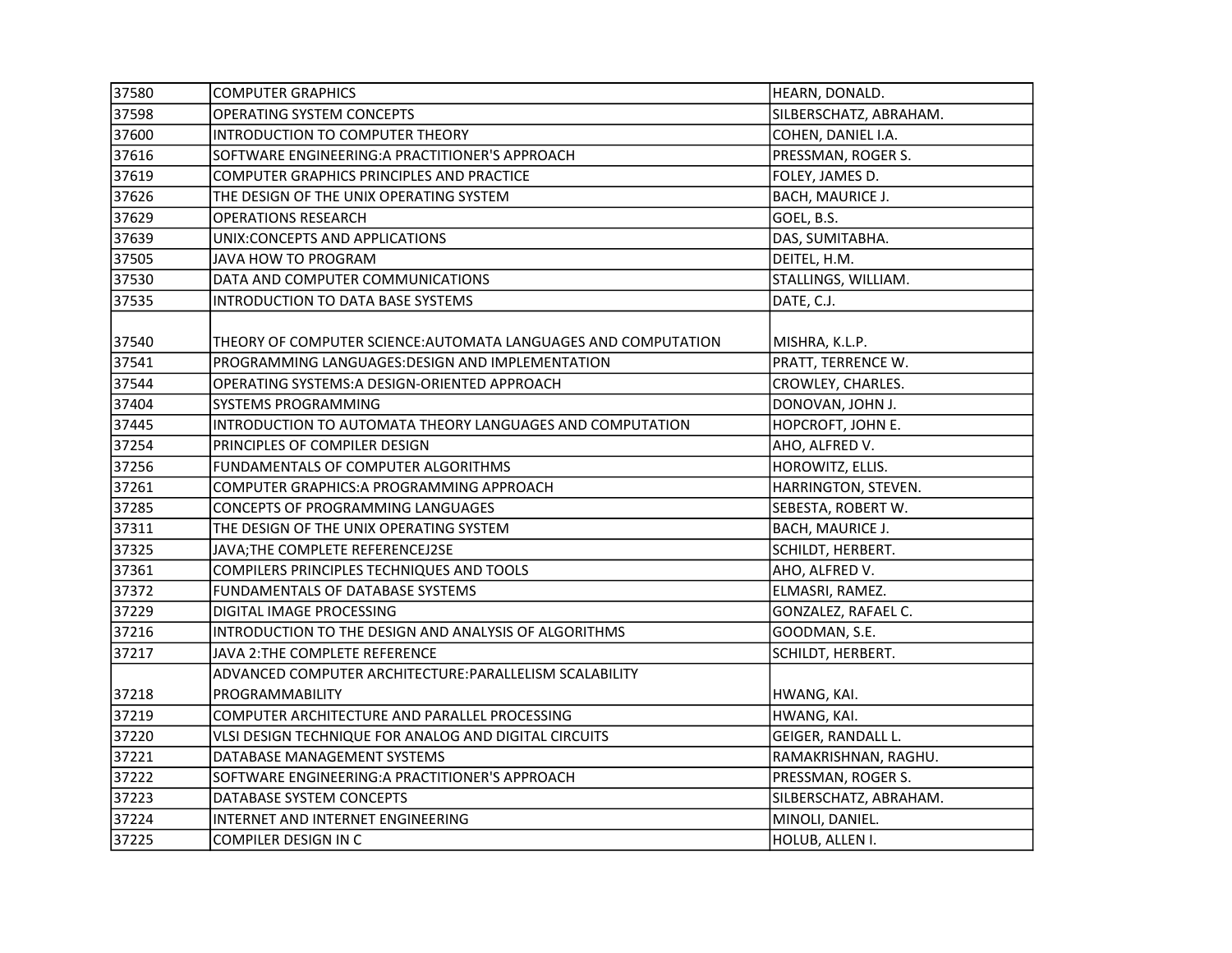| 37226 | <b>BASIC VLSI DESIGN</b>                                             | PUCKNELL, DOUGLAS A.    |
|-------|----------------------------------------------------------------------|-------------------------|
| 37227 | DATABASE MANAGEMENT AND DESIGN                                       | HANSEN, GARY W.         |
| 37228 | DIGITAL IMAGE PROCESSING                                             | GONZALEZ, RAFAEL C.     |
| 37230 | XML 1.1 BIBLE                                                        | HAROLD, ELLIOTTE RUSTY. |
| 37231 | FUNDAMENTALS OF DIGITAL IMAGE PROCESSING                             | JAIN, ANIL K.           |
| 37232 | <b>COMPUTER NETWORKS</b>                                             | TANENBAUM, ANDREW S.    |
| 37233 | <b>COMPUTER NETWORKS</b>                                             | TANENBAUM, ANDREW S.    |
| 37234 | SOFTWARE ENGINEERING                                                 | SOMMERVILLE, IAN.       |
| 37235 | HANDS ON NETWORKING WITH INTERNET TECHNOLOGIES                       | COMER, DOUGLAS E.       |
| 37236 | <b>COMPUTER NETWORKING</b>                                           | KUROSE, JAMES F.        |
| 37237 | <b>COMPUTER ALGORITHMS</b>                                           | HOROWITZ, ELLIS.        |
| 37238 | <b>HTML BLACK BOOK</b>                                               | HOLZNER, STEVEN.        |
| 37239 | EMBEDDED REAL TIME SYSTEMS: CONCEPTS DESIGN AND PROGRAMMING          | PRASAD, K.V.K.K.        |
| 37240 | <b>EMBEDDED SOFTWARE PRIMER</b>                                      | SIMON, DAVID E.         |
| 37241 | PRINCIPLES OF DISTRIBUTED DATABASE SYSTEMS                           | OZSU, M TAMER.          |
| 37242 | INTERNET AND WORLD WIDE WEB:HOW TO PROGRAM                           | DEITEL, H.M.            |
| 37243 | INTERNET AND WORLD WIDE WEB:HOW TO PROGRAM                           | DEITEL, H.M.            |
| 37244 | MODERN VLSI DESIGN SYSTEMS ON CHIP DESIGN                            | WOLF, WAYNE.            |
| 37245 | FUNDAMENTALS OF DATABASE SYSTEMS                                     | ELMASRI, RAMEZ.         |
| 37246 | COMPILERS PRINCIPLES TECHNIQUES AND TOOLS                            | AHO, ALFRED V.          |
| 37247 | INTERNETWORKING WITH TCP/IP: PRINCIPLES PROTOCOLS, AND ARCHITECTURE  | COMER, DOUGLAS E.       |
| 37248 | INTERNETWORKING WITH TCP/IP: PRINCIPLES PROTOCOLS, AND ARCHITECTURE  | COMER, DOUGLAS E.       |
| 37249 | INTERNETWORKING WITH TCP/IP VOL 3 CLIENT SERVER PROGRAMMING          | COMER, DOUGLAS E.       |
| 37250 | CRYPTOGRAPHY AND NETWORK SECURITY: PRINCIPLES AND PRACTICE           | STALLINGS, WILLIAM.     |
| 37251 | MODERN DATABASE MANAGEMENT                                           | HOFFER, JEFFREY A.      |
| 37252 | MODERN DATABASE MANAGEMENT                                           | HOFFER, JEFFREY A.      |
|       | DATABASE SYSTEMS: A PRACTICAL APPROACH DESIGN AND IMPLEMENTATION AND |                         |
| 37253 | MANAGEMENT                                                           | CONNOLLY, THOMAS M.     |
| 37268 | <b>OPERATIONS RESEARCH</b>                                           | SHARMA, S.D.            |
| 37060 | <b>OPERATING SYSTEMS</b>                                             | GODBOLE, A.S.           |
| 37061 | 2000 SOLVED PROBLEMS IN DISCRETE MATHEMATICS                         | LIPSCHUTZ, SEYMOUR.     |
| 37062 | <b>DISCRETE MATHEMATICS</b>                                          | LIPSCHUTZ, SEYMOUR.     |
| 37063 | INTRODUCTION TO DATABASE MANAGEMENT                                  | PRAKASH, NAVEEEN.       |
| 37064 | DATA STRUCTURES AND PROGRAM DESIGN IN C                              | KRUSE, ROBERT L.        |
| 37065 | DATA STRUCTURES IN C++                                               | KUTTI, N.S.             |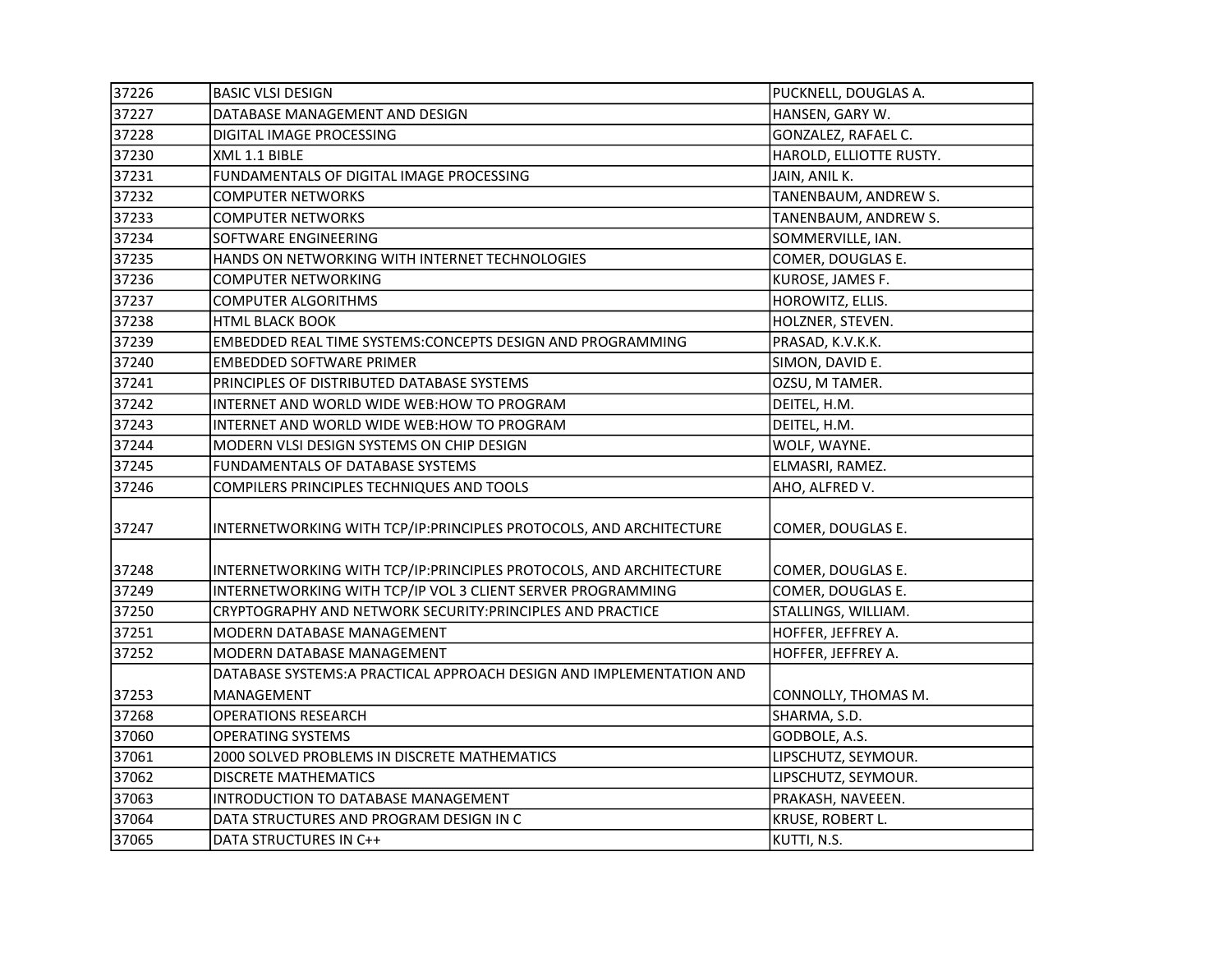| 37066 | <b>DATABASE CONCEPTS</b>                                         | KROENKE, DAVID M.      |
|-------|------------------------------------------------------------------|------------------------|
| 37067 | DATABASE MANAGEMENT SYSTEMS                                      | PANNERSELVAM, R.       |
| 37068 | INTRODUCTION TO DATA STRUCTURES AND ALGORITHMS WITH C++          | ROWE, GLENN.           |
| 37069 | INTRODUCTION TO DIGITAL COMPUTER DESIGN                          | RAJARAMAN, V.          |
| 37070 | ALGORITHMS AND DATA STRUCTURES IN C++                            | AMMERAAL, LEENDERT.    |
| 37071 | C AND DATA STRUCTURES                                            | DESHPANDE, P.S.        |
| 37022 | DATA STRUCTURES AND ALGORITHAM ANALYSIS IN C                     | WEISS, MARK ALLEN.     |
| 37023 | DATA STRUCTURES AND ALGORITHAM ANALYSIS IN C++                   | WEISS, MARK ALLEN.     |
| 37024 | INTRODUCTION TO DATA STRUCTURES WITH APPLICATIONS                | TREMBLAY, JEAN-PAUL    |
| 37025 | DISCRETE MATHEMATICS FOR COMPUTER SCIENTISTS AND MATHEMATICIANS  | MOTT, JOE L.           |
| 37026 | COMPUTER ARCHITECTURE AND ORGANIZATION                           | HAYES, JOHN P.         |
| 37027 | <b>COMPUTER SYSTEM ARCHITECTURE</b>                              | MANO, M MORRIS.        |
| 37028 | OPERATING SYSTEMS: A DESIGN-ORIENTED APPROACH                    | CROWLEY, CHARLES.      |
| 37029 | INTRODUCTION TO AUTOMATA THEORY LANGUAGES AND COMPUTATION        | HOPCROFT, JOHN E.      |
| 37030 | FUNDAMENTALS OF DATABASE SYSTEMS                                 | ELMASRI, RAMEZ.        |
| 37031 | DATA STRUCTURES USING C AND C++                                  | LANGSAM, YEDIDYAH.     |
| 37032 | ELEMENTS OF DISCRETE MATHEMATICS                                 | LIU, C.L.              |
| 37033 | DISCRETE MATHEMATICS AND ITS APPLICATIONS                        | ROSEN, KENNETH H.      |
| 37034 | <b>COMPUTER ORGANIZATION</b>                                     | HAMACHER, V.CARL.      |
| 37035 | INTRODUCTION TO COMPUTER THEORY                                  | COHEN, DANIEL I.A.     |
| 37036 | INTRODUCTION TO DATA BASE SYSTEMS                                | DATE, C.J.             |
| 37037 | DATABASE MANAGEMENT SYSTEMS                                      | RAMAKRISHNAN, RAGHU.   |
| 37038 | DATA BASE SYSTEM CONCEPTS                                        | SILBERSCHATZ, ABRAHAM. |
| 37039 | DATABASE MANAGEMENT AND DESIGN                                   | HANSEN, GARY W.        |
| 37040 | DATA STRUCTURES AND ALGORITHMS                                   | AHO, ALFRED V.         |
| 37041 | COMPUTER SYSTEMS:ORGANIZATION AND ARCHITECTURE                   | CARPINELLI, JOHN D.    |
| 37042 | <b>OPERATING SYSTEMS</b>                                         | DEITEL, H.M.           |
| 37043 | FILE STRUCTURES: AN OBJECT-ORIENTED APPROACH WITH C++            | FOLK, MICHAEL J.       |
| 37044 | <b>DATABASE SYSTMES</b>                                          | CONNOLLY, THOMAS M.    |
| 37045 | <b>DISCRETE MATHEMATICS</b>                                      | JOHNSONBAUGH, RICHARD. |
| 37046 | COMPUTER SYSTEMS DESIGN AND ARCHITECTURE                         | HEURING, VINCENT P.    |
| 37047 | DATABASE SYSTEM IMPLEMENTATION                                   | GARCIA-MOLINA, HECTOR. |
| 37048 | MODERN DATABASE MANAGEMENT                                       | HOFFER, JEFFREY A.     |
| 37049 | DISCRETE MATHEMATICAL STRUCTURES                                 | KOLMAN, BERNARD.       |
| 37050 | LOGIC AND COMPUTER DESIGN FUNDAMENTALS                           | MANO, M MORRIS.        |
| 37051 | COMPUTER ORGANIZATION AND ARCHITECTUR: DESIGNING FOR PERFORMANCE | STALLINGS, WILLIAM.    |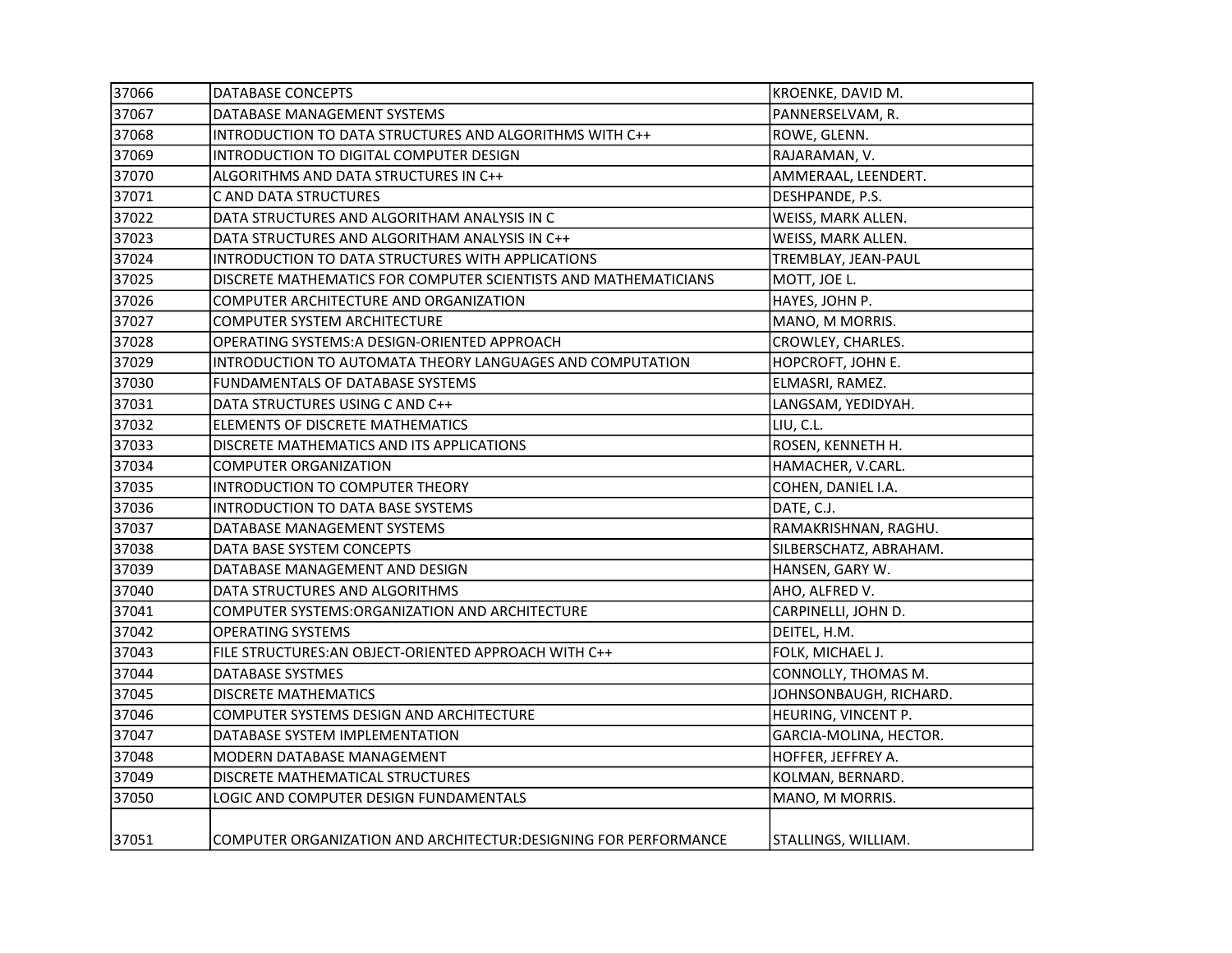| 37052 | <b>OPERATING SYSTEMS</b>                                           | STALLINGS, WILLIAM.        |
|-------|--------------------------------------------------------------------|----------------------------|
| 37053 | OPERATING SYSTEM DESIGN AND IMPLEMENTATION                         | TANENBAUM, ANDREW S.       |
| 37054 | STRUCTURED COMPUTER ORGANIZATION                                   | TANENBAUM, ANDREW S.       |
| 37055 | DISCRETE MATHEMATICS FOR COMPUTER SCIENTISTS                       | TRUSS, J.K.                |
| 37056 | FIRST COURSE IN DATABASE SYSTEMS                                   | ULLMAN, JEFFREY D.         |
| 37057 | DIGITAL COMPUTER FUNDAMENTALS                                      | BARTEE, THOMAS C.          |
| 37058 | SCHAUM'S OUTLINES COMPUTER ARCHITECTURE                            | CARTER, NICHOLAS.          |
| 37059 | SYSTEMS PROGRAMMING AND OPERATING SYSTEMS                          | DHAMDHERE, D.M.            |
| 36698 | UNIX AND C PROGRAMMING                                             | ARORA, ASHOK.              |
| 36702 | C++ PROGRAMMING FUNDAMENTALS                                       | EASTTON, CHUCK.            |
| 36704 | <b>MASTERING C PROGRAMS</b>                                        | DIXIT, J.B.                |
| 36712 | JAVA J2SE 5                                                        | IBRAHIM, B MOHAMED.        |
| 36721 | OBJECT ORIENTED PROGRAMMING CONCEPTS AND IMPLEMENTATION            | RAJESH, A.                 |
| 36726 | MASTERING GRAPHICS PROGRAMMING IN C                                | DAWRA, SUDHIR.             |
| 36613 | FOUNDATIONS OF CRYPTOGRAPHY                                        | GOLDREICH, ODED.           |
| 36615 | FOUNDATIONS OF CRYPTOGRAPHY                                        | GOLDREICH, ODED.           |
| 36623 | C BY EXAMPLE                                                       | KALICHARAN, NOEL.          |
| 36481 | NEURAL NETWORKS: ALGORITHMS AND APPLICATIONS                       | ANANDA RAO, M.             |
| 36493 | UNDERSTANDING NEURAL NETWORKS AND FUZZY LOGIC                      | KARTLOPOULOS, STAMATIOS V. |
| 36353 | EXPERT ORACLE DATABASE 10G ADMINISTRATION                          | ALAPATI, SAM R.            |
| 36356 | PRINCIPLES OF MOBILE COMPUTING                                     | HANSMANN, UWE.             |
| 36385 | APPLIED DATA MINING: STATISTICAL METHODS FOR BUSINESS AND INDUSTRY | GIUDICI, PAOLO.            |
| 36274 | GUIDE TOUR OF RELATIONAL DATABASES AND BEYOND                      | LEVENE, MARK.              |
| 36286 | OBJECT ORIENTED DESIGN IN C ++ USING THE STANDARD TEMPLATE LIBRARY | DELILLO, NICHOLAS J.       |
| 36287 | SOFTWARE METRICS                                                   | FENTON, NORMAN E.          |
| 36290 | UNIX AND SHELL PROGRAMMING                                         | FOROUZAN, BEHROUZ A.       |
| 36304 | DATA STRUCTURES: A PSEUDOCODE APPROACH WITH C ++                   | GILBERG, RICHARD F.        |
| 36306 | SOFTWARE QUALITY: THEORY AND MANAGEMENT                            | GRILLIES, ALAN.            |
| 36314 | DESIGNING INTERACTIVE WEB SITES                                    | MOHLER, JAMES L.           |
| 36319 | ADVANCED COMPUTER ARCHITECTURE                                     | PARTHA SARATHY, K.A.       |
| 36321 | DATA BASE SYSTEMS; DESIGN IMPLEMENTATION AND MANAGEMENT            | ROB, PETER.                |
| 36324 | PROGRAMMING AND PROBLEMS SOLVING WITH JAVA                         | SLACK, JAMES M.            |
| 36331 | PRINCIPLES OF INTERACTIVE MULTIMEDIA                               | ELSON-COOK, MARK.          |
| 36365 | EXPORT ORACLE JDBC PROGRAMMING                                     | MENON, R.M.                |
| 36373 | SPEECH RECOGNITION THEORY AND C++ IMPLEMENTATION                   | BECCHETTI, CLAUDIO.        |
| 36187 | JAVA HOW TO PROGRAM                                                | DEITEL, H.M.               |
| 36195 | JAVA AND OBJECT ORIENTED PROGRAMMING PARADIGM                      | JANA, DEBASISH.            |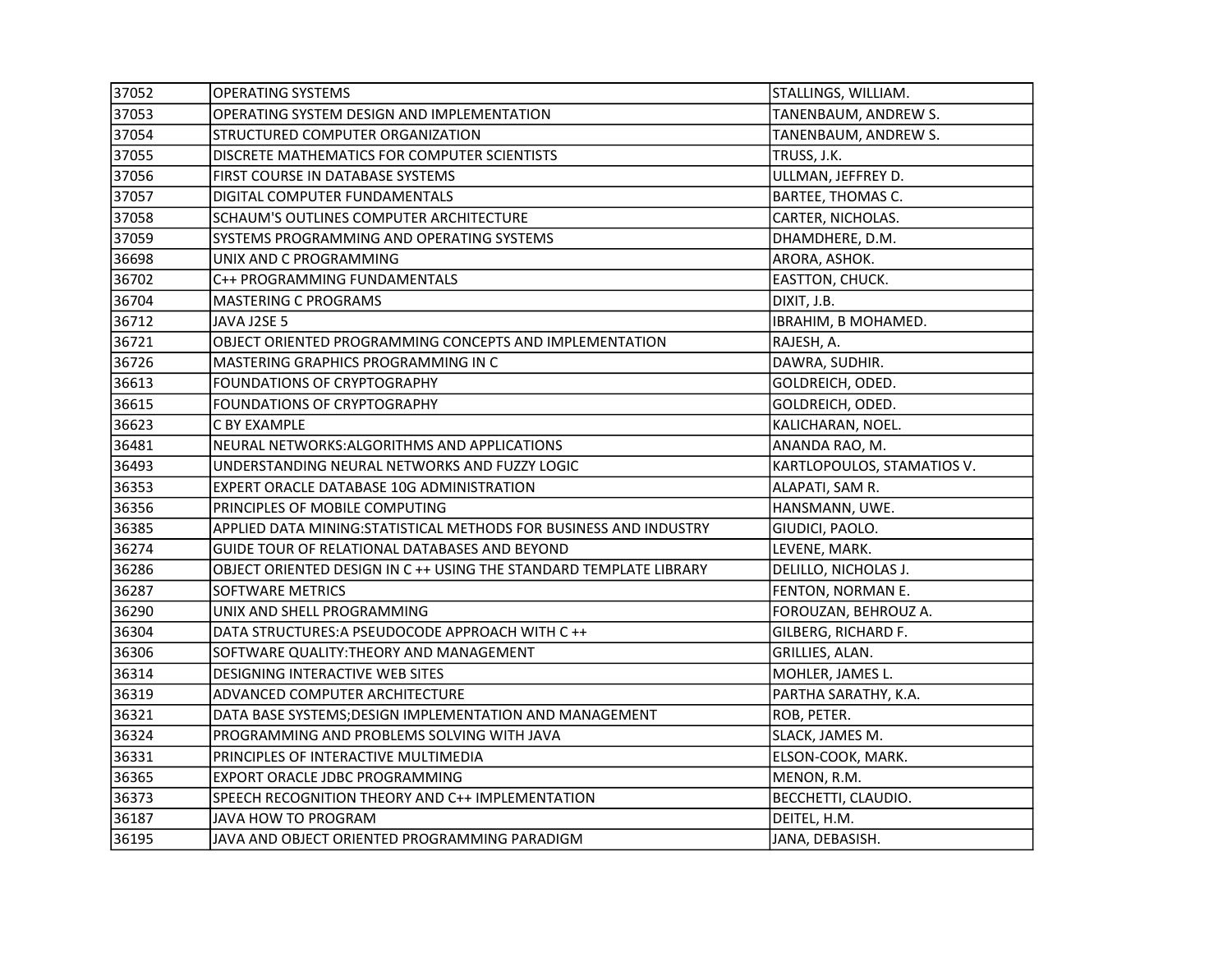| 36200 | UML AND C++ A PRACTICAL GUIDE TO OBJECT ORIENTED DEVELOPMENT     | LEE, RICHARD C.        |
|-------|------------------------------------------------------------------|------------------------|
| 36205 | MICROSOFT INTERNET AND NETWORKING DICTIONARY                     | <b>MICROSOFT</b>       |
|       |                                                                  |                        |
| 36209 | DATA WARE HOUSING: CONCEPTS TECHNIQUES PRODUCTS AND APPLICATIONS | PRABHU, C.S.R.         |
| 36212 | LEARN JAVA IN A WEEKEND                                          | RUSSELL, JOSEPH P.     |
| 36215 | <b>CLASSIC DATA STRUCTURES</b>                                   | SAMANTA, D.            |
| 36226 | XML POCKET CONSULTANT                                            | STANEK, WILLIAM R.     |
| 36228 | DATA PATTERNS AND PRACTICES                                      | TEALEY PHILIP.         |
| 36230 | NEURO FUZZY AND SOFT COMPUTING                                   | JANG, JYH-SHING ROGER. |
| 36234 | FUNDAMENTALS OF PARALLEL PROCESSING                              | JORDAN, HARRY.         |
| 36239 | THE 8051 MICROCONTROLLER AND EMBEDDED SYSTEMS                    | MAZIDI, MUHAMMAD ALI.  |
| 36246 | DESIGN AND ANALYSIS OF ALGORITHMS                                | UPADHAYAY, NITIN.      |
| 36250 | DATA MODELING FOR EVERYONE                                       | ALLEN, SHARON.         |
| 36259 | HEAD FIRST DESIGN PATTERNS                                       | FREEMAN, ERIC.         |
| 36075 | INTRODUCTION TO JAVA AND SOFTWARE DESIGN                         | DALE, NELL.            |
| 36079 | PROGRAMMING AND PROBLEM SOLVING WITH VISUAL BASIC NET            | DALE, NELL (ETAL)      |
| 36080 | DISCRETE STRUCTURES AND AUTOMATA THEORY                          | DUBE, RAKESH.          |
| 36087 | INTEGRATED APPROACH TO SOFTWARE ENGINEERING                      | JALOTE, PANKAJ.        |
| 36089 | FOUNDATIONS OF ALGORITHMS USING C++ PSEUDE CODE                  | NEAPOLITAN, RICHARD E. |
| 36091 | COMPUTER ORGANIZATION AND ARCHITECTURE                           | NULL, LINDA.           |
| 36095 | INTRODUCTION TO FORMAL LANGUAGES AND AUTOMATA                    | PETER, LINZ.           |
| 36098 | DATA BASES ILLUMINATED                                           | RICARDO, CATHERINE M.  |
| 36100 | APPLIED DATA STRUCTURES WITH C++                                 | SMITH, PETER.          |
| 36103 | DAT STRUCTURES ALGORITHMS AND APPLICATIONS IN JAVA               | SAHNI, SARTAJ.         |
| 36114 | INTRODUCTION TO COMPUTER SCIENCE                                 | <b>ITL</b>             |
| 36117 | DESIGN AND ANALYSIS OF COMPUTER ALGORITHMS                       | AHO, ALFRED V.         |
|       |                                                                  |                        |
| 36122 | CMMI:GUIDELINES FOR PROCESS INTEGRATION AND PRODUCT IMPROVEMENT  | CHRISSIS, MARY BETH.   |
| 36129 | THINKING IN JAVA                                                 | ECKEL, BRUCE.          |
| 36137 | UNIX SHELL PROGRAMMING                                           | KOCHAN, STEPHEN G.     |
| 36154 | CDMA2000 SYSTEM FOR MOBILE COMMUNICATIONS                        | VANGHI, VIERI.         |
| 36158 | MULTIMEDIA FUNDAMENTALS                                          | STEINMETZ, RALF.       |
| 36052 | THEORY OF AUTOMATA AND FORMAL LANGUAGES                          | RAJPAL, SMITA.         |
| 35998 | HARDWARE AND COMPUTER ORGANIZATION                               | BERGER, ARNOLD S.      |
| 35999 | 8051 MICROCONTROLLERS: AN APPLICATIONS BASED INTRODUCTION        | CALCUTT, DAVID.        |
| 36000 | 8051 MICROCONTROLLERS: AN APPLICATIONS BASED INTRODUCTION        | CALCUTT, DAVID.        |
| 36001 | JOE CELKO'S SQL PROGRAMMING STYLE                                | CELKO, JOE.            |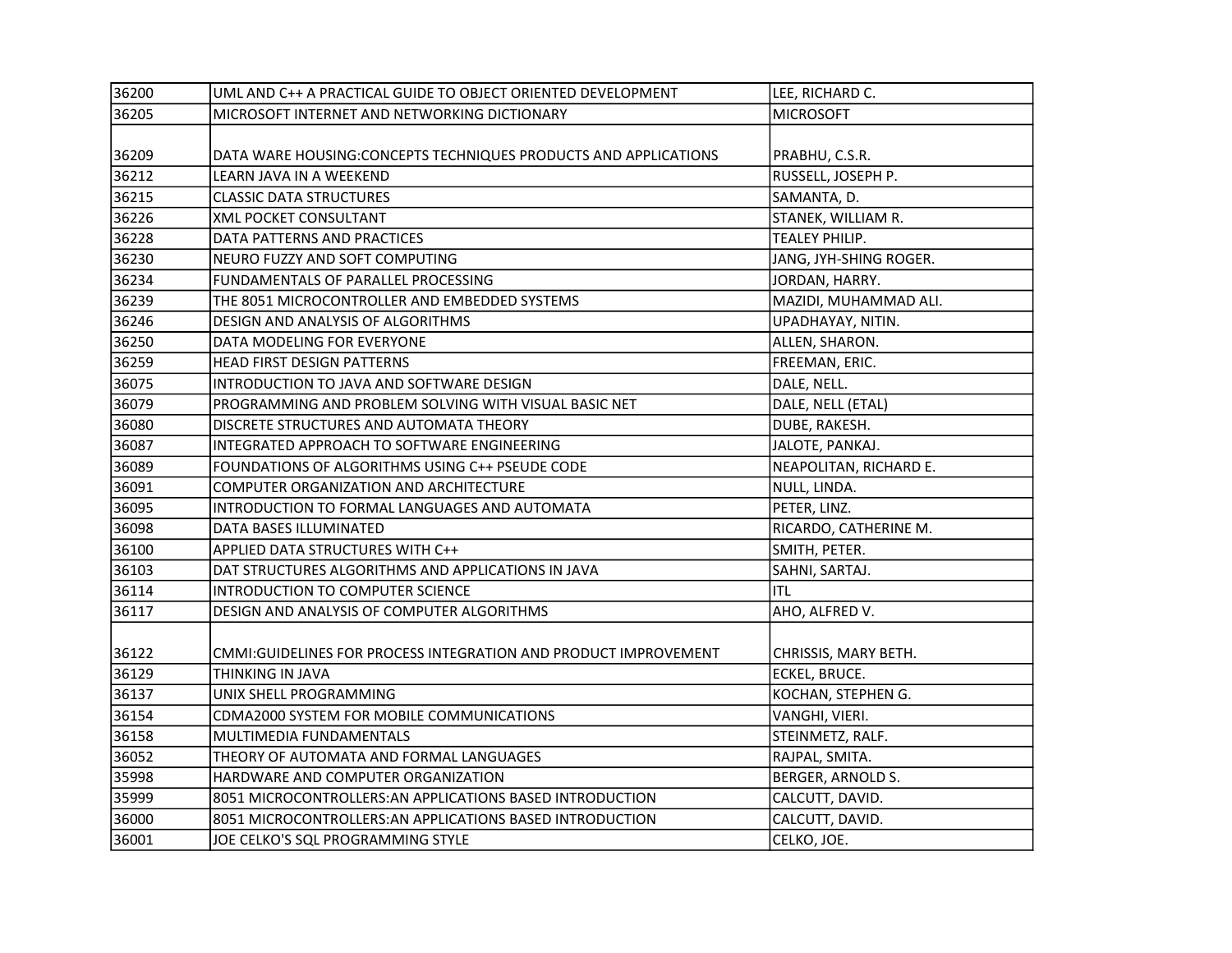|       | VOICE VIDEO AND DATA NETWORK CONVERGENCE:ARCHITECTURE AND DESIGN |                       |
|-------|------------------------------------------------------------------|-----------------------|
| 36004 | FROM VOIP TO WIRELESS                                            | ELLIS, JUANTA.        |
| 36008 | MOVING OBJECTS DATABASES                                         | GUTING, RALF HARTMUT. |
| 36011 | NETWORK SECURITY A PRACTICAL APPROACH                            | HARRINGTON, JEN L.    |
| 36013 | RELATIONAL DATABASE DESIGN CLEARLY EXPLAINED                     | HARRINGTON, JAN L.    |
| 36019 | <b>EMBEDDED SYSTEMS ARCHITECTURE</b>                             | NOERGAARD, TAMMY.     |
| 36022 | COMPUTER NETWORKS: A SYSTEM APPROACH                             | PETERSON, LARRY L.    |
|       | INTERNET SECURITY:A JUMPSTART FOR SYSTEMS ADMINISTRATORS AND T   |                       |
| 36029 | MANAGERS                                                         | SPEED, TIM.           |
| 36033 | NETWORK ALGORITHMCS: AN INTERDISCIPLINARY                        | VARGHESE, GEORGE.     |
| 36034 | <b>EMBEDDED SYSTEMS AND COMPUTER ARCHITECTURE</b>                | WILSON, G.R.          |
| 36037 | DATA MINING: PRACTICAL MACHINE LEARNING TOOLS AND TECHNIQUES     | WITTEN, IAN H.        |
| 36041 | THE WAITE GROUP WINDOWS PROGRAMMING PRIMER PLUS                  | CONGER, JIM.          |
| 36043 | E-COMMERCE                                                       | JAISWAL, S.           |
| 36046 | JAVA: A COMPLETE REFERENCE                                       | JAMSA, KRIS.          |
| 36067 | INTRODUCTION TO CRYPTOGRAPHY: WITH JAVA APPLETS                  | BISHOP, DAVID.        |
| 36069 | ARTIFICIAL INTELLIGENCE ILLUMINATED                              | COPPIN, BEN.          |
| 36073 | C++ PLUS DATA STRUCTURES                                         | DALE, NELL.           |
| 35860 | ANALYSIS OF LINEAR SYSTEMS                                       | CHENG, DAVID K.       |
| 35665 | THEORY AND PROBLEMS OF THERMODYNAMICS                            | ABBOTT, MICHAEL M.    |
| 35666 | NANOTECHNOLOGY                                                   | BOOKER, RICHARD.      |
| 35775 | GENETIC ALGORITHMS IN SEARCH OPTIMIZATION AND MACHINE            | GOLDBERG, DAVID E.    |
| 35593 | ADVANCED COMPUTER ARCHITECTURE                                   | PARTHA SARATHY, K.A.  |
| 35646 | C++ PROGRAMMING IN EASY STEPS                                    | MC GRATH, MIKE.       |
| 35553 | SOFTWARE THAT SELLS                                              | HASTED, EDWARD.       |
| 35064 | 8051 MICROCONTROLLER: ARCHITECTURE PROGRAMMING AND APPLICATIONS  | AYALA, KENNETH J.     |
| 34696 | INTRODUCTION TO PARALLEL PROCESSING                              | SASIKUMAR, M.         |
| 34603 | <b>BASICS OF WEB SITE DESIGN</b>                                 | <b>NIIT</b>           |
| 34610 | HTML AND XML                                                     | <b>NIIT</b>           |
| 34630 | XML RELATED TECHNOLOGIES AND PROGRAMMING WITH JAVA               | <b>IBM</b>            |
| 34434 | ADVANCED INTERNET PROGRAMMING:TECHNOLOGIES AND APPLICATIONS      | DUNAEV, SERGEI.       |
| 34439 | COMPUTER CONTROL OF PROCESSES                                    | CHIDAMBARAM, M.       |
| 34457 | NEURAL NETWORKS FUZZY LOGIC AND GENETIC ALGORITHMS               | RAJASEKARAN, S.       |
| 34474 | SPEECH RECOGNITION THEORY AND C++ IMPLEMENTATION                 | BECCHETTI, CLAUDIO.   |
| 34475 | SPEECH RECOGNITION THEORY AND C++ IMPLEMENTATION                 | BECCHETTI, CLAUDIO.   |
| 34416 | DIGITAL SYSTEM DESIGN USING PROGRAMMABLE LOGIC DEVICES           | LALA, PROG K.         |
| 34082 | PROFESSIONAL EJB                                                 | ADATIA, ROHIM (ETAL)  |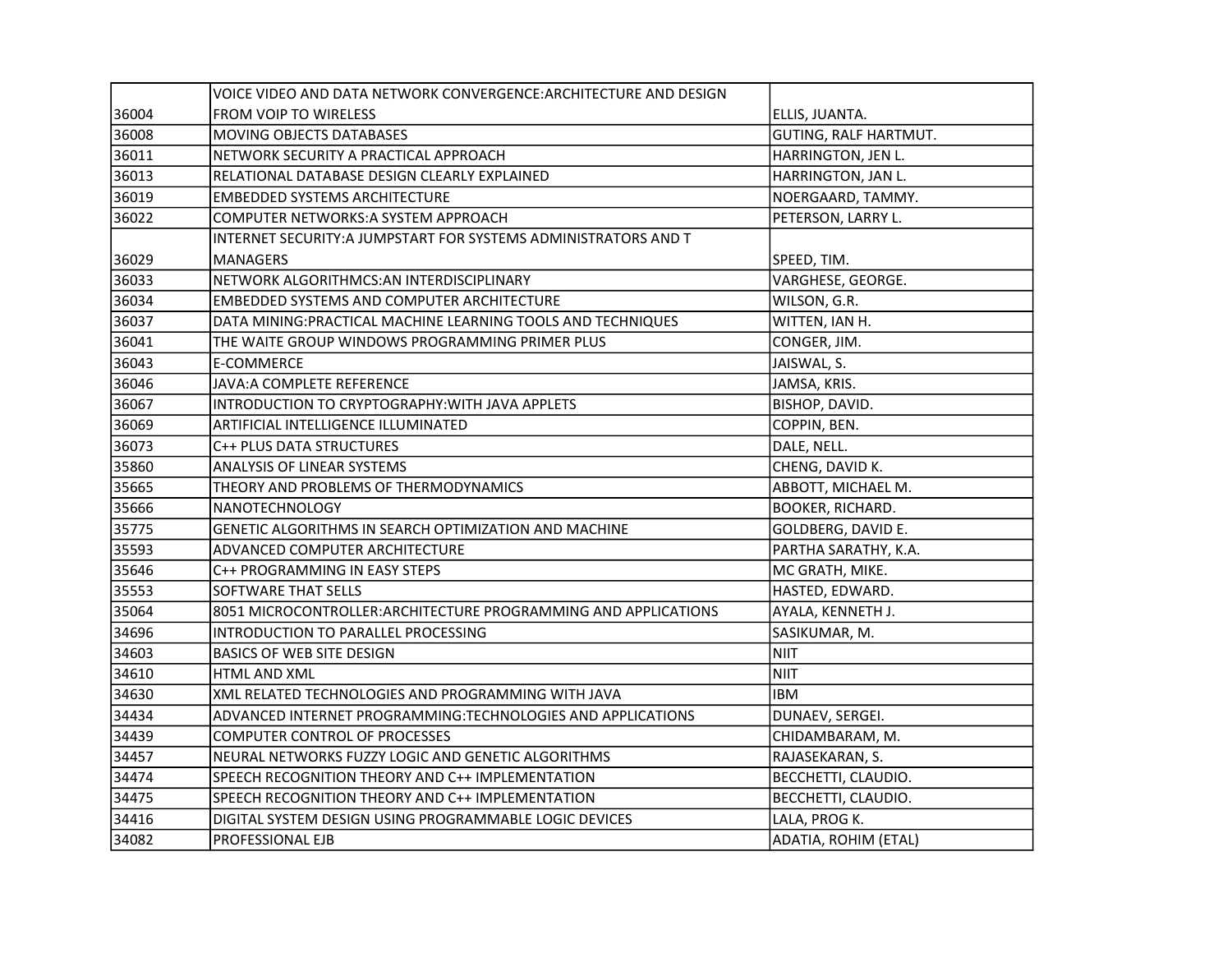| 34089 | UNIX AND SHELL PROGRAMMING                                      | FOROUZAN, BEHROUZ A.  |
|-------|-----------------------------------------------------------------|-----------------------|
| 34090 | DATA STRUCTURES: A PSEUDOCODE APPROACH WITH C                   | GILBERG, RICHARD F.   |
| 34168 | SOFTWARE DESIGN: FROM PROGRAMMING TO ARCHITECTURE               | BRAUDE, ERIC J.       |
| 34175 | DATA STRUCTURES AND ALGORITHMS IN C++                           | GOODRICH, MICHAEL T.  |
| 34190 | SOFTWARE ENGINEERING PROJECT MANAGEMENT                         | THAYER, RICHARD H.    |
| 33983 | MODERN CRYPTOGRAPHY: THEORY AND PRACTICE                        | MAO, WENBO.           |
| 34036 | INSIGHT INTO WAVELETS: FROM THEORY TO PRACTICE                  | SOMAN, K.P.           |
| 34038 | MICROSOFT OFFICE SYSTEM                                         | YOUNG, MICHAEL J.     |
| 33893 | INTRODUCTION TO CRYPTOGRAPHY: WITH JAVA APPLETS                 | BISHOP, DAVID.        |
| 33896 | ARTIFICIAL INTELLIGENCE ILLUMINATED                             | COPPIN, BEN.          |
| 33897 | INTRODUCTION TO JAVA AND SOFTWARE DESIGN                        | DALE, NELL.           |
| 33898 | OBJECT ORIENTED DATA STRUCTURES USING JAVA                      | DALE, NELL.           |
| 33909 | <b>ESSENTIALS OF COMPUTER ORGANIZATION AND ARCHITECTURE</b>     | NULL, LINDA.          |
| 33910 | INTRODUCTION TO FORMAL LANGUAGES AND AUTOMATA                   | PETER, LINZ.          |
| 33911 | DATABASES ILLUMINATED                                           | RICARDO, CATHERINE M. |
| 33913 | APPLIED DATA STRUCTURES WITH C++                                | SMITH, PETER.         |
| 33941 | FIREWALLS AND INTERNET SECURITY                                 | CHESWICK, WILLIAM R.  |
| 33951 | THINKING IN JAVA                                                | ECKEL, BRUCE.         |
|       | FUNDAMENTALS OF NEURAL NETWORKS; ARCHITCTURES ALGORITHMS AND    |                       |
| 33955 | <b>APPLICATIONS</b>                                             | FAUSETT, LAURENCE.    |
| 33807 | DATA COMMUNICATIONS AND TELEPROCESSING SYSTEMS                  | HOUSLEY, TREVOR.      |
| 33808 | DATA COMMUNICATIONS AND TELEPROCESSING SYSTEMS                  | HOUSLEY, TREVOR.      |
| 33814 | THEORY AND PRACTICE OF COMPILER WRITING                         | TREMBLAY, JEAN PAUL.  |
| 33855 | NETWORK ANALYSIS ARCHITECTURE AND DESIGN                        | MCCABE, JAMES D.      |
| 33878 | PROFESSIONAL WEB DESIGN                                         | ECCHER, CLINT.        |
| 33883 | SOFTWARE ENGINEERING                                            | PRESSMAN, ROGER S.    |
| 33708 | DATA MINING: MULTIMEDIA, SOFT COMPUTING AND BIOINFORMATICS      | MITRA, SUSHMITA.      |
| 33713 | BLUETOOTH TECHNOLOGY: AND ITS APPLICATIONS WITH JAVA AND J2ME   | PRABHU, C.S.R.        |
| 33719 | INTRODUCTION TO ASSEMBLY LANGUAGE PROGRAMMING                   | DANDAMUDI, SIVARAM P. |
| 33688 | EMBEDDED SYSTEMS: ARCHITECTURE PROGRAMMING AND DESIGN           | RAJKAMAL.             |
| 33549 | INTRODUCTION TO DATA COMPRESSION                                | SAYOOD, KHALID.       |
| 32803 | BEGINNING VISUAL C++6                                           | HORTON, IVOR.         |
| 32612 | INFORMATION SYSTEMS CONTROL AND AUDIT                           | WEBER, RON.           |
| 32519 | THE 8086 AND 8088 MICROPROCESSORS                               | GAUTAM, A.K.          |
| 32335 | DATA MINING: WITH MICROSOFT SQL SERVER 2000 TECHNICAL REFERENCE | SEIDMAN, CLAUDE.      |
| 32343 | INTRODUCTION TO NEURAL NETWORKS                                 | ANDERSON, JAMES A.    |
| 32353 | JAVA FRAMEWORKS AND COMPONENTS                                  | NASH. MICHAEL.        |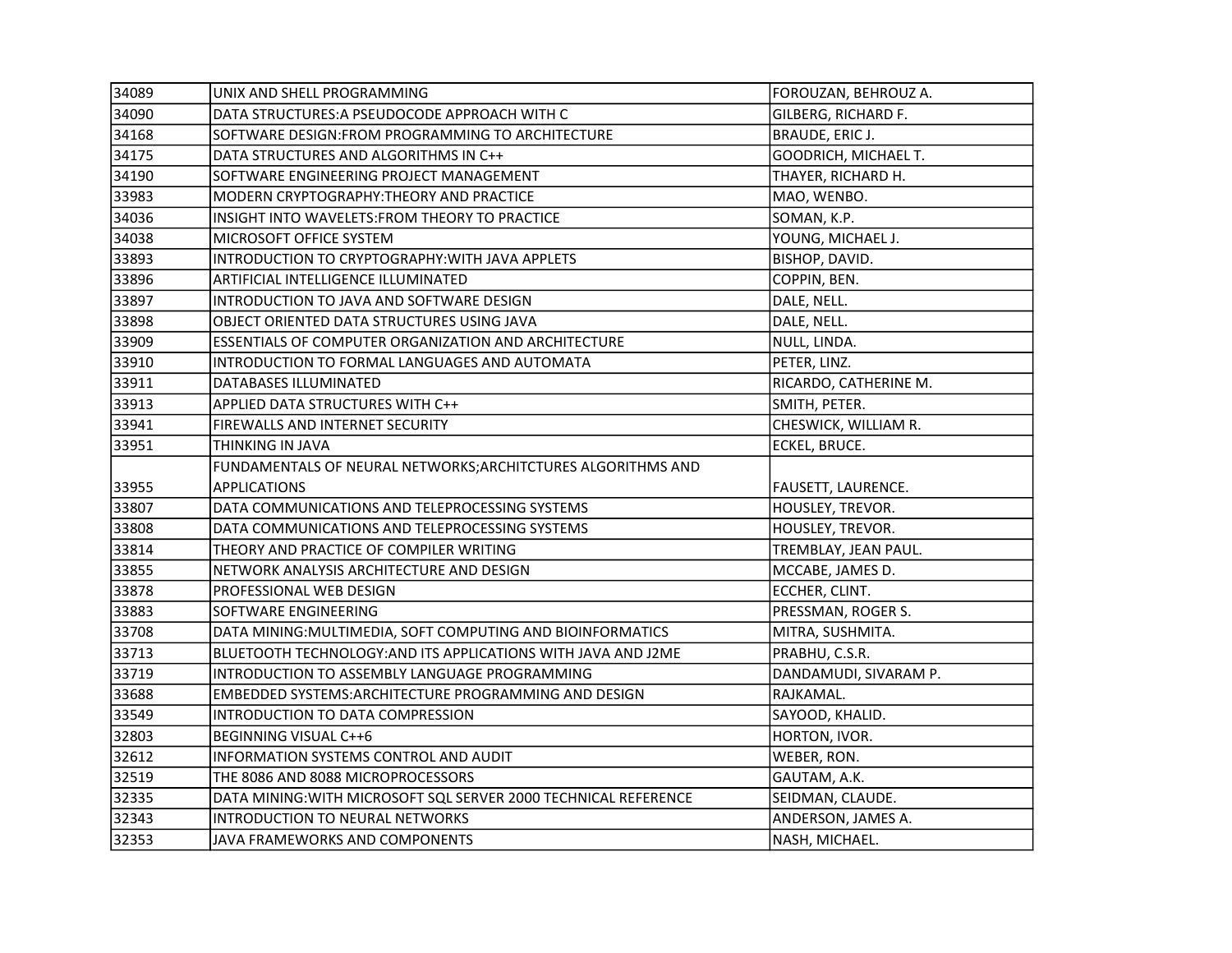| 32087 | INTRODUCTION TO ARTIFICIAL INTELLIGENCE                               | CHARNIAK, EUGENE.        |
|-------|-----------------------------------------------------------------------|--------------------------|
| 32212 | PROFESSIONAL JMS PROGRAMMING                                          | GIOTTA, PAUL (ETAL)      |
| 31988 | <b>EMBEDDED MICROCOMPUTER SYSTEMS</b>                                 | VALVANO, JONATHAN W.     |
|       | NEURAL ENGINEERING: COMPUTATION REPRESENTATION AND DYNAMICS IN        |                          |
| 32054 | NEUROBIOLOGICAL SYSTEMS                                               | ELIASMITH, CHRIS.        |
| 32055 | ELEMENTS OF ARTIFICIAL NEURAL NETWORKS                                | MEHROTRA, KISHAN.        |
| 31967 | FUNDAMENTALS OF EMBEDDED SOFTWARE                                     | LEWIS, DANIEL W.         |
| 31718 | SOFTWARE REQUIREMENTS                                                 | WIEGERS, KARL E.         |
| 31726 | COMPUTER NETWORKS:A SYSTEM APPROACH                                   | PETERSON, LARRY L.       |
| 31729 | COMPUTER ARCHITECTURE: PIPELINED AND PARALLEL PROCESSOR DESIGN        | FLYNN, MICHAEL J.        |
| 31757 | FUNDAMENTALS OF PARALLEL PROCESSING                                   | JORDAN, HARRY F.         |
|       | J2EE SECURITY FOR SERVLETS, EJBS AND WEB SERVICES APPLYING THEORY AND |                          |
| 31622 | <b>STANDARDS TO PRACTICE</b>                                          | KUMAR, PANKAJ.           |
| 31647 | <b>DB2 DEVELOPER'S GUIDE</b>                                          | MULLINS, CRAIG S.        |
| 31096 | MICROSOFT STEP BY STEP XML                                            | YOUNG, MICHAEL J.        |
| 31097 | C++ PROGRAMMING FOR THE ABSOLUTE BEGINNER                             | HENKEMANS, DIRK.         |
| 31098 | VISUAL BASIC PROGRAMMING FOR THE OBLOUTE BEGINNER                     | VINE, MICHAEL A.         |
| 31099 | PHP:PROFESSIONAL PROJECTS                                             | WILFRED, ASHISH DANIEL.  |
| 31039 | INTERNET SECURITY PROTOCOLS: PROTECTING IP TRAFFIC                    | BLACK, UYLESS.           |
| 31040 | APPLYING C++                                                          | LADD, SCOTT ROBERT.      |
| 31041 | ADVANCED GRAPHICS PROGRAMMING IN C AND C++                            | STEVENS, ROGER T.        |
| 31042 | BLACK BELT C++ THE MASTERS COLLECTION                                 | ECKEL, BRUCE.            |
| 31043 | COMPREHENSIVE GUIDE TO C++                                            | AKLECHA, VISHWAJIT.      |
| 31044 | C/C++ PROGRAMMER'S GUIDE                                              | PAPPAS, CHRIS H.         |
| 31045 | C++ COMPONENTS AND ALGORITHMS                                         | LADD, SCOTT ROBERT.      |
| 31046 | C++ DATABASE DEVELOPMENT                                              | STEVENS, A.L.            |
| 31047 | C++ COMMUNICATIONS: UTILITIES                                         | HOLMES, MICHAEL.         |
| 31048 | OBJECT ORIENTED PROGRAMMING WITH C++                                  | PARSONS, DAVID.          |
| 31049 | TEACH YOURSELF C++                                                    | <b>STEVENS A.L.</b>      |
| 31050 | PROGRAMMING IN VISUAL BASIC: VERSION 6.0                              | BRADLEY, JULIA CASE.     |
|       |                                                                       |                          |
| 31052 | DATABASE MANAGEMENT: OBJECTIVES, SYSTEM FUNCTIONS AND ADMINISTRATION  | EVEREST, GORDON C.       |
| 31053 | <b>ORACLE 9i NEW FEATURES</b>                                         | FREEMAN, ROBERT G.       |
| 31054 | CRM AT THE SPEED OF LIGHT: CAPTURING AND KEEPING                      | GREENBERG, PAUL.         |
| 31055 | TELECOMMUNICATIONS: A BEGINNER'S GUIDE                                | ASSOCIATES, HILL.        |
| 31056 | <b>SQL:A BEGINNER'S GUIDE</b>                                         | <b>HOULETTE, FORREST</b> |
| 31057 | ALL-IN-ONE CISCO CCIE LAB STUDY GUIDE                                 | HUTNIK, STEPHEN.         |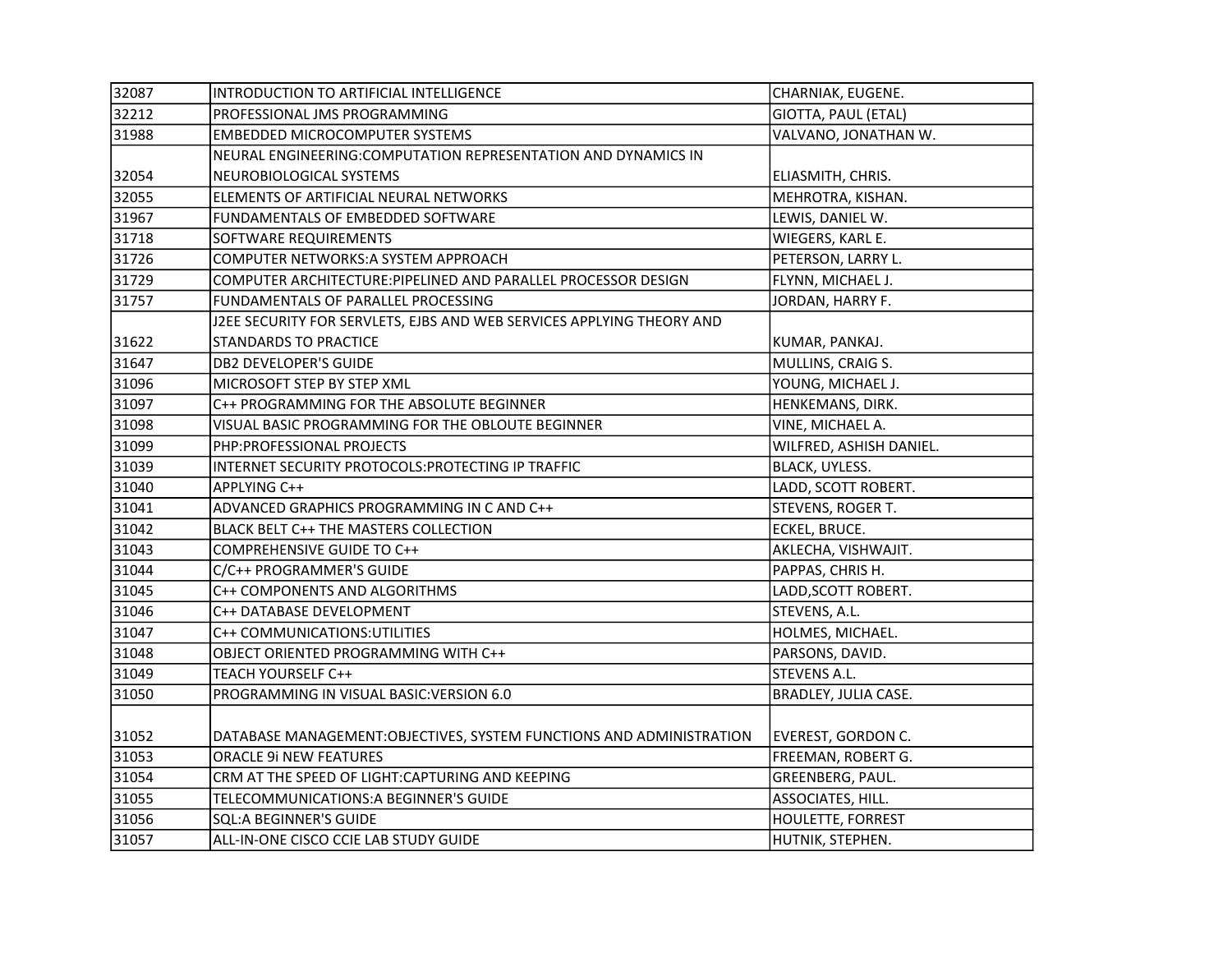| 31058 | VISUAL BASIC.NET: A BEGINNER'S GUIDE                                 | KENT, JEFF.               |
|-------|----------------------------------------------------------------------|---------------------------|
| 31059 | ORACLE DEVELOPER ADVANCED FORMS AND REPORTS                          | KOLETZKE, PETER.          |
| 31060 | WINDOWS XP HOME EDITION:THE COMPLETE REFERENCE                       | LEVINE, JOHN R.           |
| 31061 | ASP.NET:THE COMPLETE REFERENCE                                       | MACDONALD, MATHEW.        |
| 31062 | ASP .NET:A BEGINNER'S GUIDE                                          | MERCER, DAVE.             |
| 31063 | VISUAL STUDIO 6: THE COMPLETE REFERENCE                              | MUELLER, JOHN PAUL.       |
| 31064 | JAVA SCRIPT: THE COMPLETE REFERENCE                                  | POWELL, THOMAS A.         |
| 31065 | PRACTICAL OBJECT ORIENTED DESIGN WITH UML                            | PRIESTLEY, MARK.          |
| 31066 | JAVA 2 PROGRAMMING                                                   | SHAH, KEYUR.              |
| 31067 | DATA NETWORK DESIGN                                                  | SOPHN, DARREN L.          |
| 31068 | NETWORKING: THE COMPLETE REFERENCE                                   | ZACKER, CRAIG.            |
| 31069 | COMMUNICATIONS NETWORKING; ATM AND MPLS AND THEORY                   | MCDYSAN, DAVID E.         |
| 31070 | TCP/IP: ANALYSIS AND TROUBLESHOOTING TOOLKIT                         | BURNS, KEVIN.             |
| 30780 | PRACTICE AND PRINCIPLES OF COMPILER BUILDING WITH C                  | ALBLAS, HENK.             |
| 30781 | C++ FROM SCRATCH                                                     | LIBERTY, JESSE.           |
| 30782 | USING C++                                                            | MC GREGOR, ROB.           |
| 30783 | JAVA 2:BY EXAMPLE                                                    | FRIESON, GEOFF.           |
| 30784 | <b>JAVA 2:FROM SCRATCH</b>                                           | HAINES, STEVEN.           |
| 30785 | PRACTICAL VISUAL BASIC 6                                             | RESELMAN, BOB.(ETAL)      |
| 30786 | VISUAL BASIC 6 FROM SCRATCH                                          | DONALD, ROBERT P.         |
| 30787 | XML WEB DOCUMENTS FROM SCRATCH                                       | LIBERTY, JESSE.           |
| 30788 | MANAGING YOUR E-COMMERCE BUSINESS                                    | KIENAN, BRENDA.           |
| 30789 | MICROSOFT COMMERCE SOLUTIONS                                         | MICRO MODELING ASSOCIATES |
| 30790 | MICROSOFT WEB PUBLISHING                                             | <b>ACTIVE EDUCATION</b>   |
|       | OFFICIAL MICROSOFT INTRANET SOLUTIONS: USING MICROSOFT OFFICE 97 AND |                           |
| 30791 | FRONT PAGE97                                                         | MICRO MODELING ASSOCIATES |
| 30792 | <b>XML IN ACTION</b>                                                 | PARDI, WILLIAM J.         |
| 30793 | INTRODUCING MICROSOFT NET                                            | PLATT, DAVID S.           |
| 30794 | FASTER SMARTER MICROSOFT WINDOWS XP                                  | BOTT, ED.                 |
| 30795 | LEARN MICROSOFT VISUAL C++ 6.0                                       | SPHAR, CHUCK.             |
| 30796 | MICROSOFT VISUAL BASIC NET STEP BY STEP                              | HALVARSON, MICHAEL.       |
| 30681 | PROFESSIONAL JAVA XML PROGRAMMING WITH SERVELTS AND JSP              | MYERS, TOM.               |
| 30682 | PROFESSIONAL LINUX DEPLOYMENT                                        | BANAHAN, MIKE.            |
| 30683 | PROFESSIONAL MFC WITH VISUAL C++6                                    | BLASZCZAK, MIKE.          |
| 30684 | PROFESSIONAL PHP 4                                                   | ARGERICH, LUIS(ETAL)      |
| 30685 | PROFESSIONAL WAP                                                     | AREHART, CHARLES.         |
| 30686 | <b>BEGINNING PHP 4</b>                                               | CHOI, WANKYU(ETAL)        |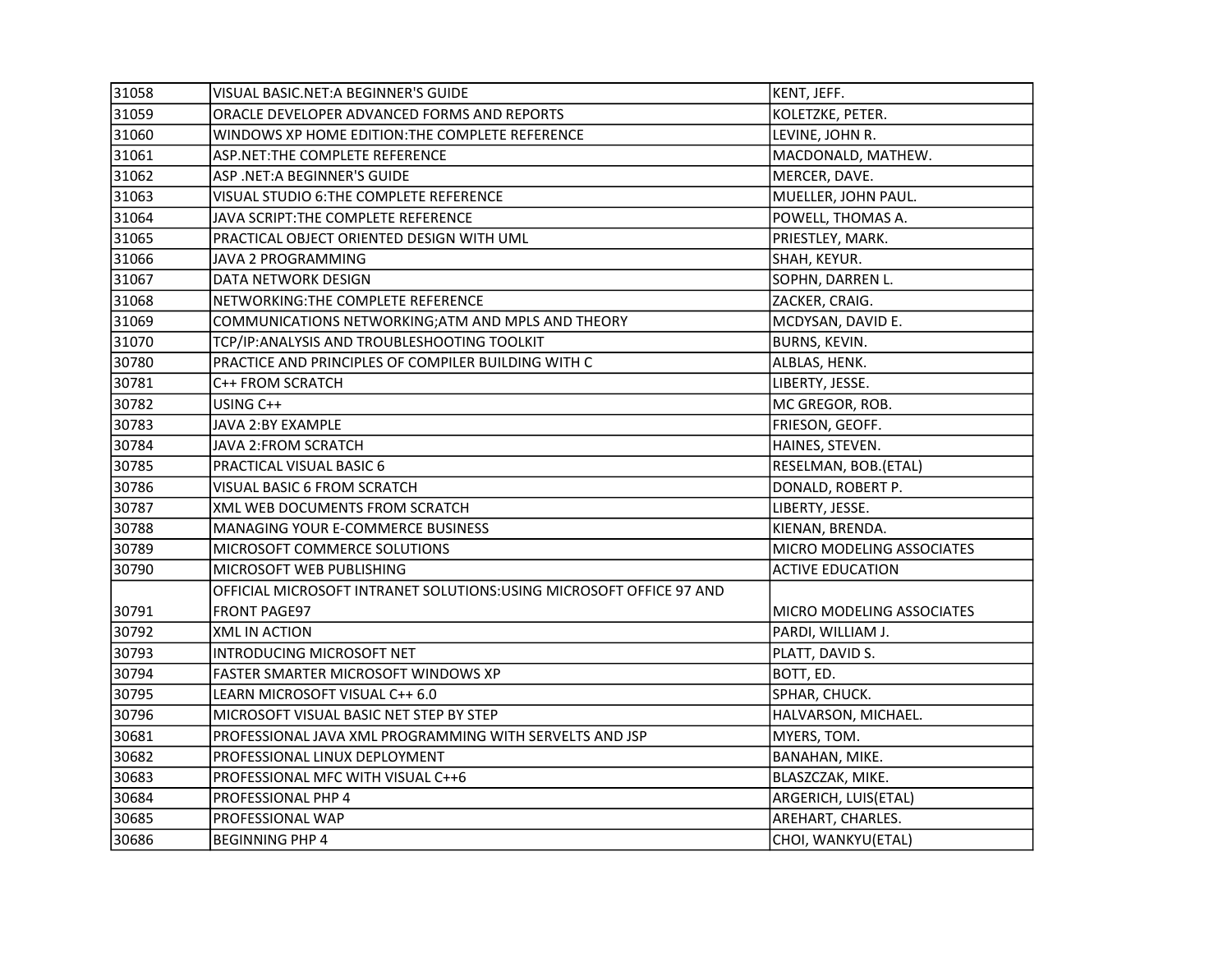| 30687 | BEGINNING SQL SERVER 2000 FOR VB DEVELOPERS                            | WILLIS, THEARON.          |
|-------|------------------------------------------------------------------------|---------------------------|
| 30688 | PROFESSIONAL JINI                                                      | LI, SING.                 |
| 30689 | PROFESSIONAL SQL SERVER 2000 DTS                                       | CHAFFIN, MARK(ETAL)       |
| 30690 | <b>BEGINNING JAVA SCRIPT</b>                                           | WITON, PAUL.              |
| 30691 | BEGINNING WAP, WML AND WML SCRIPT                                      | MEE FOO, SQO(ETAL)        |
| 30692 | PROFESSIONAL XML DATABASES                                             | WILLIAMS, KEVIN.          |
| 30693 | EXPERT ONE-ON-ONE VISUAL BASIC NET BUSINESS OBJECTS                    | GHOTKA, ROCKFORD.         |
| 30694 | JAVA PROGRAMMER'S REFERENCE                                            | PALMER, GRANT.            |
| 30695 | JAVA SCRIPT PROGRAMMER'S REFERENCE                                     | WOOTTON, CLIFF.           |
| 30696 | XSLT:PROGRAMMER'S REFERENCE                                            | KAY, MICHAEL.             |
| 30697 | PROFESSIONAL XSL                                                       | CAGLE, KURT (ETAL)        |
| 30698 | PROFESSIONAL JAVA XML                                                  | AHMED, KAL.               |
| 30699 | BEGINNING JSP 2.0                                                      | GALBRAITH, BEN(ETAL)      |
| 30706 | WORKING WITH MS-OFFICE 2000                                            | CONTENT DEVELOPMENT GROUP |
| 30707 | ORACLE 8 DESIGN USING UML OBJECT MODELING                              | DORSEY, PAVI.             |
| 30708 | <b>XML SECURITY</b>                                                    | DOURNAEE, BLAKE.          |
| 30709 | E BUSINESS GUIDE                                                       | ELSENPETER, ROBERT C.     |
| 30710 | WEB TECHNOLOGYS TCP/IP TO INTERNET APPLICATION ARCHITECTURE            | GODBOLE, ACHYUT S.        |
| 30712 | FUNDAMENTAL PHOTOSHOP 5.5                                              | GREENBERG, ADALE DROBLAS. |
| 30713 | ELECTRONIC COMMERCE:SECURITY, RISK MANAGEMENT AND CONTROL              | GREENSTEIN, MARILYN.      |
| 30714 | OBJECT ORIENTED ANALYSIS AND DESIGN                                    | HAIGH, ANDREW.            |
| 30715 | NET WORKING: A BEGINNER'S GUIDE                                        | HALLBERG, BRUCE A.        |
| 30716 | INSTANT JAVA SERVLETS                                                  | HANNA, PHIL.              |
| 30717 | DATA STRUCTURES, ALGORITHMS AND OBJECT ORIENTED PROGRAMMING            | HEILEMAN, GREGORY L.      |
| 30718 | CISCO IAS IP                                                           | HELD, GIL.                |
| 30719 | VOICE AND DATA INTERNETWORKING                                         | HELD, GIL.                |
| 30720 | <b>CISCO</b>                                                           | HILL, BRIAN.              |
| 30721 | WIRELESS XML DEVELOPERS GUIDE                                          | HILLBORG, MIKAEL.         |
| 30722 | TROUBLESHOOTING SQL                                                    | HOULETTE, FORREST.        |
| 30723 | SOFTWARE PROJECT MANAGEMENT                                            | HOGHES, BOB.              |
|       | CONTENT DELIVERY NETWORKS: WEB SWITCHING FOR SECURITY AVAILABILITY AND |                           |
| 30724 | SPEED                                                                  | HULL, SCOT.               |
| 30725 | HTML AND WEB DESIGN: TIPS AND TECHNIQUES                               | JAMSA, KRIS.              |
| 30726 | VISUAL BASIC.NET: TIPS AND TECHNIQUES                                  | JAMSA, KRIS.              |
| 30727 | WML AND WML SCRIPT:A BEGINNER'S GUIDE                                  | JAMSA, KRIS.              |
| 30728 | ORACLE 9i FOR WINDOWS 2000 TIPS AND TECHNIQUES                         | JESSE, SCOTT.             |
| 30729 | PROGRAMMING WITH CLASS AC++ INTRODUCTION TO COMPUTER SCIENCE           | KAMIN, SAMUEL N.          |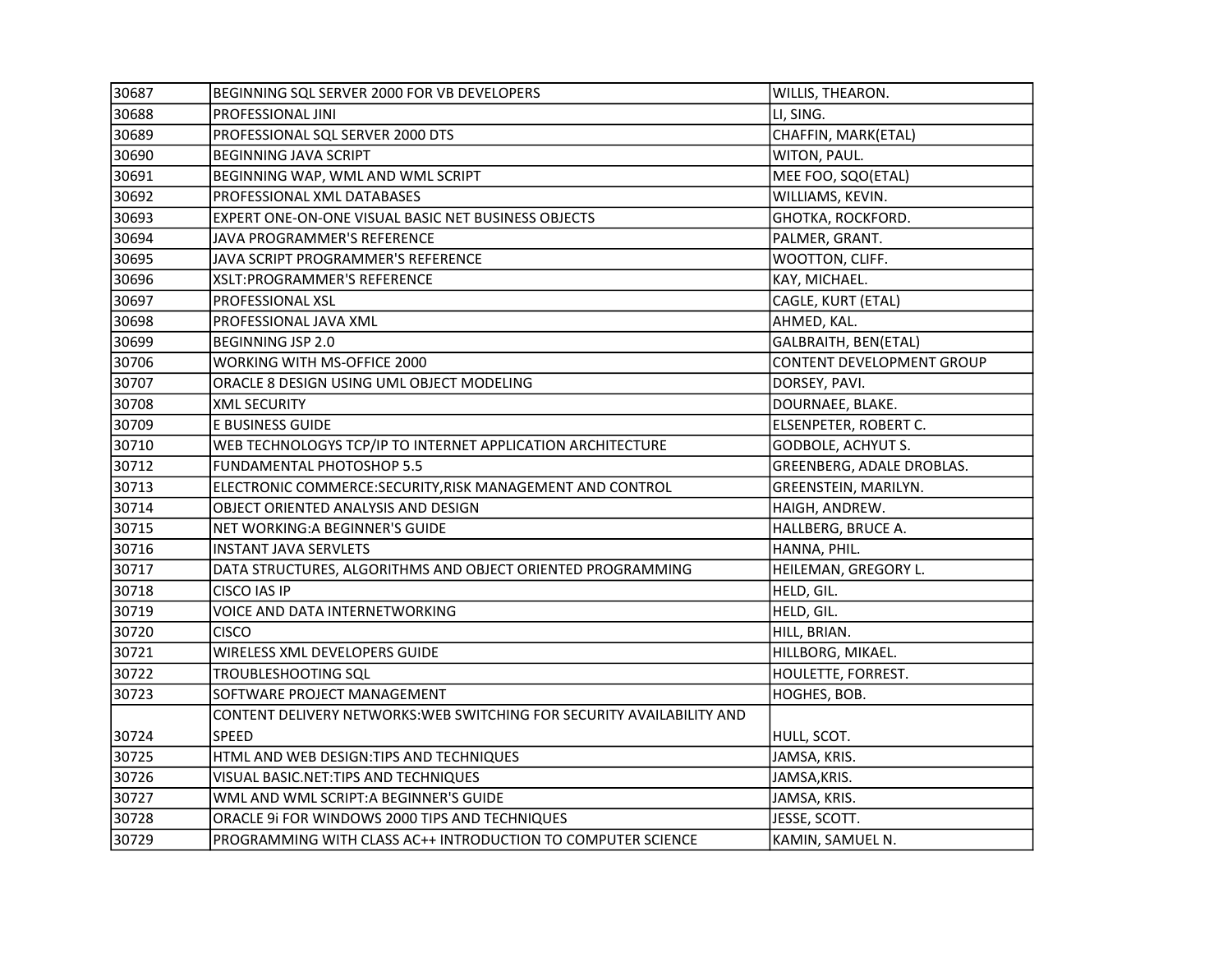| 30730 | SQL:FOR PROFESSIONALS                                                                     | KISHORE, SWAPNA.        |
|-------|-------------------------------------------------------------------------------------------|-------------------------|
| 30731 | <b>ENTERPRISE RESOURCE PLANNING</b>                                                       | LEON, ALEXIS.           |
| 30732 | ORACLE 8:DBA HAND BOOK                                                                    | LONEY, KEVIN.           |
| 30733 | ORACLE SQL PL/SQL: ANNOTATED ARCHIVES                                                     | LONEY, KEVIN            |
| 30734 | ORACLE 9: INSTANT PL/SQL SCRIPTS                                                          | LONEY, KEVIN.           |
| 30735 | IP NETWORK DESIGN                                                                         | LONG, CORMAC.           |
| 30736 | JAVA SCRIPT: PROGRAMMER'S REFERENCE                                                       | MACAULEY, CHRISTIAN.    |
| 30737 | INTRODUCTION TO LOGIC DESIGN                                                              | MARCOVITZ, ALAN B.      |
| 30739 | WINDOWS XP PROFESSIONAL: A BEGINNER'S GUIDE                                               | MATTHEWS, MARTIN S.     |
| 30740 | UNIX SYSTEM ADMINISTRATION: A BEGINNER'S GUIDE                                            | MAXWELL, STEVE.         |
| 30741 | ASP 3.0 A BEGINNER'S GUIDE                                                                | MERCER, DAVE.           |
| 30742 | <b>XML:A BEGINNER'S GUIDE</b>                                                             | MERCER, DAVE.           |
| 30743 | OPERATING SYSTEMS: CONCEPTS AND DESIGN                                                    | MILENKOVIC, MILAN.      |
| 30744 | WEB COMMERCE TECHNOLOGY                                                                   | MINOLI, DANIEL.         |
| 30745 | ORACLE 9i AS BUILDING J2EE tm APPLICATIONS                                                | MORISSEAU-LEROY, NIRVA. |
| 30746 | JAVA SERVLETS DEVELOPER'S GUIDE                                                           | MASS, KARL.             |
| 30747 | VISUAL C++6 FROM THE GROUND UP                                                            | MUELLER, JOHN PAUL.     |
| 30748 | VISUAL C++.NET DEVELOPER'S GUIDE                                                          | MUELLER, JOHN PAUL.     |
| 30749 | SQL SERVER 7 DEVELOPER'S GUIDE                                                            | OBEY, MICHAEL.          |
| 30750 | INTRODUCTION TO DATA BASE MANAGEMENT                                                      | PRAKASH, NAVEEN.        |
| 30751 | JAVA DATABASE DEVELOPMENT                                                                 | RENEHART, MARTIN.       |
| 30752 | SOFTWARE ENGINEERING WITH JAVA                                                            | SCHACH, STEPHEN R.      |
| 30753 | BORLAND C++BUILDER tm : THE COMPLETE REFERENCE                                            | SCHILDT, HERBERT.       |
| 30754 | LEARN TO PROGRAM WITH JAVA                                                                | SMILEY, JOHN.           |
| 30755 | ORACLE 9i PL/SQL PROGRAMMING                                                              | URMAN, SCOTT.           |
| 30756 | DELIVERING VOICE OVER IP NETWORKS                                                         | MINOLI, DANIEL.         |
| 30757 | INTERACTION DESIGN: BEYOND HUMAN COMPUTER INTERACTION                                     | PREECE, JENNY.          |
| 30758 | BETA TESTING FOR BETTER SOFTWARE                                                          | FINE, MICHAEL.          |
|       |                                                                                           |                         |
| 30759 | J2EEtm BEST PRACTICES: JAVA DESIGN PATTERNS AUTOMATION AND PEERFORMANCE BROEMMER, DARREN. |                         |
|       | SERVER COMPONENT PATTERNS: COMPONENT INFRASTRUCTURES ILLSUTRATED WITH                     |                         |
| 30760 | <b>EJB</b>                                                                                | VOLTER, MARKUS.         |
| 30761 | JAVA TOOLS: USING XML EJB GORBA, SERVLETS AND SOAP                                        | EBERHART, ANDREAS.      |
| 30762 | J2EE ANTI PATTERNS                                                                        | DUNDHEY, BILL(ETAL)     |
| 30763 | JAVA WEB SERVICES PROGRAMMING                                                             | MOGHA, RASHIM.          |
| 30764 | INTRODUCTION TO PROGRAMMING USING VISUAL BASIC NET                                        | SCHMEIDER, DAVID I.     |
| 30765 | <b>BIOINFORMATICS COMPUTING</b>                                                           | <b>BERGERON, BRYAN.</b> |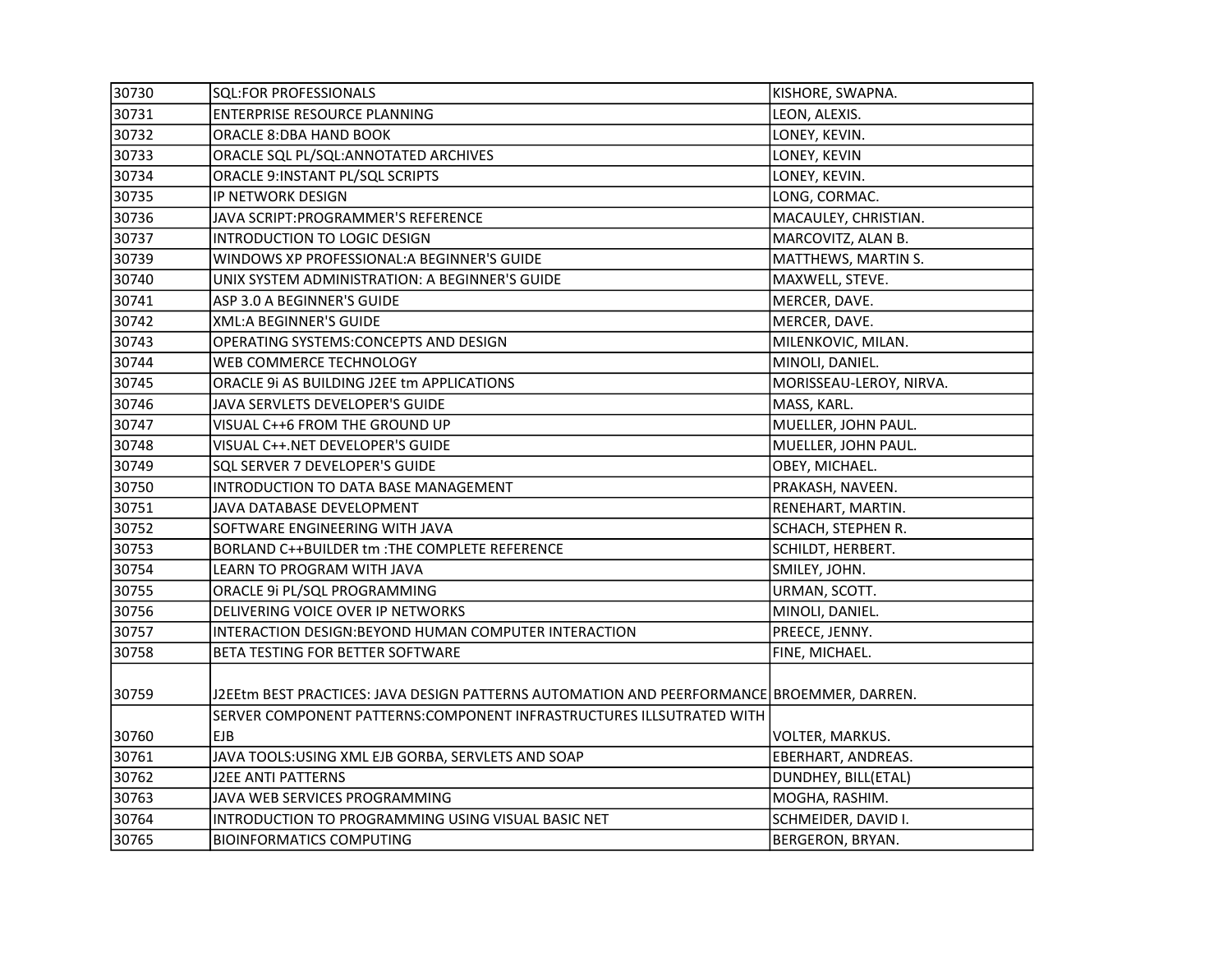| 30766 | <b>BUSINESS DATA NETWORKS AND TELECOMMUNICATIONS</b>                 | PANKO, RAYMOND R.      |
|-------|----------------------------------------------------------------------|------------------------|
| 30767 | C++ AND OBJECT-ORIENTED PROGRAMMING PARADIGM                         | JANA, DEBASISH.        |
|       | COMPUTER NETWORKS AND DISTRIBUTED PROCESSING:SOFTWARE TECHNIQUES AND |                        |
| 30768 | <b>ARCHITECTURE</b>                                                  | MARTIN, JAMES.         |
| 30769 | <b>DATA NETWORKS</b>                                                 | BERTSEKAS, DIMITRI.    |
| 30770 | DATA STRUCTURES IN C++                                               | KUTTI, N.S.            |
| 30771 | DATABASE MANAGEMENT AND DESIGN                                       | HANSEN, GARY W.        |
| 30772 | DATABASE PROCESSING:FUNDAMENTALS, DESIGN AND IMPLEMENTATION          | KROENKE, DAVID M.      |
| 30773 | DISCRETE MATHEMATICS WITH GRAPH THEORY                               | GOODAIRE, EDGAR G.     |
| 30774 | EXPERT SYSTEMS:THEORY AND PRACTICE                                   | ERMINE, JEAN-LOUIS.    |
| 30775 | FUNDAMENTALS OF ARTIFICIAL NEURAL NETWORKS                           | HASSOUN, MOHAMAD H.    |
| 30776 | FUNDAMENTALS OF SOFTWARE ENGINEERING                                 | MALL, RAJIB.           |
| 30777 | INTRODUCTION TO DATA STRUCTURES AND ALGORITHMS                       | ROWE, GLENN W.         |
| 30778 | INTRODUCTION TO DISTRIBUTED AND PARALLEL COMPUTING                   | CRICHLOW, JOEL M.      |
| 30779 | OBJECT-ORIENTED DATABASE SYSTEM: APPROACHES AND ARCHITECTURES        | PRABHU, C.S.R.         |
| 30797 | MICROSOFT VISUAL C#.NET.STEP BY STEP                                 | SHARP, JOHN.           |
| 30798 | DATA MINING: WITH MICROSOFT SQL SERVER 2000 TECHNICAL REFERENCE      | SEIDMAN, CLAUDE.       |
| 30799 | J2EE PROFESSIONAL PROJECTS                                           | SIDDIQUI, SHAHAB.      |
| 30800 | JAVA PROGRAMMING FOR THE ABSOLUTE BEGINNER                           | RUSSELL, JOSEPH P.     |
| 30801 | <b>GREATE YOUR FIRST WEB PAGE: IN A WEEKEND</b>                      | CALLIHAN, STEVE.       |
| 30802 | FLASH 5 FAST AND EASY WEB DEVELOPMENT                                | HOWIE, GREEN DESIGN    |
| 30584 | INTRODUCTION TO CRYPTOGRAPHY: PRINCIPLES AND APPLICATIONS            | DELFS, HANS.           |
| 30590 | COMPUTER VISION: A MODERN APPROACH                                   | FORSYTH, DAVID A.      |
| 30593 | COMPUTER SYSTEMS:A PROGRAMMING PERSPECTIVE                           | BRYANT, RANDAL E.      |
| 30594 | HANDS-ON NETWORKING: WITH INTERNET TECHNOLOGIES                      | COMER, DOUGLAS E.      |
|       |                                                                      |                        |
| 30595 | NETWORK SYSTEMS DESIGN: USING NETWORK PROCESSORS INTEL IXP VERSION   | COMER DOUGLAS E.       |
| 30596 | COMPUTER VISION: A MODERN APPROACH                                   | FORSYTH, DAVID A.      |
| 30597 | DATA MINING INTRODUCTORY AND ADVANCED TOPICS                         | DUNHAM, MARGARET H.    |
| 30598 | DISCRETE MATHEMATICS WITH GRAPH THEORY                               | GOODAIRE, EDGAR G.     |
| 30599 | INTRODUCTION TO GEOGRAPHICAL INFORMATION SYSTEMS                     | HEYWOOD, IAM.          |
| 30600 | FUNDAMENTALS OF DIGITAL IMAGE PROCESSING                             | JAIN, ANIL K.          |
| 30601 | DATABASE SYSTEM IMPLEMENTATION                                       | GARCIA-MOLINA, HECTOR. |
| 30602 | FUNDAMENTALS OF PARALLEL PROCESSING                                  | JORDAN, HARRY.         |
| 30608 | NETWORK SECURITY: PRIVATE COMMUNICATION IN A PUBLIC WORLD            | KAUFMAN, CHARLIE.      |
| 30609 | ELEMENTS OF THE THEORY OF COMPUTATION                                | LEWIS, HARRY R.        |
| 30610 | C++ PRIMER                                                           | LIPPMAN, STANLEY B.    |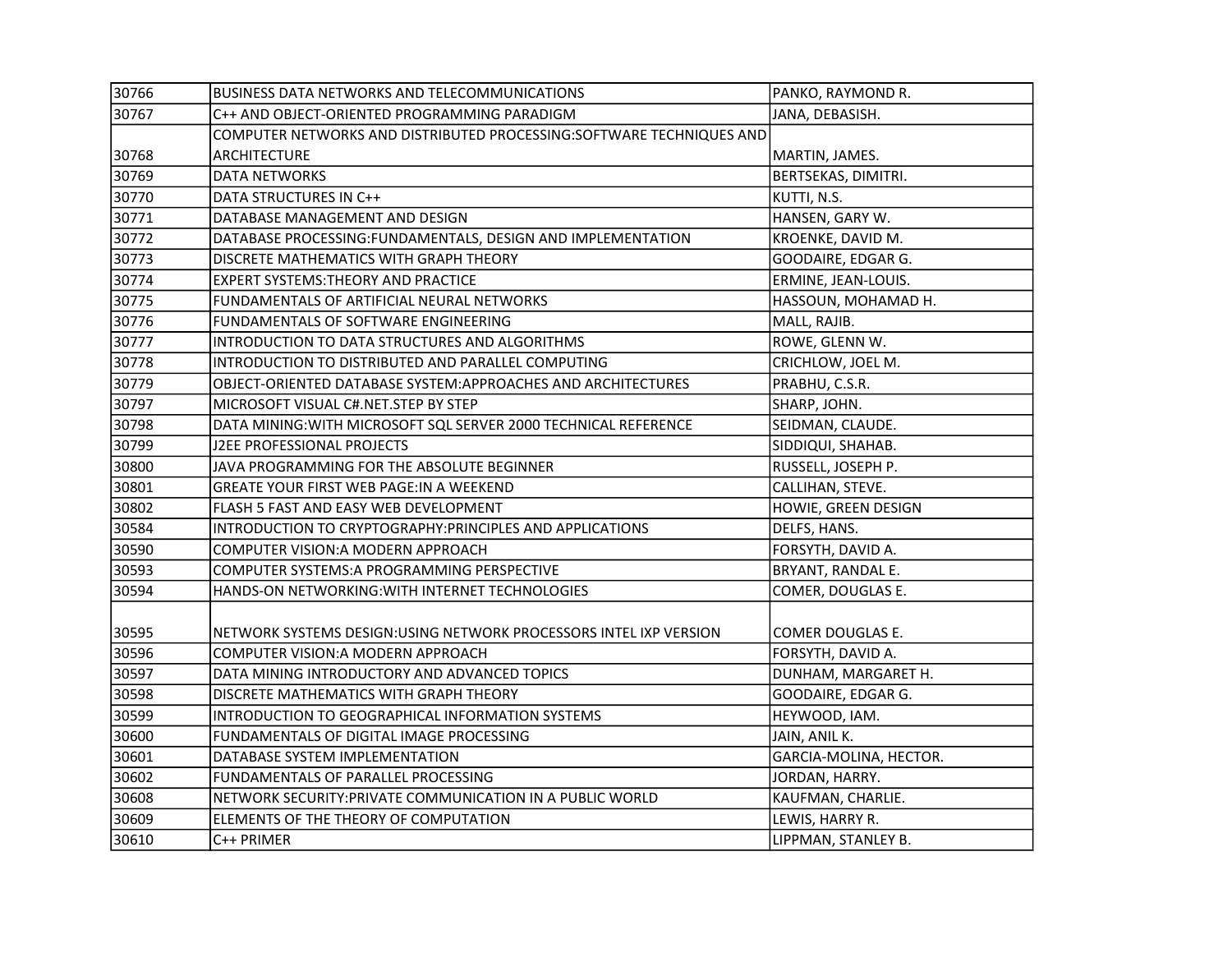| 30611 | <b>ESSENTIAL C++</b>                                       | LIPPMAN, STANLEY B.        |
|-------|------------------------------------------------------------|----------------------------|
| 30612 | C++ PRIMER PLUS                                            | PRATA, STEPHEN.            |
| 30613 | ALGORITHMS: IN C++                                         | SEDGEWICK, ROBERT.         |
| 30614 | <b>INTERNET CRYPTOGRAPHY</b>                               | SMITH, RICHARD E.          |
| 30615 | USING UML SOFTWARE ENGINEERING WITH OBJECTS AND COMPONENTS | STEVENS, PERDITA.          |
| 30617 | C++ PRIMER ANSWER BOOK                                     | TONDO, CLOVIS L.           |
| 30618 | FIRST COURSE IN DATABASE SYSTEMS                           | ULLMAN, JEFFREY D.         |
| 30619 | C++ SOLUTIONS: COMPANION TO THE C++ PROGRAMMING            | VANDEVOORDE, DAVID.        |
| 30620 | VIRTUAL REALITY SYSTEMS                                    | VINCE, JOHN.               |
| 30621 | PRINCIPLES OF CMOS VLSI DESIGN:A SYSTEMS PERSPECTING       | WESTE, NEIL H.E.           |
| 30622 | <b>BUILDING INTERNET FIRE WALLS</b>                        | ZWICKY, ELIZABETH. D.      |
| 30623 | DESIGNING ACTIVE SERVER PAGES                              | MITCHELL, SCOTT.           |
| 30624 | DEVELOPING ASP COMPONENTS                                  | POWERS, SHELLEY.           |
| 30625 | <b>DNS AND BIND</b>                                        | ALFITZ, PAUL.              |
| 30626 | DNS ON WINDOWS NT                                          | ALFITZ, PAUL.              |
| 30627 | <b>ENTERPRISE JAVA BEANS</b>                               | HAEFEL, RICHARD.           |
| 30628 | ETHERNET: THE DEFINITIVE GUIDE                             | SPURGEON, CHARLES E.       |
| 30629 | JAVA ENTERPRISE IN A NUTSHELL                              | FLANAGAN, DAVID.           |
| 30630 | JAVA EXAMPLES IN A NUTSHELL                                | FLANAGAN, DAVID.           |
| 30631 | JAVA NETWORK PROGRAMMING                                   | HAROLD, ELLIOTTE RUSTY.    |
| 30632 | <b>JAVA SECURITY</b>                                       | OAKS, SCOTT.               |
| 30633 | <b>JAVA THREADS</b>                                        | OAKS, SCOTT.               |
| 30634 | JAVA SCRIPT APPLICATION COOK BOOK                          | BRADENBAUGH, JERRY.        |
| 30635 | JAVA SCRIPT: THE DEFINITIVE GUIDE                          | FLANAGAN, DAVID.           |
| 30636 | JINI IN A NUTSHELL: A DESKTOP QUICK REFERENCE              | OAKS, SCOTT.               |
| 30637 | <b>LEARNING JAVA</b>                                       | NIEMEYER, PATRICK          |
| 30638 | LEARNING PERL                                              | SCHWARTZ, RANDAL L.        |
| 30639 | <b>LEARNING RED HAT LINUX</b>                              | MCCARTY, BILL.             |
| 30640 | LEARNING THE VI EDITOR                                     | LAMB, LINDA.               |
| 30641 | LEARNING UML AND WML SCRIPT                                | FROST, MARTIN.             |
| 30642 | MANAGING IP NETWORKS WITH CISCO ROUTERS                    | BALLEW, SCOTT M.           |
| 30643 | MASTERING ALGORITHMS WITH C                                | LOUDON, KYLE.              |
| 30644 | MY SQL AND MSQL                                            | YARGER, RANDY JAY.         |
| 30645 | ORACLE BUILT IN PACKAGES                                   | FEUERSTEIN, STEVEN.        |
| 30646 | ORACLE DISTRIBUTED SYSTEMS                                 | DYE, CHARLES.              |
| 30647 | ORACLE ESSENTIALS: ORACLE 9i ORACLE8i AND ORACLE 8         | GREENWALD, RICK.           |
| 30648 | ORACLE SAP ADMINISTRATION                                  | <b>BURLESON, DONALD K.</b> |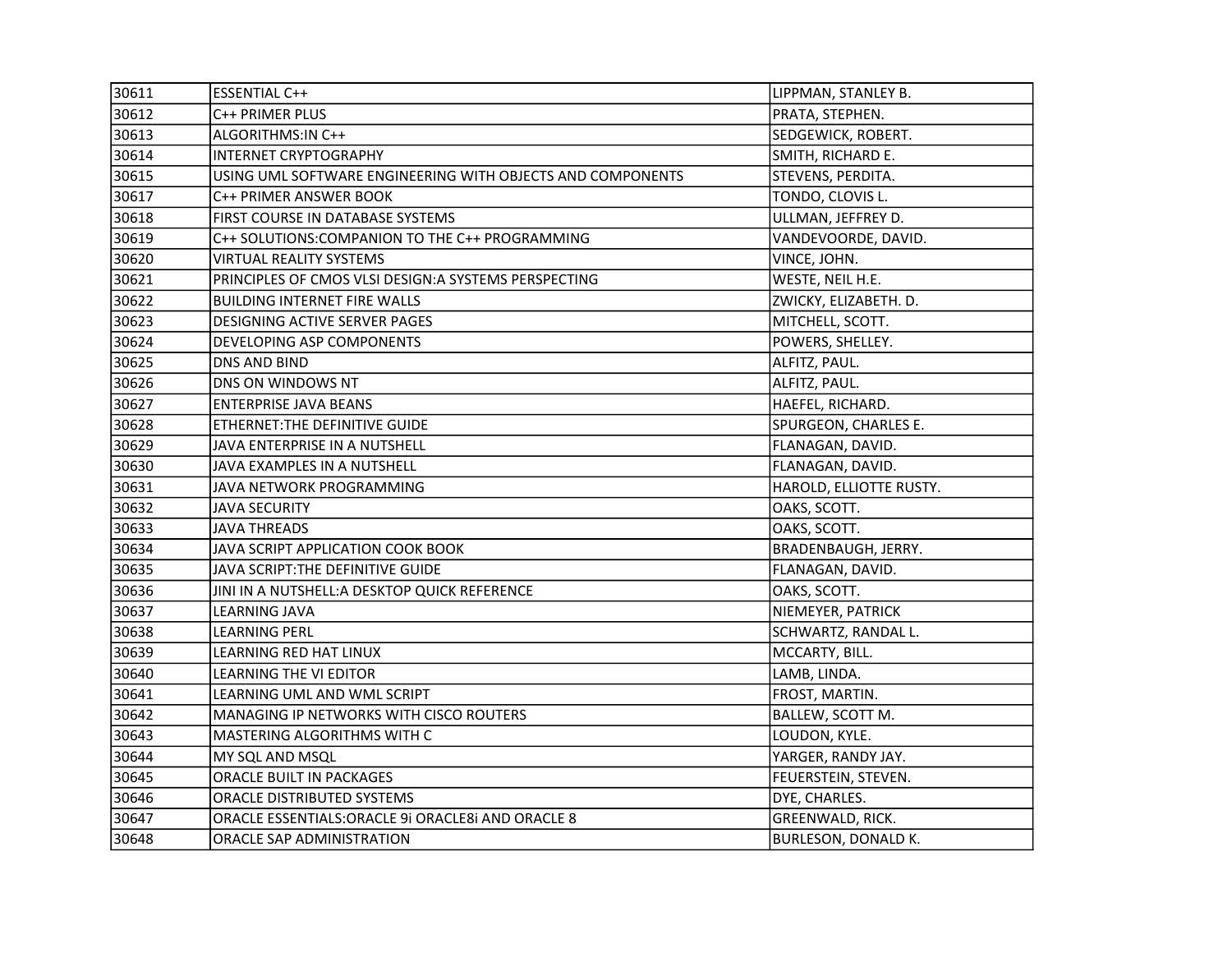| 30649 | ORACLE WEB APPLICATIONS: PL/SQL DEVELOPER'S INTRODUCTION             | ODEWAHN, ANDREW.               |
|-------|----------------------------------------------------------------------|--------------------------------|
| 30650 | ORACLE 8 DESIGN TIPS                                                 | ENSOR, DAVE.                   |
| 30651 | PHP:POCKET REFERENCE                                                 | LEDARF, RASMUS.                |
| 30652 | PRACTICAL UNIX AND INTERNET SECURITY                                 | CARFINKEL, SIMON.              |
| 30654 | PROGRAMMING INTERNET EMAIL                                           | WOOD, DAVID.                   |
| 30655 | PROGRAMMING PERL                                                     | WALL, LARRY.                   |
| 30656 | SED AND AWK                                                          | DOUGHERTY, DALE                |
| 30657 | TCP/IP NETWORK ADMINISTRATION                                        | HUNT CRAIG,                    |
| 30658 | THE WHOLE INTERNET: THE NEXT GENERATION                              | COMER-SAX, KIERSTEN.           |
| 30659 | UML IN A NUTSHELL: A DESKTOP QUICK REFERENCE                         | SIALHIR, SINAN.                |
| 30660 | UNIX BACKUP AND RECOVERY                                             | PRESTON, W CURTIS.             |
| 30661 | UNIX IN A NUTSHELL                                                   | ROBBINS, ARNOLD.               |
| 30662 | WEB DESIGN IN A NUTSHELL:                                            | NIEDERST, JENNIFER.            |
| 30663 | WIN 32 API PROGRAMMING WITH VISUAL BASIC                             | ROMAN, STEVEN.                 |
| 30664 | WIN 32 MULTITHREADED PROGRAMMING                                     | COHEN, AARON.                  |
| 30665 | <b>BUILDING ORACLE XML APPLICATIONS</b>                              | MUENCH, STEVE.                 |
| 30666 | CASCODING STYLE SHEETS: THE DEFINITIVE GUIDE                         | MEYER, ERIC A.                 |
| 30667 | LINUX:NET WORK ADMINISTRATORS GUIDE                                  | KIRCH, OLAF.                   |
| 30668 | UNDERSTANDING THE LINUX KERNEL                                       | BOVET, DANIEL P.               |
| 30669 | SSH, THE SECURE SHELL: THE DEFINITIVE GUIDE                          | BARRETT, DANIEL J.             |
| 30670 | JAVA SERVLET PROGRAMMING                                             | HUNTER, JASON.                 |
| 30671 | PROGRAMMING COLDFUSION                                               | <b>BROOKS-BILSON, ROB.</b>     |
| 30672 | PROGRAMMING WEB SERVICES WITH SOAP                                   | SMELL, JAMES.                  |
| 30673 | PROGRAMMING WEB SERVICES WITH XML RPC                                | ST.LAURENT, SIMON.             |
| 30674 | BEGINNING ACTIVE SERVER PAGES3.0                                     | ULLMAN, CHRIS.(ETAL)           |
| 30675 | BEGINNING E COMMERCE: WITH VISUAL BASIC, ASP, SQL SERVER 7.0 AND MTS | REYNOLDS, MATTHEW.             |
| 30676 | <b>BEGINNING PERL</b>                                                | COZENS, SIMON.                 |
| 30677 | <b>BEGINNING XHTML</b>                                               | <b>BOUMPHREY, FRANK (ETAL)</b> |
| 30678 | <b>BEGINNING XML</b>                                                 | CAGLE, KURT (ETAL)             |
| 30679 | PROFESSIONAL JAVA-SERVER PROGRAMMING JeEE ED.                        | ALLAMRAJU, SUBRAHMANYAM.       |
| 30680 | PROFESSIONAL JAVA SERVER PROGRAMMINGJ2EE ED                          | ALLAMRAJU, SUBRAHMANYAM.       |
| 30700 | ELECTRONIC COMMERCE: FRAMEWORK, THECHNOLOGIES AND APPLICATIONS       | BHASKER, BHARAT.               |
| 30701 | ORACLE 9i WEB DEVELOPMENT                                            | BROWN, BRADLEY D.              |
| 30702 | SCHAUM'S OUTLINE OF COMPUTER ARCHITECTURE                            | CARTER, NICHOLAS.              |
| 30703 | E-LEARNING: AN EXPRESSION OF THE KNOWLEDGE ECONOMY                   |                                |
| 30704 | ORACLE XML HANDBOOK                                                  | CHANG, BEN(ETAL)               |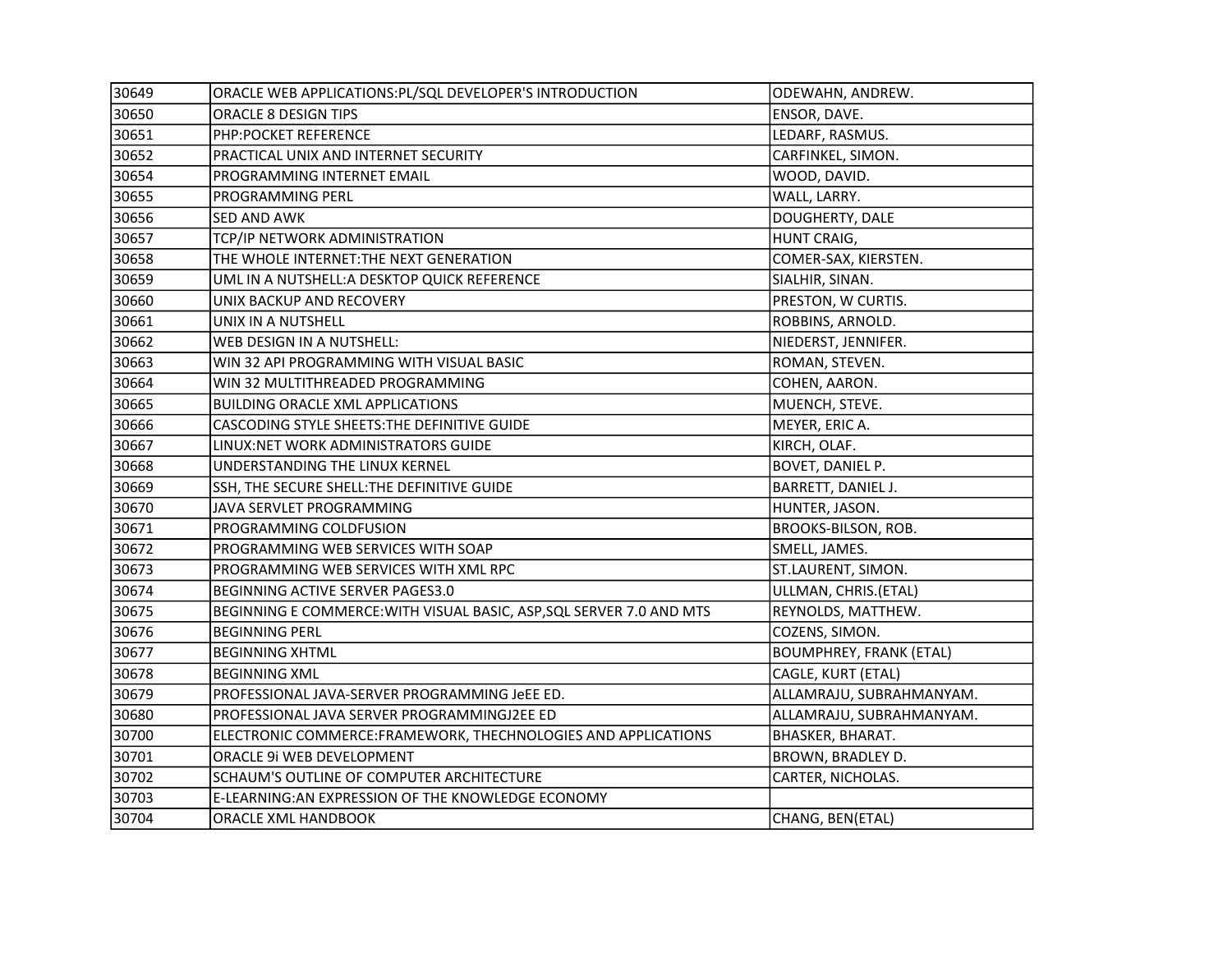|       |                                                                        | <b>CONTENT DEVELOPMENT</b> |
|-------|------------------------------------------------------------------------|----------------------------|
| 30705 | VISUAL BASIC 6.0 PROGRAMMING                                           | GROUP, CHENNAI.            |
| 30526 | MODERN VLSI DESIGN SYSTEMS ON CHIP DESIGN                              | WOLF, WAYNE.               |
| 30542 | MOBILE CELLULAR TELECOMMUNICATIONS: ANALOG AND DIGITAL SYSTEMS         | LEE, WILLIAM C.Y.          |
|       |                                                                        |                            |
| 30554 | CMM IN PRACTICE PROCESSES FOR EXECUTING SOFTWARE PROJECTS AT INFOSYS   | JALOTE, PANKAJ.            |
| 30558 | SOFTWARE PROJECT MANAGEMENT IN PRACTICE                                | JALOTE, PANKAJ.            |
| 30563 | AN INTRODUCTION TO DATABASE SYSTEMS                                    | DATE, C.J.                 |
| 30565 | XML BY EXAMPLE: BUILDING E COMMERCE APPLICATIONS                       | MCGRATH, SEAN              |
| 30570 | <b>REAL-TIME SYSTEMS</b>                                               | KRISHNA, C.M.              |
| 30571 | MOBILE COMMUNICATIONS ENGINEERING; THEORY AND APPLICATIONS             | LEE, WILLIAM C.            |
| 30575 | WRITING EFFECTIVE USE CASES                                            | COCKBURN, ALISTAIR.        |
|       | PEOPLE CAPABILITY MATURITY MODEL: GUIDELINES FOR IMPROVING THE         |                            |
| 30578 | WORKFORCE                                                              | CURTIS, BILL.              |
|       | PEOPLE CAPABILITY MATURITY MODEL: GUIDELINES FOR IMPROVING THE         |                            |
| 30579 | <b>WORKFORCE</b>                                                       | CURTIS, BILL.              |
| 30580 | ESSENTIAL ASP.NET: WITH EXAMPLES IN VISUAL BASIC NET                   | ONION, FRITZ               |
| 30603 | <b>COMPUTER ETHICS</b>                                                 | JOHNSON, DEBORAH G.        |
| 30604 | FUNDAMENTALS OF SOFTWARE ENGINEERING                                   | GHEZZI, CARLO.             |
| 30605 | OBJECT-ORIENTED SOFTWARE ENGINEERING                                   | JACOBSON, IVAR.            |
| 30606 | APPLYING UML AND PATTERNS                                              | LARMAN, CRAIG.             |
| 29942 | MILLER AND FREUNDS PROBABILITY AND STATIST                             | JOHNSON, RICHARD A.        |
| 29781 | <b>COMPUTER ALGORITHMS</b>                                             | HOROWITZ, ELLIS.           |
| 29683 | TEACH YOURSELF C++                                                     | STEVENS, A.L.              |
| 29684 | C++ PROGRAMMING REFERENCE                                              | OVERLAND, BRAIN.           |
| 29685 | OOPS WITH C++FROM THE FOUNDATION                                       | PARSA, N.R.                |
| 29686 | <b>C# PROGRAMMING BIBLE</b>                                            | FERGUSON, JEFF (ETAL)      |
| 29687 | C# AND THE NET PLATFORM                                                | TROELSON, ANDREW.          |
| 29688 | J2EE1.4BIBLE                                                           | MC GOVERN, JAMES (ETAL)    |
| 29689 | J2EE1.4:A PROFESSIONAL GUIDE                                           | WALSH, AARON E.            |
| 29690 | MORE JAVA J2EE PITFALLS                                                | DACONTA, MICHAEL C.        |
|       | PRACTICAL J2EE APPLICATION ARCHITECTURE: WITH STREETS ARCHITECTURE AND |                            |
| 29691 | <b>IMPLEMENTATION PATTERNS</b>                                         | GULZAR, NADIR.             |
| 29692 | ENTERPRISE JAVA BEANS: A BEGINNER'S GUIDE                              | RINEHART, MAC.             |
| 29693 | <b>BEA WEBLOGIC SERVER BIBLE</b>                                       | ZUFFOLETTO, JOE.           |
| 29694 | BUILDING J2EE APPLICATIONS WITH IBM WEBSPHERE                          | NILSSON, DALE R.           |
| 29695 | <b>IBM WEBSPHERE APPLICATION SERVER BIBLE</b>                          | KATAOKA, BRYON.            |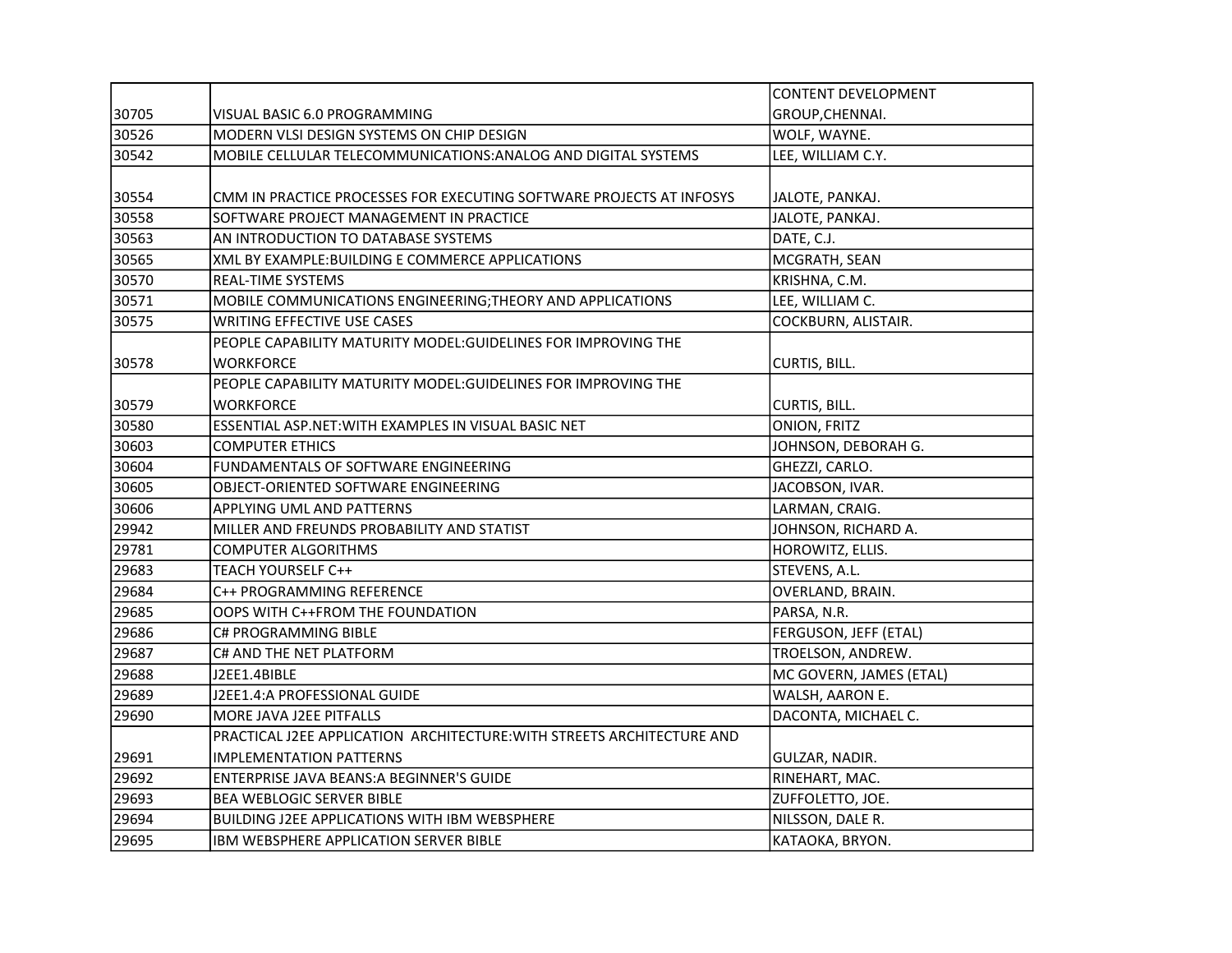| 29696 | MASTERING JAVA SECURITY: CRYPTOGRAPHY ALGORITHMS AND ARCHITECTURE                           | HELTON, RICH.           |
|-------|---------------------------------------------------------------------------------------------|-------------------------|
|       |                                                                                             |                         |
| 29697 | JAVA THE UML WAY:INTEGRATING OBJECT ORIENTED DESIGN AND PROGRAMMING                         | LERVIK, ELSE.           |
| 29698 | JAVA SERVLET PROGRAMMING BIBLE                                                              | RAJAGEPALAN, SURESH.    |
| 29699 | COMPUTING WITH JAVA PROGRAMS OBJECTS GRAPHICS                                               | GITTLEMAN, ART.         |
| 29700 | INTERNET PROGRAMMING WITH JAVA 2 PLATFORM                                                   | <b>GITTLEMAN, ART</b>   |
| 29701 | JAVA DATABASE PROGRAMMIN BIBLE                                                              | O'DONAHVE, JOHN.        |
| 29702 | <b>JDBC 3:JAVA DATABASE CONNECTIVITY</b>                                                    |                         |
| 29707 | EJB DESIGN PATTERNS: ADVANCED PATTERNS, PROCESS AND IDIOMS                                  | MARINESCU, FLOYD.       |
| 29708 | <b>BUILDING PHP PROJECTS AND APPLICATIONS</b>                                               | KABIR, MOHAMMED J.      |
| 29709 | PHP BIBLE                                                                                   | CONVERSE, TIM.          |
| 29710 | PHP:A BEGINNER'S GUIDE                                                                      | APPU, ASHOK.            |
| 29711 | PHP PROGRAMMING IN EASY STEPS                                                               | MCGRATH, NIKE.          |
| 29712 | AACHE TOMCAT BIBLE                                                                          | EAVES, JON.             |
| 29713 | ASSEMBLY LANGUAGES:PROGRAMMING FOR THE IBM PC FAMILY                                        | JONES, WILLIAM B.       |
| 29714 | <b>HTML BLACK BOOK</b>                                                                      | HOLZNER, STEVEN.        |
| 29715 | MODERN COMPILER DESIGN                                                                      | GRUNE, DICK.            |
| 29716 | HTML 4/401: WITH DHTML/XHTML AND JAVA SCRIPT BIBLE                                          | PFAFFENBERGER, BRYAN.   |
| 29717 | WEB DESIGN WITH HTML/ FLASH/JAVA SCRIPT AND E-COMMERCE                                      | CROWDER, DAVID.         |
| 29718 | XHTML: WITH JAVA SCRIPT, XML AND JAVA BLACK BOOK                                            | HOLZNER, STEVEN.        |
| 29719 | <b>XML BIBLE</b>                                                                            | HAROLD, ELLIOTTE RUSTY. |
| 29720 | <b>XML BLACK BOOK</b>                                                                       | PITTS, NATANYA.         |
| 29721 | XML PROGRAMMING IN 2.1/2days                                                                | ETHIER, KAY.            |
| 29722 | <b>TEACH YOURSELF XML</b>                                                                   | EDDY, SANDRA E.         |
| 29723 | <b>JAVA SCRIPT BIBLES</b>                                                                   | GOODMAN, DAMMY.         |
| 29724 | JAVA SCRIPT EXAMPLES BIBLE                                                                  | GOODMAN, DAMMY.         |
| 29725 | MICROSOFT NET E-COMMERCE BIBLE                                                              | JONES, DON.             |
| 29726 | WEB PROGRAMMING: BUILDING INTERNET APPLICATIONS                                             | <b>BATES, CHRIS.</b>    |
| 29727 | PROGRAMMING FOR EMBEDDED SYSTEMS:CRACKING THE CODE                                          | PRASAD, K.V.K.K.        |
| 29728 | WIRELESS JAVA PROGRAMMING FOR ENTERPRISE APPLICATIONS                                       | HARKEY, DAN.            |
| 29729 | WIRELESS WEB DEVELOPMENT WITH PHP AND WAP                                                   | RISCHPATER, RAY.        |
| 29730 | FUNDAMENTALS OF COMPUTERS AND INFORMATION TECHNOLOGY                                        | JAISWAL, A.             |
| 29731 | ARTIFICIAL INTELLIGENCE APPLICATION PROGRAMMING                                             | JONES, M TIM.           |
|       |                                                                                             |                         |
| 29732 | ALL IN ONE J2EE SUN CERTIFIED ENTERPRISE ARCHITECT FOR J2EE EXAM STUDY GUIDE ALLEN, PAUL R. |                         |
| 29733 | RHCE RED HAT CERTIFIED ENGINEER LINUX EXAM STUDY GUIDE                                      | JANG, MICHAEL.          |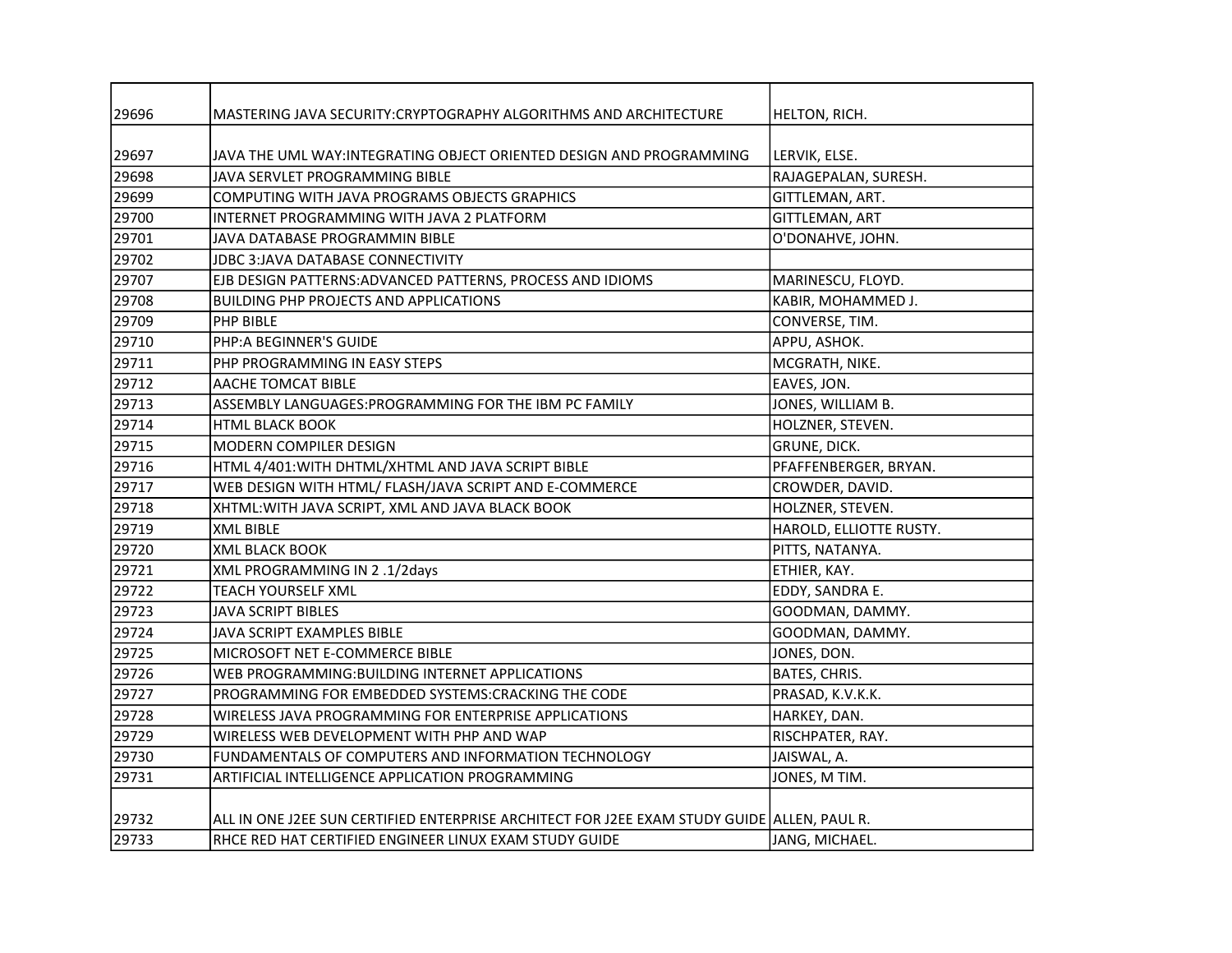| 29734 | ALL IN ONE DB2 ADMINISTRATION EXAM STUDY GUIDE                          | SANDERS, ROGER E.         |
|-------|-------------------------------------------------------------------------|---------------------------|
| 29735 | <b>ORACLE 8iDBA BIBLE</b>                                               | GENNICK, JONATHAN.        |
| 29736 | ORACLE 8i DBA:SQL                                                       | BERSINIC, DAMIR.          |
| 29737 | ADVANCED COMPUTER ARCHITECTURE: A SYSTEM DESIGN APPROACH                | KAIN, RICHARD Y.          |
| 29738 | INTRODUCTION TO COMPUTER NETWORKING                                     | MANSFIELD, KENNETH C.     |
| 29739 | <b>ARTIFICIAL NEURAL NETWORKS</b>                                       | YEGNANARAYANA, B.         |
| 29740 | C++ PROGRAMMING TODAY                                                   | JOHNSTON, BARBARA.        |
| 29741 | <b>CLASSIC DATA STRUCTURES</b>                                          |                           |
| 29742 | DATA COMMUNICATIONS AND DISTRIBUTED NETWORKS                            | BLACK, UYLESS.            |
| 29744 | DATA STRUCTURES AND PROGRAM DESIGN                                      | KRUSE, ROBERT L.          |
| 29746 | DATA WAREHOUSING: CONCEPTS, TECHNIQUES PRODUCTS AND APPLICATIONS        | PRABHU, C.S.R.            |
| 29747 | <b>DATABASE CONCEPTS</b>                                                | KROENKE, DAVID M.         |
| 29748 | DATABASE MANAGEMENT SYSTEMS                                             | PANNERSELVAM, R.          |
| 29749 | DATABASE SYSTEMS USING ORACLE:                                          | SHAH, NILESH.             |
| 29750 | DIGITAL IMAGE PROCESSING AND ANALYSIS                                   | CHANDA, BHABATOSH.        |
| 29751 | E-COMMERCE: A MANAGERIAL PERSPECTIVE                                    | JOSEPH, P.T.              |
| 29752 | <b>ELECTRONIC COMMERCE</b>                                              | AWAD, ELIAS M.            |
| 29753 | ELEMENTS O F TH E THEORY OF COMPUTATION                                 | LEWIS, HARRY R.           |
| 29754 | ENTERPRISE RESOURCE PLANNING:CONCEPTS AND PRACTICE                      | GARG, VINOD KUMAR.        |
| 29755 | FUNDAMENTALS OF COMPUTER GRAPHICS AND MULTIMEDIA                        | MUKHERJEE, DIPTI PRASAD.  |
| 29758 | INTERNET WORKING WITH TCP/IP VOL11 DESIGN, IMPLEMENTATION AND INTERNALS | COMER, DOUGLAS E.         |
| 29760 | <b>INTRODUCTION TO ALGORITHMS</b>                                       | COMER, THOMAS H(ETAL)     |
| 29761 | INTRODUCTION TO ARTIFICIAL INTELLIGENCE AND EXPERT SYSTEMS              | PATTERSON, DAN W.         |
| 29762 | INTRODUCTION TO DIGITAL COMPUTER DESIGN                                 | RAJARAMAN, V.             |
| 29763 | INTRODUCTION TO GRAPH THEORY                                            | WEST, DOUGLAS B.          |
| 29764 | OBJECT ORIENTED PROGRAMMING WITH C++ AND JAVA                           | SAMANTA, D.               |
| 29765 | STRUCTURED AND OBJECT ORIENTED PROBLEM SOLVING USING C++                | STAUGAUARD, ANDREW C.     |
| 29766 | UNDERSTANDING UNIX                                                      | SRIRENGAN, K.             |
| 29767 | C++ AN INTRODUCTION TO PROGRAMMING                                      | LIBERTY, JESSE.           |
| 29768 | OBJECT ORIENTED PROGRAMMING IN C++                                      | BARKAKATI, NABAJOYTI.     |
| 29769 | MICROSOFT ADO, NET: STEP BY STEP                                        | RIORDAM, REBECCA M.       |
| 29771 | MICROSOFT VISUAL C++ NET:STEP BY STEP                                   | TEMPLEMAN, JULIAN.        |
|       | OOP WITH MICROSOFT VISUAL BASIC NET AND MICROSOFT VISUAL C#NET STEP BY  |                           |
| 29772 | <b>STEP</b>                                                             | RYNOLDS-HAERTTE, ROBIN A. |
| 29773 | DATA WAREHOUSING WITH MICROSOFT SOL SERVER 7.0                          | STURM, JAKE.              |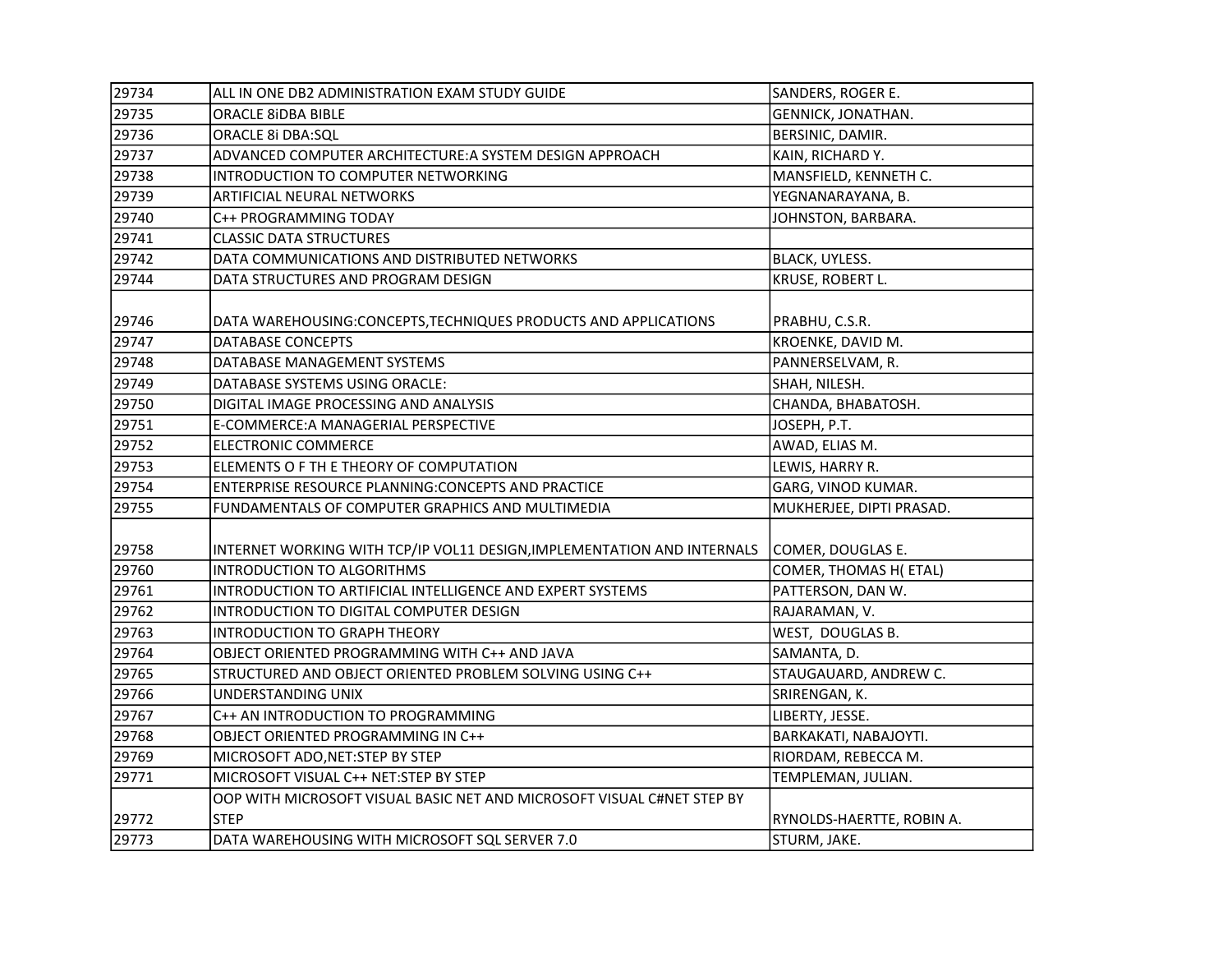| 29587 | VISUAL BASIC NET: THE COMPLETE REFERENCE                               | SHAPIRO, JEFFREY R.         |
|-------|------------------------------------------------------------------------|-----------------------------|
| 29588 | INTERNET BANKING THE SECOND WAVE                                       |                             |
| 29589 | LEARN TO PROGRAM WITH C++                                              | SMILEY, JOHN.               |
| 29590 | LEARN TO PROGRAM: WITH VISUAL BASIC NET                                | SMILEY, JOHN.               |
| 29591 | SCHAUMS'S OUTLINE OF FUNDAMENTALS OF RELATIONAL DATABASES              | MATA-TOLEDO, RAMON A.       |
|       |                                                                        |                             |
| 29592 | DISCRETE MATHEMATICAL STRUCTURES WITH APPLICATIONS TO COMPUTER SCIENCE | TREMBLAY, J.P.              |
| 29594 | MULTIMEDIA: MAKING IT WORK                                             | VAUGHAN, TAY.               |
| 29595 | MASTERING C ++                                                         | VENUGOPAL, K.R.             |
| 29596 | E-COMMERCE: STRATEGY, TECHNOLOGIES AND APPLICATIONS                    | WHITELEY, DAVID.            |
| 29597 | HML:THE COMPLETE REFERENCE                                             | WILLIAMSON, HEATHER.        |
| 29598 | INTRODUCTION TO OBJECT ORIENTED PROGRAMMING WITH JAVA                  | THOMAS WU, C.               |
| 29599 | INTERNET: THE COMPLETE REFERENCE                                       | YOUNG, MARGARET LEVINE.     |
| 29600 | INTERNET: THE COMPLETE REFERENCE                                       | YOUNG, MARGARET LVINE.      |
| 29601 | BEGINNING RED HAT LINUX                                                | BHATTACHARYA, SANDIP(ETAL)  |
| 29602 | <b>RED HAT LINUX 9 BIBLE</b>                                           | NEGUS, CHRISTOPHER.         |
| 29603 | RED HAT LINUX SECURITY AND OPTIMIZATION                                | KABIR, MOHAMMED J.          |
| 29604 | RED HAT LINUX NETWORKING AND SYSTEM ADMINISTRATION                     | COLLINGS, TERRY.            |
| 29605 | <b>RED HAT LINUX FIREWALLS</b>                                         | MCCARTY, BILL.              |
| 29607 | LINUX PROGRAMMING: A BEGINNER'S GUIDE                                  | PETERSON, RICHARD.          |
| 29608 | LINUX ADMINISTRATION: A BEGINNER'S GUIDE                               | <b>GRAHAM, STEVEN</b>       |
| 29609 | LINUX DATABASE BIBLE                                                   | PETROVSKY, MICHAELE.        |
| 29610 | MASTERING UNIX/LINUX/SOLARIS SHELL SCRPTING                            | MICHAEL, RANDAL K.          |
| 29611 | LINUX PROGRAMMING BIBLE                                                | GOERZEN, JOHN.              |
|       |                                                                        |                             |
| 29612 | SPECIAL OPS:DESKTOP & NETWORK SECURITY FOR MICROSOFT UNIX AND ORACLE   | <b>BIRKHOLZ, ERIK PACE.</b> |
|       | NETWORK SECURITY FOR WINDOWS, UNIX AND LINUX NETWORKS HACK ATTACKS     |                             |
| 29613 | PENIED                                                                 | CHIRILLO, JOHN.             |
|       |                                                                        |                             |
| 29614 | SECURITY ENGINEERING:A GUIDE TO BUILDING DEPENDBLE DISTRIBUTED SYSTEMS | ANDERSON, ROSS.             |
| 29615 | HACK ATTACKS REVEALED: A COMPLETE REFERENCE FOR UNIX                   | CHIRILLAO, JOHN.            |
| 29616 | CRYPTOGRAPHY FOR DATABASE AND INTERNET APPLICATIONS                    | GALBREATH, NICK.            |
|       |                                                                        |                             |
| 29617 | MASTERING JAVA SECURITY: CRYPTOGRAPHY ALGORITHMS AND ARCHITECTURE      | HELTON, RICH.               |
| 29618 | <b>BIOMETRICS: THE ULTIMATE REFERENCE</b>                              | WOODWARD, JOHN D.           |
| 29619 | LOTUS NOTES AND DOMING 6 PROGRAMMING BIBLE                             | BENZ, BRIAN.                |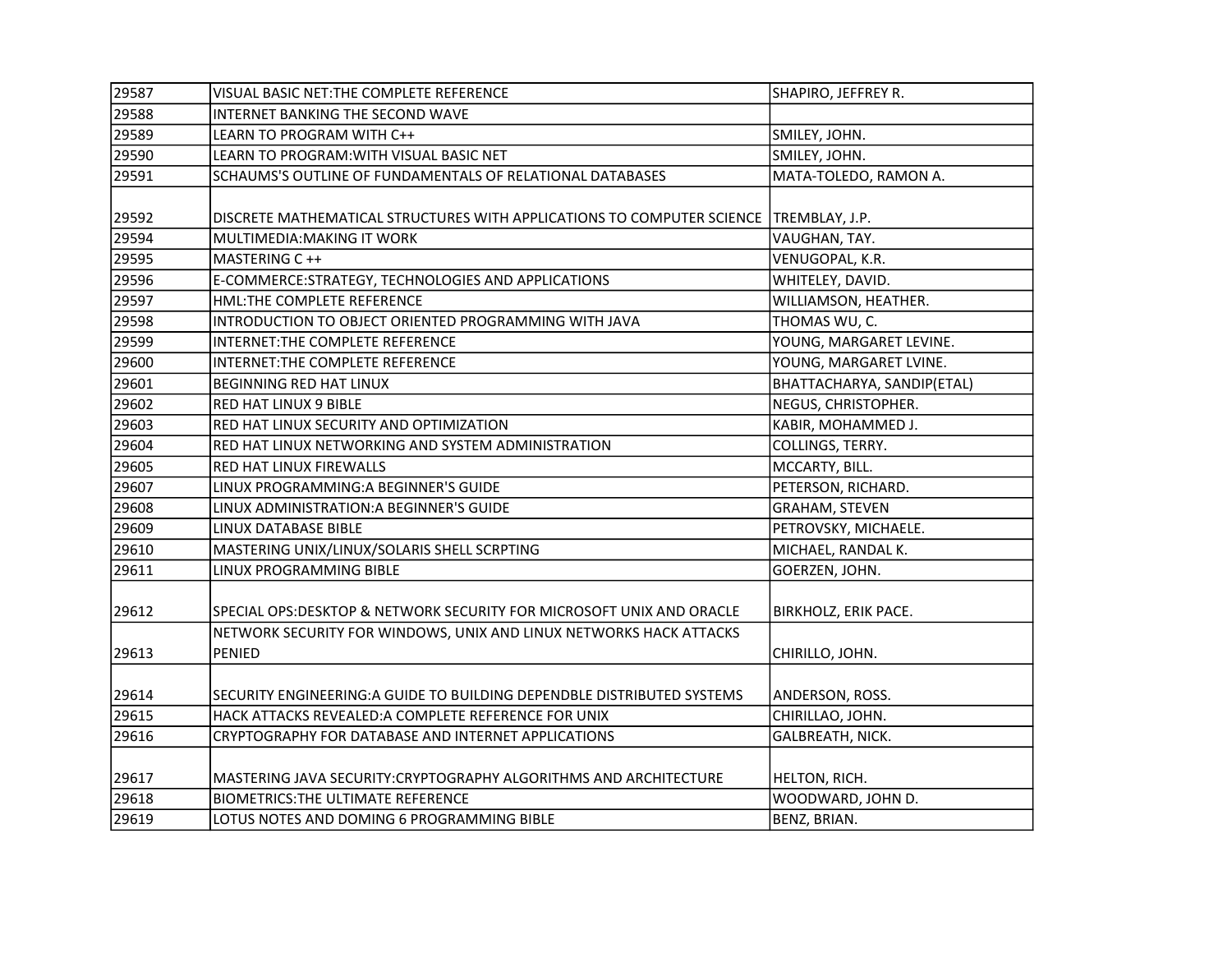| 29620 | PRINCIPLES OF DIGITAL COMMUNICATION SYSTEMS AND COMPUTER NETWORKS       | PRASAD, K.V.K.K.         |
|-------|-------------------------------------------------------------------------|--------------------------|
|       | LOCAL AREA NETWORK MANAGEMENT, DESIGN AND SECURITY : A PRACTICAL        |                          |
| 29621 | <b>APPROACH</b>                                                         | MIKALSEN, ARNE.          |
| 29622 | <b>COMMUNICATIONS SYSTEMS AND NETWORKS</b>                              | HORAK, RAY.              |
| 29623 | CONVERGENCE ARCHITECTURE BETWEEN GPS                                    | HOELM, JOHAN.            |
| 29624 | <b>VOICE OVER IP TECHNOLOGIES</b>                                       | MILLER, MARK A.          |
| 29625 | IMPLEMENTING IPV6, SUPPPRTING THE NEXT GENERATION PROTOCOLS             | MILLER, MARK A.          |
| 29626 | SAP R/3 MANAGEMENT                                                      | REBSTOCK, MICHAEL, ED.   |
| 29627 | SUPPLY CHAIN MANAGEMENT BASED ON SAP SYSTEMS                            | KNOLMAYER, GERHARD.      |
| 29629 | <b>BUILDING THE DATA WAREHOUSE</b>                                      | INMON, W.H.              |
|       | IBM:DATA WAREHOUSING:COVERING:DB2,INTELLIGENT MINER DB2 OLAP WITH DATA  |                          |
| 29630 | <b>WAREHOUSING ARCHITECTURE</b>                                         | GONZALES, MICAHAEL L.    |
|       | MASTERING DATA WAREHOUSE DESIGN:RELATIONAL AND DIMENTIONAL              |                          |
| 29631 | <b>TECHNIQUES</b>                                                       | IMHOFF, CLAUDIA.         |
| 29632 | COMMON WAREHOUSE METAMODEL DEVELOPER'S GUIDE                            | POOLE, JOHN (ETAL)       |
|       | VISUAL DATA MINING:TECHNIQUES AND TOOLS FOR DATA VISUALIZATION AND      |                          |
| 29633 | <b>MINING</b>                                                           | SOUKUP, TOM.             |
|       | BUILDING THE KNOWLEDGE MANAGEMENT NETWORK BEST PRACTICES TOOLS AND      |                          |
| 29634 | TECHNIQUES FOR PUTTING CONVERSATION TO WORK                             | FIGALLO, CLIFF.          |
| 29635 | <b>SAP BW CERTIFICATION</b>                                             | ROZE, CATHERINE M.       |
| 29636 | DATA MODELLING ESSENTIALS                                               | SIMSION GRAEME C.        |
| 29637 | DATABASE MANAGEMENT SYSTEMS                                             | JAIN, V.K.               |
| 29638 | MY SQL BIBLE                                                            | SUEHRING, STEVE.         |
| 29639 | SQL (COVERING ORACLE, DB2 AND SQL SERVER)                               | KRIEGEL, ALEX.           |
| 29640 | <b>SQL FOR ORACLE 9i</b>                                                | DESHPANDE, P.S.          |
| 29641 | EXPERT ORACLE 9i DATABASE ADMINISTRATION                                | ALAPATI, SAM R.          |
| 29642 | HIGH PERFORMANCE ORACLE                                                 | INGRAM, GEOFF.           |
| 29643 | ORACLE E BUSINESS SUITE 11i                                             | FOSTER, SUSAN.           |
| 29644 | ORACLE 9i SQL COMBINING SQL, XML, HTTP, JAVA, AND ORACLE RDBMS WITH SQL | THOMAS, MICHAEL D.       |
| 29645 | SQL PL/SQL FOR ORACLE 8 & 8i                                            | DESHPANDE, P.S.          |
| 29647 | ORACLE 8 BIBLE                                                          | MCCULLOUGH-DIETER, CARD. |
| 29648 | ESSENTIAL GUIDE TO USER INTERFACE DESIGN                                | GALITZ, WILBERT O.       |
| 29649 | SOFTWARE TESTING FUNDAMENTALS: METHODS AND METRICS                      | HUTCHESON, MARNIE L.     |
| 29650 | SOFTWARE TESTING TECHNIQUES                                             | BEIZER, BORIS.           |
| 29651 | <b>TESTING COMPUTER SOFTWARE</b>                                        | KAMER, CEM.              |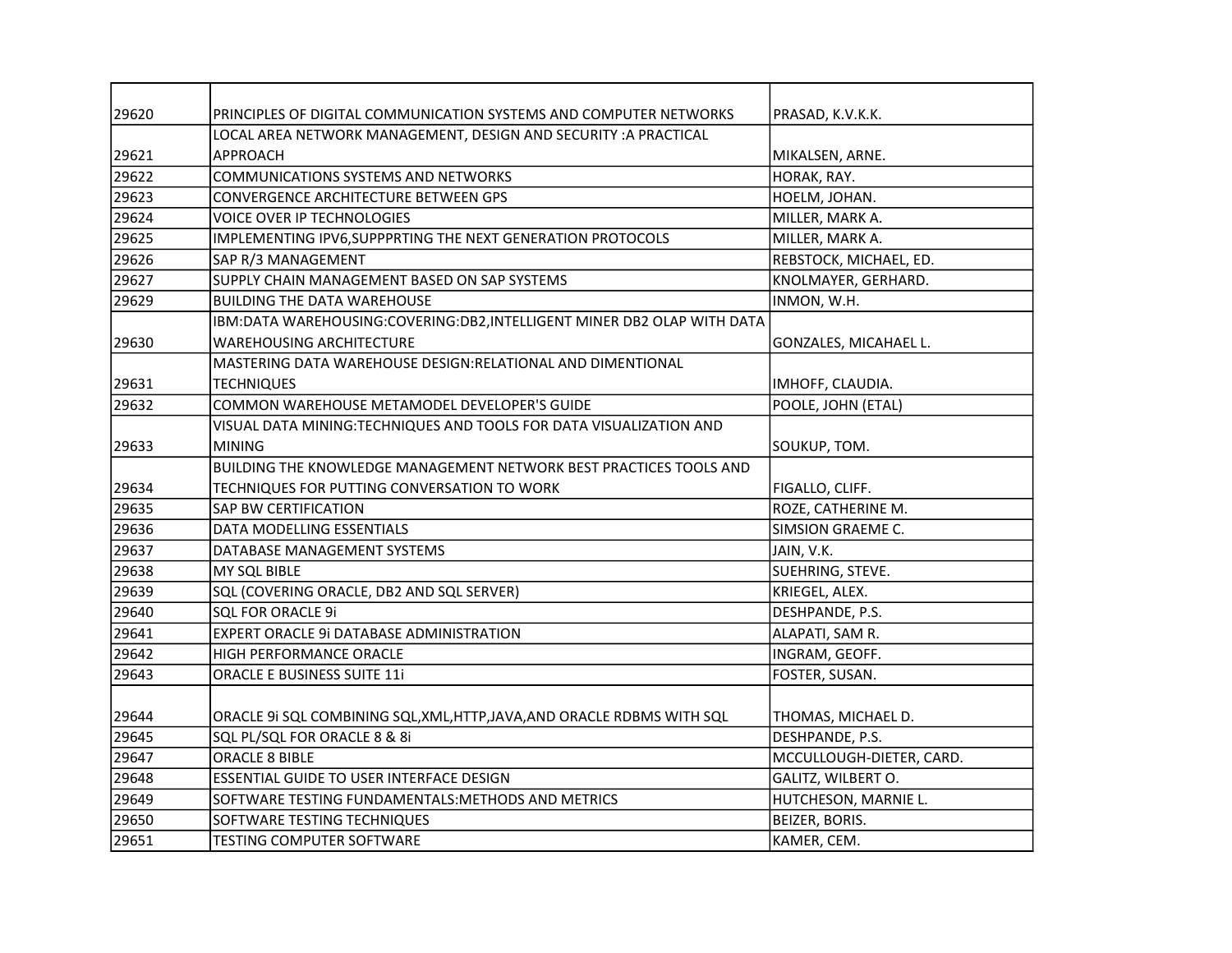| 29652 | MANAGING THE TESTING PROCESS: PRACTICAL TOOLS AND TECHNIQUES            | <b>BLACK, REX.</b>    |
|-------|-------------------------------------------------------------------------|-----------------------|
| 29653 | SOFTWARE PROJECT MANAGEMENT:FROM CONCEPT TO DEVELOPMENT                 | CONWAY, KIERON.       |
| 29654 | LARGE-SCALE SOFTWARE ARCHITECTURE                                       | GARLAND, JEFF.        |
| 29655 | <b>ENTERPRISE JAVA WITH UML</b>                                         | ARRINGTON, C.T.       |
| 29656 | MODEL DRIVEN ARCHITECTURE: APPLYING MDA TO ENTERPRISE COMPUTING         | FRANKEL, DAVID S.     |
| 29657 | ART OF SOFTWARE ARCHITECTURE                                            | ALBIN, STEPHEN T.     |
|       | ENTERPRISE INTEGRATION: AN ARCHITECTURE FOR ENTERPRISE APPLICATION AND  |                       |
| 29658 | SYSTEMS INTEGRATION                                                     | CUMMINS, FRED A.      |
| 29659 | UML IN A INSTANT                                                        | PENDER, THOMAS A.     |
|       |                                                                         |                       |
| 29660 | JAVA THE UML WAY:INTEGRATING OBJECT ORIENTED DESIGN AND PROGRAMMING     | LERVIK, ELSE.         |
| 29661 | VISUAL STUDIO.NET PROGRAMMING:COVERING:                                 | PANDEY, NITIN.        |
| 29662 | VISUAL BASIC NET PROGRAMMING BLACK BOOK                                 | HOLZNER, STEVEN.      |
| 29663 | STARTING OUT WITH VISUAL BASIC NET PROGRAMMING                          | TONY, GADDIS.         |
| 29664 | VISUAL BASIC NET PROGRAMMING BIBLE                                      | EVJEN, BILL.          |
| 29665 | PROGRAMMING VB NET:A GUIDE FOR EXPERIENCED PROGRAMMERS                  | CORNELL, GARY.        |
| 29666 | BUILDING CLIENT/SERVER APPLICATIONS WITH VB NET                         | LEVENSON, JEFF.       |
| 29667 | DEVELOPING WEB APPLICATIONS WITH VISUAL BASIC NET AND ASP NET           | ALEXANDER, JOHN       |
| 29668 | VISUAL BASIC NET AND XML HANNESS THE POWER OF XML                       | STEPHENS, ROD.        |
| 29669 | DATABASE PROGRAMMING WITH VISUAL BASIC NET                              | THOMSEN, CARSTEN.     |
| 29670 | VISUAL BASIC 6 PROGRAMMING BLACK BOOK                                   | HOLZNER, STEVEN.      |
| 29671 | VISUAL C++ NET PROGRAMMING BIBLE                                        | ARCHER, TOM.          |
| 29672 | PROFESSIONAL VISUAL C++ 6 PROGRAMMING                                   | HOLZNER, STEVE.       |
| 29673 | VISUAL C++ PROGRAMMING BIBLE                                            | LEINECKER, RICHARD C. |
| 29674 | AL STEVENS'S C++ PROGRAMMING                                            | STEVENS, A.L.         |
| 29675 | ALGORITHMS AND DATA STRUCTURES IN C++                                   | AMMERAAL, LEENDERT.   |
| 29676 | OBJECT ORIENTED PROGRAMMING IN C++                                      | JOSUTTIS, NICOLAI M.  |
| 29677 | STARTING OUT WITH OBJECT ORIENTED PROGRAMMING                           | TONY, GADDIS.         |
| 29678 | C AND DATA STRUCTURES                                                   | DESHPANDE, P.S.       |
| 29679 | STARTING OUT WITH C++                                                   | TONY, GADDIS.         |
| 29680 | C++ PROGRAMMING BLACK BOOK                                              | HOLZNER, STEVEN.      |
| 29681 | C++: A BEGINNER'S GUIDE                                                 | DAVIS, STEPHEN R.     |
| 29682 | C++ PROGRAMMING FOR DUMMIES                                             | DAVIS, STEPHEN R.     |
| 29703 | JAVA RMI: REMOTE METHOD INVOCATION                                      | DOWNING, TROY BRYAN.  |
|       | PATTERNS IN JAVA VOL1:A CATALOG OF REUSABLE DESIGN PATTERNS ILLUSTRATED |                       |
| 29704 | WITH UML                                                                | <b>GRAND MARK</b>     |
| 29705 | PATTERNS IN JAVA VOL 2                                                  | <b>GRAND MARK</b>     |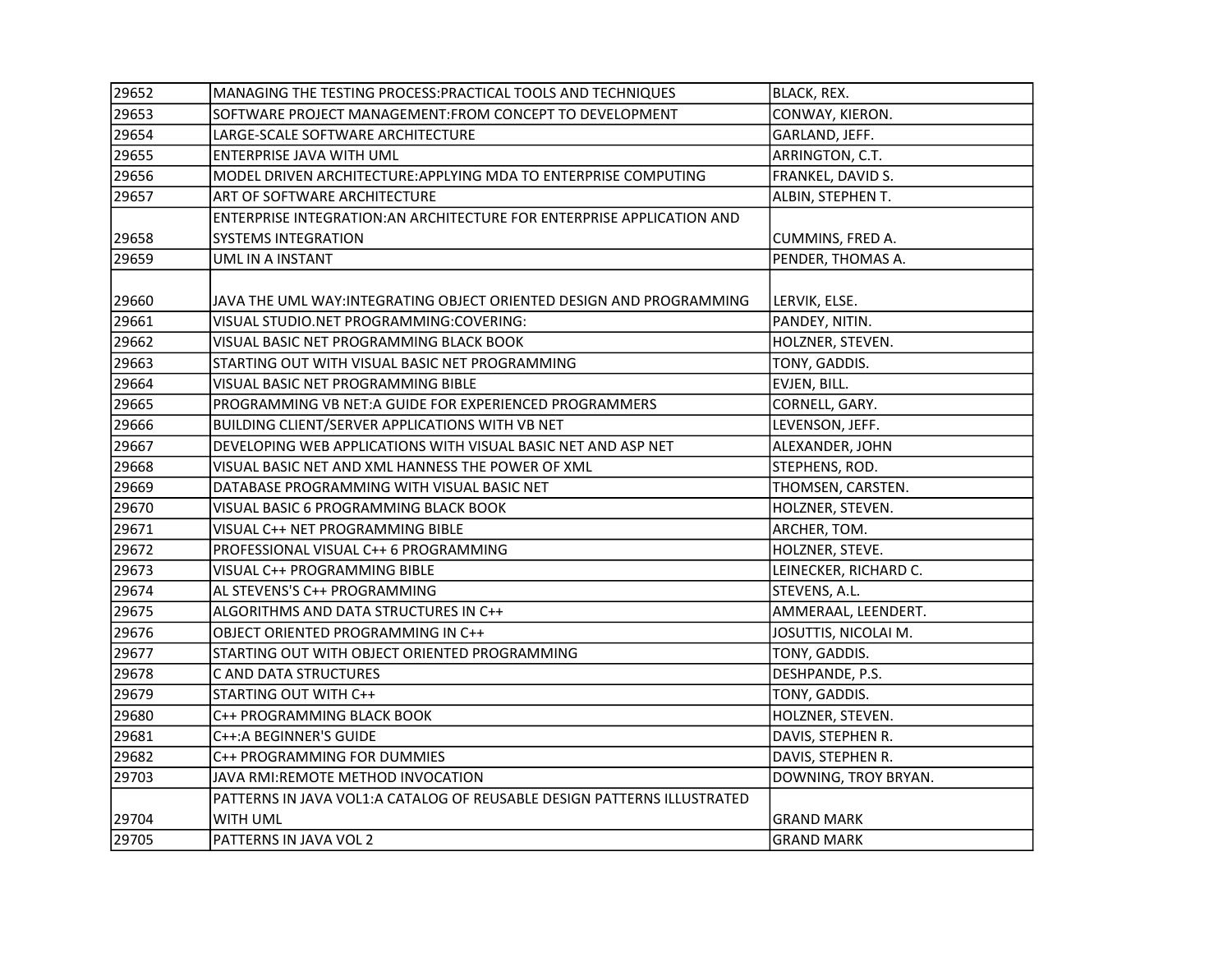| 29706 | JAVA ENTERPRISE DESIGN PATTERNS: PATTERNS IN JAVA VOL 3      | <b>GRAND MARK</b>          |
|-------|--------------------------------------------------------------|----------------------------|
| 29464 | DATA STRUCTURES USING C AND C++                              | LANGSAM, YEDIDYAH.         |
| 29488 | DISTRIBUTED OPERATING SYSTEMS                                | TANENBAUM ANDREW S.        |
| 29489 | OPERATING SYSTEM DESIGN AND IMPLEMENTATION                   | TANENBAUM, ANDREW S.       |
| 29490 | STRUCTURED COMPUTER ORGANIZATION                             | TANENBAUM, ANDREW S.       |
| 29491 | DISCRETE MATHEMATICS FOR COMPUTER SCIENTISTS                 | TRUSS, J.K.                |
| 29492 | ELECTRONIC COMMERCE: A MANAGERIAL PERSPECTIVE                | TURBAN, EFRAIM (ETAL)      |
| 29493 | A GUIDE TO EXPERT SYSTEMS                                    | WATERMAN, DONALD A.        |
| 29494 | DATA STRUCTURES AND ALGORITHAM ANALYSIS IN C++               | WEISS, MARK ALLEN.         |
| 29495 | INTRODUCTION TO GRAPH THEORY                                 | WEST, DOUGLAS B.           |
| 29496 | INTRODUCTION TO GRAPH THEORY                                 | WILSON, ROBIN J.           |
|       | PARALLEL PROGRAMMING:TECHNIQUES AND APPLICATIONS USING       |                            |
| 29497 | NETWORKSTATIONS AND PARALLEL COMPUTERS                       | WILKINSOSN, BARRY.         |
| 29498 | <b>LISP</b>                                                  | WINSTON, PATRICK HENRY     |
| 29499 | ON TO C++                                                    | WINSTON, PATRICK HENRY.    |
| 29500 | TCP/IP ILLUSTRATED VOL 2: THE IMPLEMENTATION                 | WRIGHT, GARY R.            |
|       | DIGITAL SIGNAL PROCESSING, TELECOMMUNICATIONS AND MULTIMEDIA |                            |
| 29501 | <b>TECHNOLOGY</b>                                            | KHANNA, V.K.               |
| 29502 | <b>FIBER OPTIC COMMUNICATION</b>                             | AGARWAL, D.C.              |
| 29503 | HTML AND XHTML:THE DEFINITIVE GUIDE                          | MUSCIASIO, CHUNK.          |
| 29504 | INTERNET IN A NUTSHELL: A DESKTOP QUICK REFERENCE            | QUERCIA, VALERIE.          |
| 29505 | JAVA IN A NUTSHELL: A DESKTOP QUICK REFERENCE                | FLANAGAN, DAVID.           |
| 29506 | JAVA SERVLET PROGRAMMING                                     | HUNTER, JASON.             |
| 29507 | SQL IN A NUTSHELL: A DESKTOP QUICK REFERENCE                 | KLINE, KEVIN.              |
| 29508 | XML IN A NUTSHELL: A DESKTOP QUICK REFERENCE                 | HAROLD, ELLIOTTE RUSTY     |
| 29509 | BEGINNING JAVA 2:JDK 1.3                                     | HARTON, IVOR.              |
| 29510 | <b>BEGINNING VISUAL BASIC 6</b>                              | WRIGHT, PETER.             |
| 29511 | BEGINNING VISUAL C++                                         | HARTON, IVAR.              |
| 29512 | PROFESSIONAL ACTIVE SERVER PAGES 3.0                         | HOMER, ALEX (ETAL)         |
| 29513 | PROFESSIONAL JAVA SCRIPT                                     | BAARTSE, MARK.             |
| 29514 | PROFESSIONAL JSP                                             | <b>BROWN, SIMON (ETAL)</b> |
| 29515 | PROFESSIONAL VISUAL BASIC 6 XML                              | BRITT, JAMES.              |
| 29516 | <b>PROFESSIONAL XML</b>                                      | BIRBECK, MARK.             |
| 29517 | PROFESSIONAL LINUX PROGRAMMING                               | MATTHEW, NEIL.             |
| 29518 | VB SCRIPT PROGRAMMER'S REFERENCE                             | CLARK, SUSANNE (ETALO      |
| 29519 | PROFESSINAL ORACLE 8i APPLICATION PROGRAMMING                | AWAI, MICHAEL.             |
| 29520 | <b>ORACLE 9i:A BEGINNER'S GUIDE</b>                          | ABBEY, MICHAEL.            |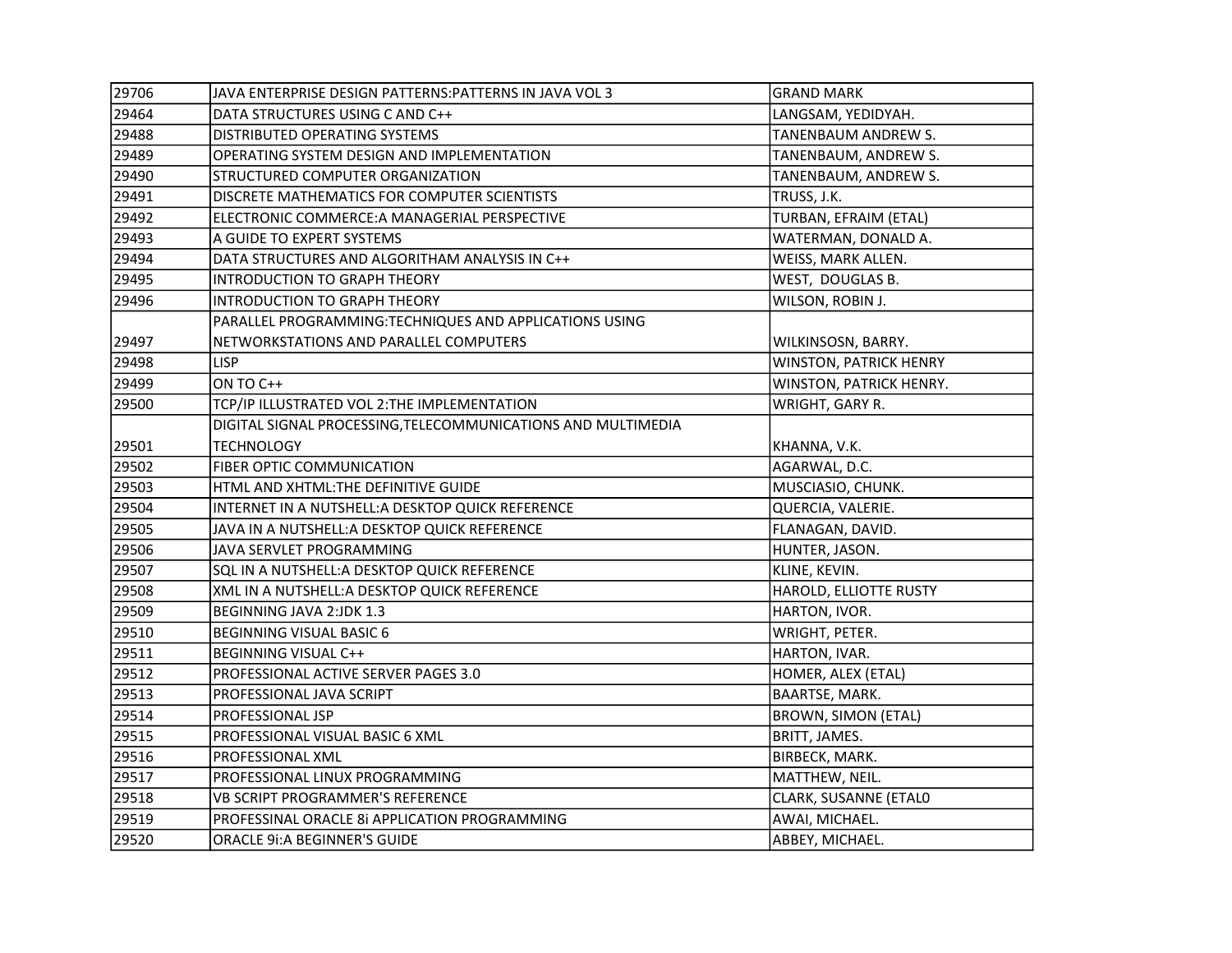| 29521 | OBJECT ORIENTED PROGRAMMING WITH C++                                | BALAGURUSAMY, E.           |
|-------|---------------------------------------------------------------------|----------------------------|
| 29522 | DIGITAL COMPUTER FUNDAMENTALS                                       | BARTEE, THOMAS C.          |
| 29523 | PROGRAMMING IN VISUAL BASIC.NET                                     | BRADLEY, JULIA CASE.       |
| 29524 | FUNDAMENTALS OF DIGITAL LOGIC WITH VHDL DESIGN                      | BROWN, STEPHEN D           |
| 29525 | ASP, NET: TIPS & TECHNIQUES                                         | <b>BUCZEK</b>              |
| 29526 | ORACLE 9iXML HAND BOOK                                              | CHANG, BEN.                |
|       | C++ PROGRAM DESIGN:AN INTRODUCTION TO PROGRAMMING AND OBJECT        |                            |
| 29527 | ORIENTED DESIGN                                                     | COHOON, JAMES P.           |
| 29528 | ORACLE 8 i DATA WAREHOUSING                                         | CAREY, MICHAEL (ETAL)      |
| 29529 | <b>INFORMATION TECHNOLOGY</b>                                       | CURTIN, DENNIS P.          |
| 29530 | OPERATING SYSTEMS: A CONCEPT BASED APPROACH                         | DHAMDHERE, D.M.            |
| 29531 | SYSTEMS PROGRAMMING AND OPERATING SYSTEMS                           | DHAMDHERE, D.M.            |
| 29532 | COMPUTER PROGRAM DESIGN                                             | DICKSON, ELIZABETH A.      |
| 29533 | TCP/IP:PROTOCOL SUITE                                               | FOROUZAN, BEHROUZ A.       |
| 29534 | DATA COMMUNICATIONS AND NETWORKS                                    | GODBOLE, ACHYUT S.         |
| 29535 | <b>OPERATING SYSTEMS</b>                                            | GODBOLE, A.S.              |
| 29536 | INTRODUCTION TO THE DESIGN AND ANALYSIS OF ALGORITHMS               | GOODMAN, S.E.              |
|       | SCHAUM'S OUT LINE OF THEORY AND PROBLEMS OF PROGRAMMING WITH VISUAL |                            |
| 29537 | <b>BASIC</b>                                                        | <b>GOTTFRIED, BYRON S.</b> |
| 29538 | PHOTOSHOP 6: THE COMPLETE REFERENCE                                 | GREENBERG, ADELE DROBLAS.  |
|       |                                                                     |                            |
| 29539 | IN-LINE/ON LINE: FUNDAMENTALS OF THE INTERNETAND THE WORLD WIDE WEB | GREENLAW, RAYMOND.         |
| 29540 | <b>SQL:THE COMPLETE REFERENCE</b>                                   | GROFF, JAMES R.            |
| 29541 | SCHAUM'S OUTLINE OF THEORY AND PROBLEMS OF SOFTWARE ENGINEERING     | GUSTAFSON, DAVID A.        |
| 29543 | JSP 2.0:THE COMPLETE REFERENCE                                      | HANNA, PHIL                |
| 29544 | SCHAUM'S OUTLINE OF OPERATING SYSTEMS                               | HARRIS, J ARCHER.          |
| 29545 | DATA OVER WIRELESS NETWORKS BLUETOOTH, WAP AND WIRELESS LANS        | HELD, GILBERT.             |
| 29546 | SCHAUM'S OUTLINE OF THEORY AND PROBLEMS OF PROGRAMMING WITH C++     | HUBBARD, JOHN R.           |
|       | COMPUTERS COMMUNICATIONS INFORMATION: A USERS INTRODUCTION          |                            |
| 29547 | <b>COMPREHENSIVE VERSION</b>                                        | HUTCHINSON, SARAH E.       |
| 29548 | CRYPTOGRAPHY AND NETWORK SECURITY                                   | KAHATE, ATUL.              |
| 29549 | ATM NETWORKS: CONCEPTS AND PROTOCOLS                                | KASERA, SUMIT.             |
| 29550 | C++ POWER PACKED: TIPS AND TECHNIQUES FOR PROGRAMMING               | KHANNA, KABIR.             |
| 29551 | SOFTWARE REQUIREMENTS AND ESTIMATION                                | KISHORE, SWAPNA.           |
| 29552 | UNIX FOR YOU                                                        | KAPARKAR, PRAMOD.          |
| 29553 | PROGRAMMING WITH C++ MADE SIMPLE                                    | KUMAR, M.                  |
| 29554 | DIGITAL PRINCIPLES AND APPLICATIONS                                 | LEACH, DONALD P.           |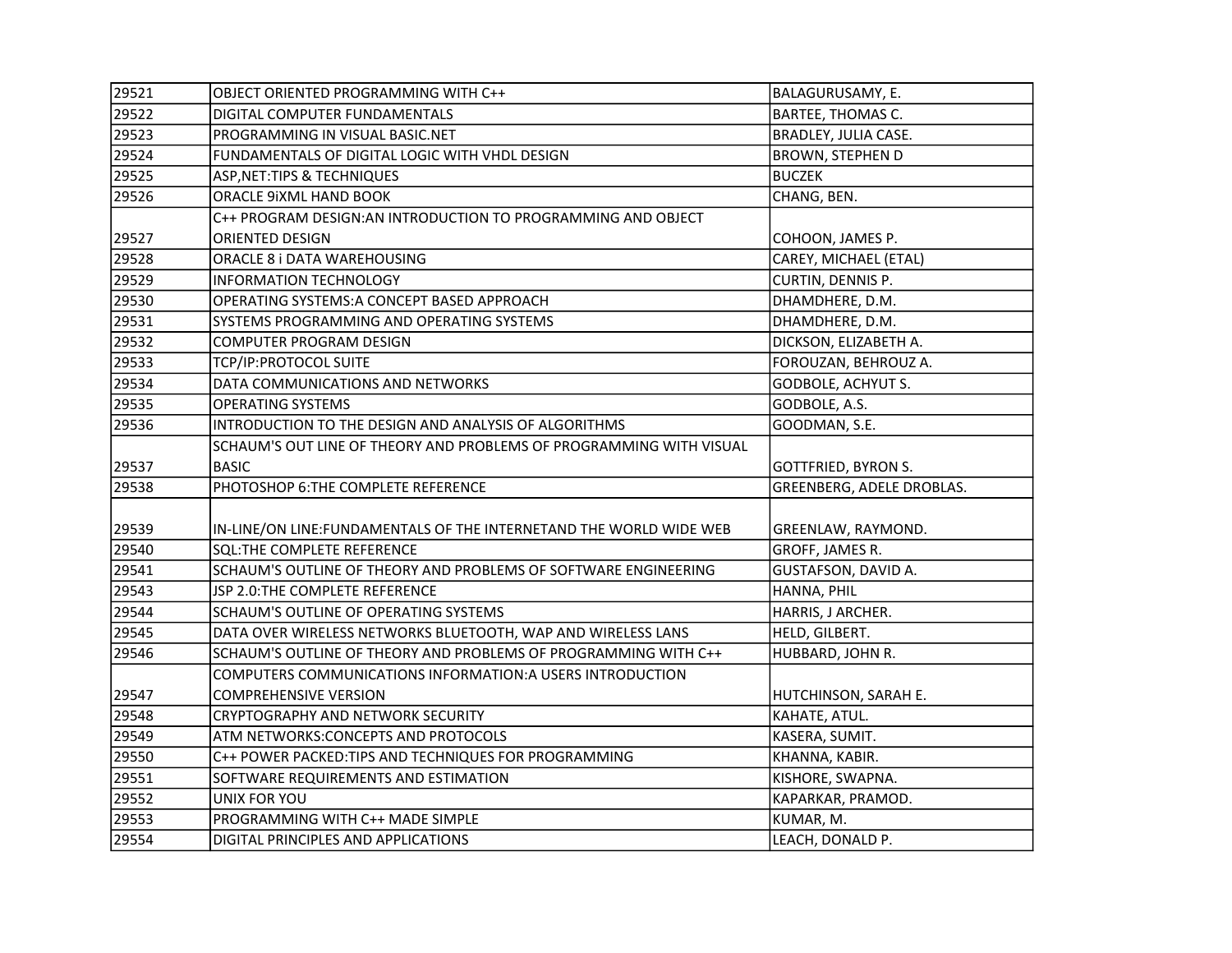| 29555 | WINDOWS XP:THE COMPLETE REFERENCE                                    | LEVINE, JOHN R (ETAL) |
|-------|----------------------------------------------------------------------|-----------------------|
|       | SCHAUM'S SOLVED PROBLEMS SERIES 2000 SOLVED PROBLEMS IN DISCRETE     |                       |
| 29556 | <b>MATHEMATICS</b>                                                   | LIPSCHUTZ, SEYMOUR.   |
| 29557 | THEORY AND PROBLEMS OF DISCRETE MATHEMATICS                          | LIPSCHUTZ, SEYMOUR.   |
| 29558 | THEORY AND PROBLEMS OF DATA STRUCTURES                               | LIPSCHUTZ, SEYMOUR.   |
| 29559 | ELEMENTS OF DISCRETE MATHEMATICS                                     | LIU, C.L.             |
| 29560 | ORACLE 9i DBA HANDBOOK                                               | LONEY, KEVIN.         |
| 29561 | ORACLE 9ITHE COMPLETE REFERENCE                                      | LONEY, KEVIN.         |
| 29562 | DIGITAL COMPUTER ELECTRONICS                                         | MALVINO, ALBERT PAUL. |
| 29563 | INTRODUCTION TO LANGUAGES AND THE THEORY OF COMPUTATION              | MARTIN, JOHN C.       |
| 29564 | DB2:THE COMPLETE REFERENCE                                           | MELNYK, ROMAN B.      |
| 29566 | ORACLE DEVELOPER/2000 HANDBOOK                                       | MULLER, ROBERT J.     |
| 29567 | NUTS AND BOLTS OF E-COMMERCE                                         | NATH, DHRUV.          |
| 29568 | OFFICE XP:THE COMPLETE REFERENCE                                     | NELSON, STEPHEN L.    |
| 29569 | <b>TEACH YOURSELF JAVA</b>                                           | O'NEIL, JOSEPH.       |
| 29570 | VISUAL C++ NET: THE COMPLETE REFERENCE                               | MURRAY, WILLIAM H.    |
| 29571 | VISUAL C++6: THE COMPLETE REFERENCE                                  | PAPPAS, CHRIS H.      |
| 29572 | LINUX:THE COMPLETE REFERENCE                                         | PETERSON, RICHARD.    |
|       | DATABASE MANAGEMENT SYSTEMS:DESIGNING AND BUILDING BUSINESS          |                       |
| 29573 | <b>APPLICATIONS</b>                                                  | POST, GERALD V.       |
| 29574 | HTML:THE COMPLETE REFERENCE                                          | POWELL, THOMAS A      |
|       | SOFTWARE INSPECTIONS: HOW TO CUT COSTS, IMPROVE QUALITY AND SHORTEN  |                       |
| 29575 | TIME CYCLES OF SOFTWARE PROJECTS                                     | RADICE, RONALD A      |
| 29576 | PROGRAMMING WITH C++                                                 | RAVICHANDRAN, D.      |
| 29577 | E-COMMERCE                                                           | RAYPORT JEFFREY F.    |
|       |                                                                      |                       |
| 29578 | DATABASES: DESIGN DEVELOPMENT AND DEPLOYMENT: USING MICROSOFT ACCESS | ROB, PETER.           |
| 29579 | UNIX:THE COMPLETE REFERENCE                                          | ROSEN, KNNETH (ETAL)  |
| 29580 | ORACLE DBA TIPS AND TECHNIQUES                                       | SARIN, SUMIT.         |
| 29581 | OBJECT ORIENTED AND CLASSICAL SOFTWARE ENGINEERING                   | SCHACH, STEPHEN R.    |
| 29582 | C++: THE COMPLETE REFERENCE                                          | SCHILDT, HERBERT.     |
| 29583 | JAVA 2:A BEGINNER'S GUIDE                                            | SCHILDT, HERBERT.     |
| 29585 | MFC PROGRAMMING FROM THE GROUND UP                                   | SCHILDT, HERBERT.     |
| 29586 | TEACH YOURSELF C++                                                   | SCHILDT, HERBERT.     |
| 29374 | THE DESIGN AND ANALYSIS OF COMPUTER ALGORITHMS                       | AHO, ALFRED V.        |
| 29375 | THE DESIGN AND ANALYSIS OF COMPUTER ALGORITHMS                       | AHO, ALFRED V.        |
| 29378 | SOFTWARE ENGINEERING                                                 | SOMMERVILLE, IAN.     |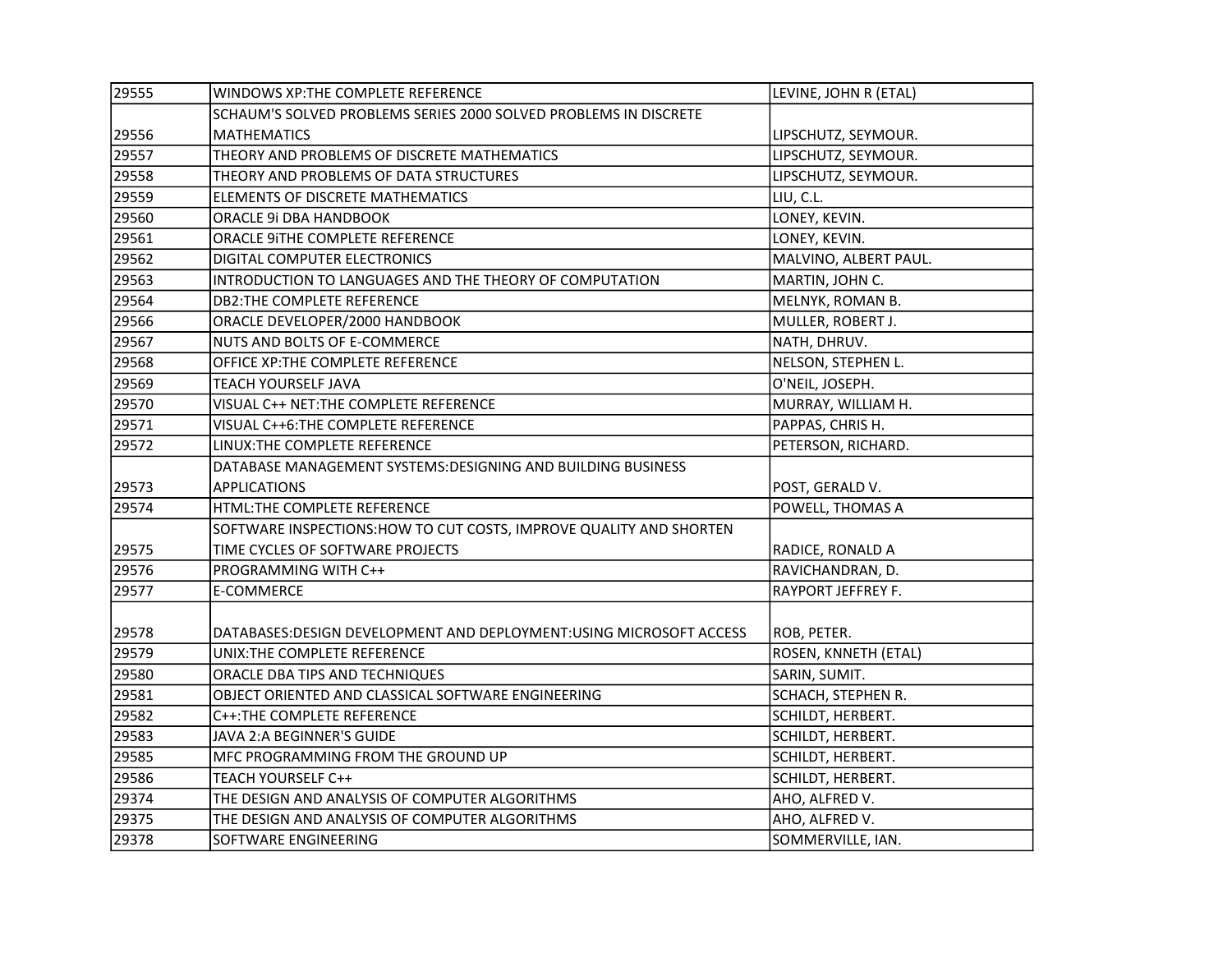| 29398 | SOFTWARE PROJECT MANAGEMENT:A UNIFIED FRAME WORK                       | ROYCE, WALKER.        |
|-------|------------------------------------------------------------------------|-----------------------|
| 29400 | DISTRIBUTED OPERATING SYSTEMS                                          | SINHA, PRADEEP.K.     |
| 29405 | DISTRIBUTED SYSTEMS CONCEPTS AND DESIGN                                | COULOURIS, GEORGE.    |
| 29408 | NETWORK SECURITY ESSENTIALS: APPLICATIONS AND STANDARDS                | STALLINGS, WILLIAM.   |
|       | DATA STRUCTURES AND SOFTWARE DEVELOPMENT IN AND OBJECT ORIENTED        |                       |
| 29409 | <b>DOMAIN</b>                                                          | TREMBLAY, JEAN- PAUL  |
| 29413 | PATTERNS FOR EFFECTIVE USE CASES                                       | ADOLPH, STEVE.        |
| 29414 | PATTERNS FOR EFFECTIVE USE CASES                                       | ADOLPH, STEVE.        |
| 29416 | NET WEB SERVICES: ARCHITECTURE AND IMPLEMENTATION                      | BALLINGER, KEITH.     |
| 29420 | CMMI:GUIDELINES FOR PROCESS INTERACTION AND PRODUCT IMPROVEMENT        | CHRISSIS, MARY BETH.  |
| 29423 | EFFECTIVE SOFTWARE TESTING                                             | DUSTIN, ELFRIEDE.     |
| 29424 | THEORY OF COMPUTATION                                                  | NATARAJAN, A.M.       |
| 29429 | REAL-TIME COMPUTER CONTROL:AN INTRODUCTION                             | BENNETT, STUART.      |
| 29430 | PROLOG PROGRAMMING FOR ARTIFICIAL INTELLIGENCE                         | BRATKO, IVAN.         |
| 29431 | INTRODUCTION TO ARTIFICIAL INTELLIGENCE                                | CHARNAIK, EUGENE.     |
| 29432 | DATA STRUCTURES AND ALGORITHMS                                         | AHO, ALFRED V.        |
| 29433 | DESIGN AND ANALYSIS OF COMPUTER ALGORITHMS                             | AHO, ALFRED V.        |
| 29434 | COMPUTER SYSTEMS:ORGANIZATION AND ARCHITECTURE                         | CARPINELLI, JOHN D.   |
| 29435 | COMPUTER NETWORKS AND INTERNETS                                        | COMER, DOUGLAS E.     |
|       |                                                                        |                       |
| 29436 | INTERNETWORKING WITH TCP/IP VOL1PRINCIPLES, PROTOCOLS AND APPLICATIONS | COMER DOUGLAS E.      |
| 29437 | INTERNET WORKING WITH TCP/IP VOL 3: CLIENT SERVER PROGRAMMING          | COMER, DOUGLAS E.     |
| 29438 | DATA WAREHOUSING IN THE REAL WORLD                                     | ANAHORY, SAM.         |
| 29439 | OBJECT - ORIENTED ANALYSIS AND DESIGN: WITH APPLICATIONS               | BOOCH, GRADY.         |
| 29440 | UNIFIED MODELING LANGUAGE USER GUIDE                                   | BOOCH, GRADY.         |
|       | OBJECT ORIENTED SOFTWARE ENGINEERING: CONQUERING COMPLEX AND CHANGING  |                       |
| 29441 | SYSTEMS                                                                | BRUEGGE, BERND.       |
| 29442 | INTRODUCTION TO OBJECT ORIENTED PROGRAMMING                            | <b>BUDD, TIMOTHY.</b> |
| 29443 | OBJECT ORIENTED ANALYSIS                                               | COAD, PETER.          |
| 29444 | C++: HOW TO PROGRAM                                                    | DEITEL, H.M.          |
| 29445 | JAVA: HOW TO PROGRAM                                                   | DEITEL, H.M.          |
| 29446 | VISUAL BASIC 6 PROGRAM                                                 | DEITEL, H.M.          |
| 29448 | INTRODUCTION TO OPERATING SYSTEMS                                      | DEITEL, HARVEY M.     |
| 29449 | ANNOTATED C++ REFERENCE MANUAL                                         | ELLIS, MARGARET A.    |
| 29450 | FILE STRUCTURES: AN OBJECT-ORIENTED APPROACH WITH C++                  | FOLK, MICHAEL J.      |
|       | DATABASE SYSTEMS: A PRACTICAL APPROACH DESIGN AND IMPLEMENTATION AND   |                       |
| 29451 | MANAGEMENT                                                             | CONNOLLY, THOMAS, M.  |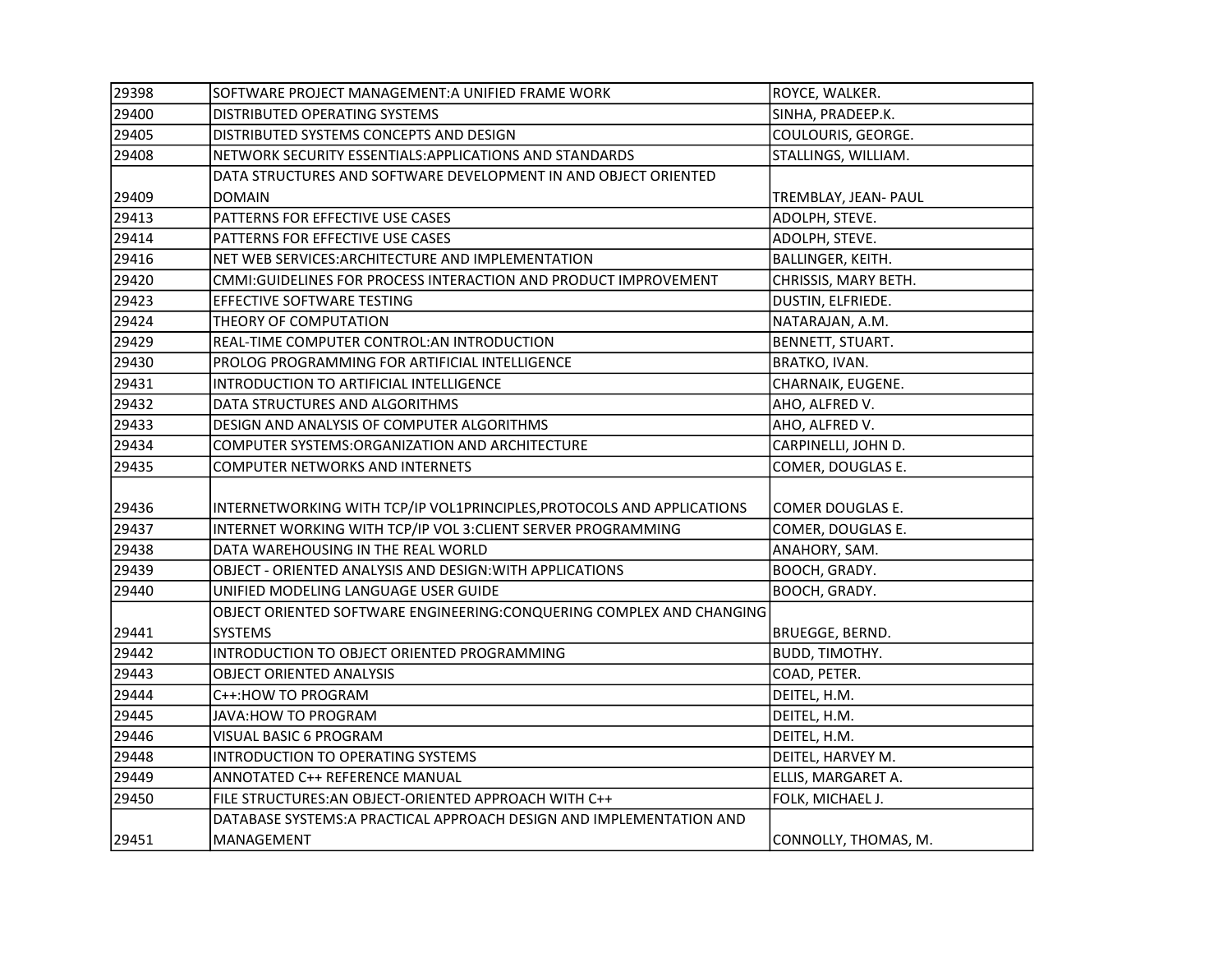| 29452 | NEURAL NETWORKS ALGORITHMS APPLICATIONS AND PROGRAMMING TECHNIQUES    | FREEMAN, JAMES.          |
|-------|-----------------------------------------------------------------------|--------------------------|
| 29453 | UNIX FOR PROGRAMMING AND USERS                                        | GLASS, GRAHAM.           |
| 29454 | <b>DISCRETE MATHEMATICS</b>                                           | JOHNSONBAUGH, RICHARD.   |
|       | MULTIMEDIA COMMUNICATIONS: APPLICATIONS NETWORKS PROTOCOLS AND        |                          |
| 29455 | <b>STANDARDS</b>                                                      | HALSALL, FRED.           |
| 29456 | COMPUTER SYSTEMS DESIGN AND ARCHITECTURE                              | HEURING, VINCENT P.      |
| 29457 | <b>MODERN DATABASE MANAGEMENT</b>                                     | HOFFER, JEFFREY A.       |
| 29458 | DISCRETE MATHEMATICAL STRUCTURES                                      | KOLMAN, BERNARD.         |
| 29459 | OBJECT ORIENTED PROGRAMMING WITH ANSI AND TURBO C++                   | KAMTHANE, ASHOK N.       |
|       | ARTIFICIAL INTELLIGENCE:STRUCTURES AND STRATEGIES FOR COMPLEX PROBLEM |                          |
| 29460 | <b>SOLVING</b>                                                        | LUGER, GEORGE F.         |
| 29461 | <b>INTRODUCTION TO EXPERT SYSTEMS</b>                                 | JACKSON, PETER.          |
| 29462 | ELECTRONIC COMMERCE                                                   | KALAKOTA, RAVI.          |
| 29463 | DATA STRUCTURES AND PROGRAM DESIGN IN C                               | KRUSE, ROBERT L.         |
| 29465 | INTRODUCTION TO THE DESIGN AND ANALYSIS OF ALGORITHMS                 | LEVITIN, ANAMY.          |
|       |                                                                       |                          |
| 29466 | COMPUTER NETWORKING:A TOP-DOWN APPROACH FEATURING THE INTERNET        | KUROSE, JAMES F.         |
| 29467 | OBJECT ORIENTED PROGRAMMING USING C++                                 | POHL, IRA.               |
| 29468 | SOFTWARE ENGINEERING: THEORY AND PRACTICE                             | PFLEEGAR, SHARI LAWRENCE |
| 29469 | LOGIC AND COMPUTER DESIGN FUNDAMENTALS                                | MANO, M.MORRIS           |
| 29470 | THEORY OF COMPUTATION                                                 | MORET, BERNARD M.        |
| 29471 | INTRODUCTION TO COMPUTER NETWORKING                                   | MANSFIELD, KENNETH.      |
| 29472 | OPERATING SYSTEMS: A MODERN PERSPECTIVE                               | NUTT, GARY J.            |
| 29473 | PRINCIPLES OF DISTRIBUTED DATABASE SYSTEMS                            | OZSU, M TAMER.           |
| 29474 | SECURITY IN COMPUTING                                                 | PFLEEGER, CHARLES P.     |
| 29475 | OBJECT-ORIENTED MODELING AND DESIGN                                   | RUMBAUGH, JAMES (ETAL)   |
| 29476 | PROBLEM SOLVING WITH C++:THE OBJECT OF PROGRAMMING                    | SAVITCH, WALTER.         |
| 29477 | ARTIFICIAL INTELLIGENCE: A MODERN APPROACH                            | RUSSELL, STUART J.       |
| 29478 | C++PROGRAMMING LANGUAGE                                               | STROUSTRUP, BJARNE.      |
| 29479 | ADVANCED COMPUTER ARCHITECTURES: A DESIGN SPACE APPROACH              | SIMO, DEZSO.             |
|       |                                                                       |                          |
| 29480 | COMPUTER ORGANIZATION AND ARCHITECTUR:DESIGNING FOR PERFORMANCE       | STALLINGS, WILLIAM.      |
| 29481 | NETWORK SECURITY ESSENTIALS: APPLICATIONS AND STANDARDS               | STALLINGS, WILLIAM.      |
| 29482 | <b>OPERATING SYSTEMS:INTERNALS AND DESIGN PRINCIPLES</b>              | STALLINGS, WILLIAM.      |
| 29483 | WIRELESS COMMUNICATIONS AND NETWORKING                                | STALLINGS, WILLIAM.      |
| 29484 | MULTIMEDIA: COMPUTING COMMUNICATIONS AND APPLICATIONS                 | STEINMETZ, RALF.         |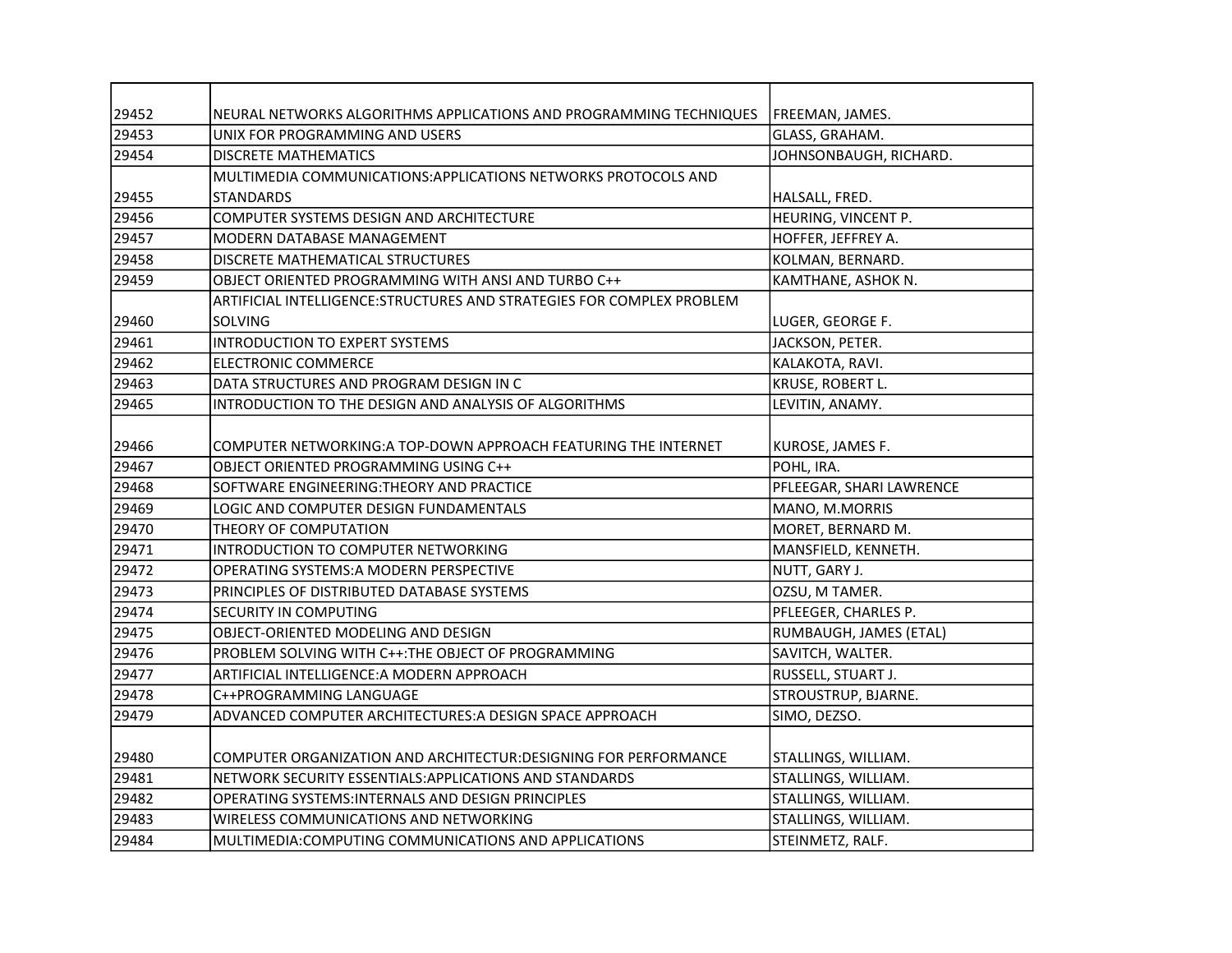| 29485 | TCP/IP ILLUSTRATED VOL 1 THE PROTOCOLS                                 | STEVENS, W RICHARD.    |
|-------|------------------------------------------------------------------------|------------------------|
|       | TCP/IP ILLUSTRATED VOL 3:TCP FOR TRANSACTIONS, HTTP, NNTP AND THE UNIX |                        |
| 29486 | DOMAIN PROTOCOLS                                                       | STEVENS, W RICHARD.    |
| 29487 | <b>COMPUTER NETWORKS</b>                                               | TANENBAUM, ANDREW S.   |
| 29282 | PRINCIPLES OF COMPILER DESIGN                                          | AHO, ALFRED V.         |
| 29284 | DIGITAL IMAGE PROCESSING                                               | GONZALEZ, RAFAEL C.    |
| 29290 | FUNDAMENTALS OF DIGITAL IMAGE PROCESSING                               | JAIN, ANIL K.          |
| 29308 | INTRODUCTION TO TURBO PROLOG                                           | TOWNSEND, CARL.        |
| 29314 | UNIFIED SOFTWARE DEVELOPMENT PROCESS                                   | JACOBSON, IVAR.        |
| 29320 | WEB COMMERCE TECHNOLOGY HAND BOOK                                      | MINOLI, DANIEL.        |
| 29329 | SOFTWARE PROJECT MANAGEMENT                                            | HUGHES, BOB.           |
| 29332 | DISTRIBUTED SYSTEMS: PRINCIPLES AND PARADIGMS                          | TANENBAUM, ANDREW S.   |
| 29338 | CRYPTOGRAPHY AND NETWORK SECURITY: PRINCIPLES AND PRACTICE             | STALLINGS, WILLIAM.    |
| 29345 | DATA STRUCTURES USING C AND C++                                        | LANGSAM, YEDIDYAH.     |
| 29348 | ELEMENTS OF DISCRETE MATHEMATICS                                       | LIU, C.L.              |
| 29350 | DISCRETE MATHEMATICS AND ITS APPLICATIONS                              | ROSEN, KENNETH H.      |
| 29353 | <b>COMPUTER ORGANIZATION</b>                                           | HAMACHER, V.CARL.      |
| 29355 | MODERN OPERATING SYSTEMS                                               | TANENBAUM, ANDREW S.   |
| 29358 | INTRODUCTION TO COMPUTER THEORY                                        | COHEN, DANIEL I.A.     |
| 29360 | INTRODUCTION TO COMPUTER THEORY                                        | COHEN, DANIEL I.A.     |
| 29361 | AN INTRODUCTION TO FORMAL LANGUAGES AND AUTOMATA                       | LINZ, PETER.           |
| 29363 | AN INTRODUCTION TO FORMAL LANGUAGES AND AUTOMATA                       | LINZ, PETER.           |
| 29364 | DATABASE MANAGEMENT SYSTEMS                                            | RAMAKRISHNAN, RAGHU.   |
| 29365 | DATABASE MANAGEMENT SYSTEMS                                            | RAMAKRISHNAN, RAGHU.   |
| 29368 | DATA BASE SYSTEM CONCEPTS                                              | SILBERSCHATZ, ABRAHAM. |
| 29370 | DATABASE MANAGEMENT AND DESIGN                                         | HANSEN, GARY W.        |
| 29371 | DATABASE MANAGEMENT AND DESIGN                                         | HANSEN, GARY W.        |
| 29380 | INTERNET AND INTERNET ENGINEERING                                      | MINOLI, DANIEL.        |
| 29382 | JAVA2:THE COMPLETE REFERENCE                                           | SCHILDT, HERBERT.      |
| 29387 | COMPUTER ARCHITECTURE AND PARALLEL PROCESSING                          | HWANG, KAI.            |
| 29389 | COMPILER DESIGN IN C                                                   | HOLUB, ALLEN I.        |
|       | ARTIFICIAL INTELLIGENCE: STRUCTURES AND STRATEGIES FOR COMPLEX PROBLEM |                        |
| 29391 | SOLVING                                                                | LUGER, GEORGE F.       |
| 29394 | FRONTIERS OF ELECTRONIC COMMERCE                                       | KALAKOTA, RAVI.        |
| 29192 | DATA STRUCTURES AND ALGORITHAM ANALYSIS IN C++                         | WEISS, MARK ALLEN.     |
| 29196 | AN INTRODUCTION TO DATA STRUCTURES WITH APPLICATIONS                   | TREMBLAY, JEAN PAUL.   |
| 29200 | DISCRETE MATHEMATICS FOR COMPUTER SCIENTISTS AND MATHEMATICIANS        | MOTT, JOE L.           |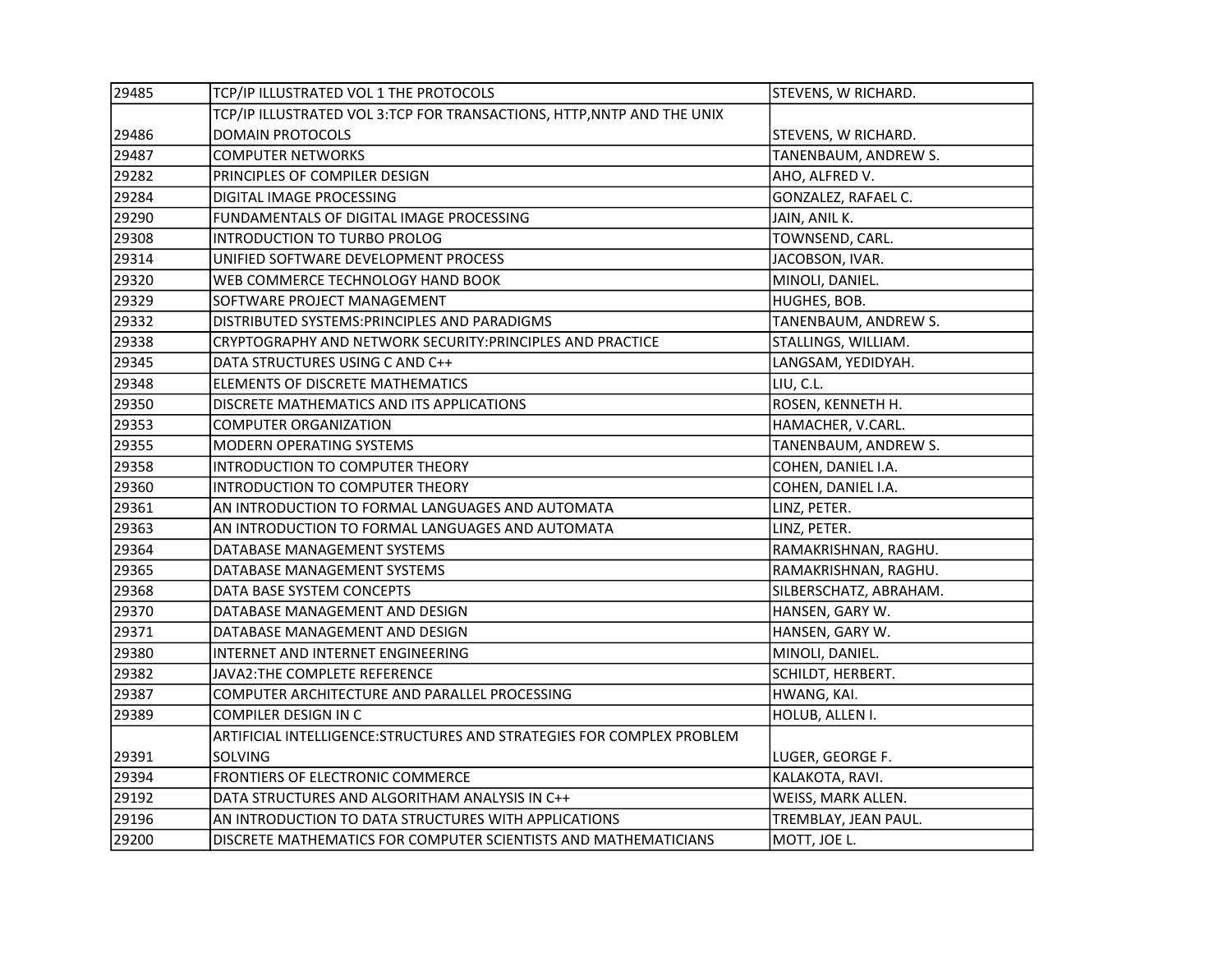| 29205 | COMPUTER ARCHITECTURE AND ORGANIZATION                               | HAYES, JOHN P.           |
|-------|----------------------------------------------------------------------|--------------------------|
| 29206 | COMPUTER ARCHITECTURE AND ORGANIZATION                               | HAYES, JOHN P.           |
| 29215 | COMPUTER SYSTEM ARCHITECTURE                                         | MANO, M MORRIS.          |
| 29216 | <b>COMPUTER SYSTEM ARCHITECTURE</b>                                  | MANO, M MORRIS.          |
| 29219 | OPERATING SYSTEMS: A DESIGN-ORIENTED APPROACH                        | CROWLEY, CHARLES.        |
| 29226 | INTRODUCTION TO AUTOMATA THEORY LANGUAGES AND COMPUTATION            | HOPCROFT, JOHN E.        |
| 29227 | INTRODUCTION TO AUTOMATA THEORY LANGUAGES AND COMPUTATION            | HOPCROFT, JOHN E.        |
| 29229 | FUNDAMENTALS OF DATABASE SYSTEMS                                     | ELMASRI, RAMEZ.          |
| 29236 | <b>COMPUTER ALGORITHMS</b>                                           | HOROWITZ, ELLIS.         |
| 29246 | SOFTWARE ENGINEERING: A PRACTITIONER'S APPROACH                      | PRESSMAN, ROGER S.       |
| 29247 | INTERNET AND WORLD WIDE WEB:HOW TO PROGRAM                           | DEITEL, H.M.             |
| 29248 | INTERNET AND WORLD WIDE WEB:HOW TO PROGRAM                           | DEITEL, H.M.             |
| 29254 | <b>EMBEDDED SOFTWARE PRIMER</b>                                      | SIMON, DAVID E.          |
| 29262 | <b>BASIC VLSI DESIGN</b>                                             | PUCKNELL, DOUGLAS A.     |
|       | ADVANCED COMPUTER ARCHITECTURE: PARALLELISM SCALABILITY              |                          |
| 29269 | PROGRAMMABILITY                                                      | HWANG, KAI.              |
| 29271 | COMPILERS PRINCIPLES TECHNIQUES AND TOOLS                            | AHO, ALFRED V.           |
| 29295 | REAL-TIME SYSTEMS                                                    | LIU, JANEWS.             |
| 29296 | REAL-TIME SYSTEMS                                                    | LIU, JANEWS.             |
| 29302 | <b>ARTIFICIAL INTELLIGENCE</b>                                       | RICH, ELAINE.            |
| 29188 | DATA STRUCTURES AND ALGORITHAM ANALYSIS IN C++                       | WEISS, MARK ALLEN.       |
| 28961 | DATA MINING INTRODUCTORY AND ADVANCED TOPICS                         | DUNHAM, MARGARET H.      |
| 26736 | NATURAL LANGUAGE PROCESSING: A PANINIAN PERSPECTIVE                  | BHARATI, AKSHAR.         |
| 26580 | MICROSOFT COMPUTER DICTIONARY                                        | MICROSOFT CORPORATION.   |
| 26595 | INTRODUCTION TO COMPUTER GRAPHICS                                    | KRISHNAMURTHY, N.        |
| 26517 | MULTIMEDIA LITERACY                                                  | HOFSTETTER, FRED T.      |
|       |                                                                      |                          |
| 26047 | MAXIMISE YOUR BRAIN POWER: A PRACTICAL GUIDE TO STRETCHING YOUR MIND | MILTNER, FRANK (ETAL)    |
| 26048 | WRITTEN ENGLISH FOR YOU                                              | RADHAKRISHNA PILLAI, G.  |
| 26049 | <b>SPOKEN ENGLISH FOR YOU</b>                                        | RADHAKRISHNA PILLAI, G.  |
| 26050 | TRANSLATION INITIATIVE:TEACHING AND TRAINING                         | RASTOGI-VASANDANI, N.    |
| 26051 | <b>ASPECTS OF READING</b>                                            | LALITHA EAPEN, R.        |
| 26052 | <b>ENGLISH GRAMMAR AND COMPOSITION</b>                               | RADHAKRISHNA PILLAI, G.  |
| 26053 | TEACHING SPOKEN ENGLISH IN COLLEGES                                  | PRABHAKAR BABU, B.A.     |
| 26054 | <b>BUSINESS COMMUNICATION STRATEGIES</b>                             | MONIPALLY, MATHUKUTTY M. |
| 26055 | CRAFT OF BUSINESS LETTER WRITTING                                    | MONIPALLY, MATHEW M.     |
| 26056 | WORK BOOK FOR ENGLISH READER-BOOK 5                                  | TICKOO, M.LED.           |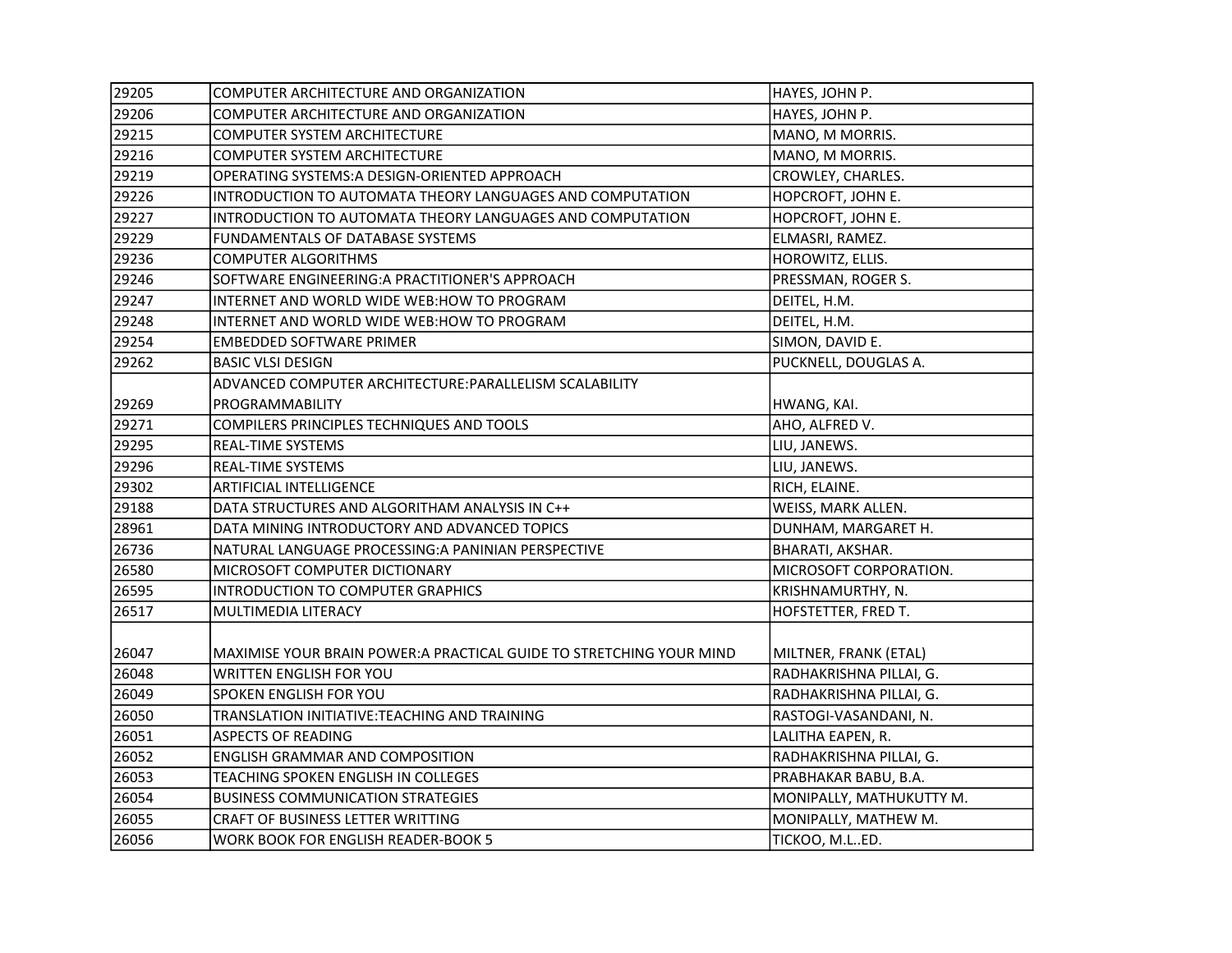| 26057 | <b>WORK BOOK FOR ENGLISH READER BOOK 4</b>                      | TICKOO, M.L.            |
|-------|-----------------------------------------------------------------|-------------------------|
| 26013 | <b>VVS,S WEB DIRECTORY</b>                                      | RAMACHANDRA RAO, N.     |
| 22443 | AN INTRODUCTION TO JAVA PROGRAMMING                             | LIANG, Y. DANIEL.       |
| 22446 | MULTIMEDIA: SOUND AND VIDEO                                     | LAZANO, JOSE.           |
| 22447 | UNDERSTANDING UNIX                                              | SRIRENGAN, K.           |
| 22449 | MICROSOFT OFFICE XP:RESOURCE KIT                                | COOK, MICHAEL L (ET AL) |
| 22468 | E-BUSINESS: ROAD MAP FOR SUCCESS                                | KALAKOTA, RAVI.         |
| 22477 | DATA COMMUNICATIONS COMPUTER NETWORKS AND OPEN SYSTEMS          | HALSALL, FRED.          |
| 22479 | COM AND CORBA SIDE BY SIDE                                      | PRITCHARD, JASON.       |
| 22481 | C++ FAQS                                                        | CLINE, MARSHALL.        |
| 22483 | FRONTIERS OF ELECTRONIC COMMERCE                                | KALAKOTA, RAVI.         |
| 22495 | TEACH YOURSELF CORBA IN 14 DAYS                                 | ROSENBERGER, JEROMY L.  |
| 22501 | VC++COM AND BEYOND                                              | KANETKAR, YASHVANT P.   |
| 22503 | SYSTEM SOFTWARE                                                 | BECK, LEYLAND L.        |
| 22504 | <b>SYSTEM SOFTWARE</b>                                          | BECK, LEYLAND L.        |
| 22507 | COMMERCIAL APPLICATION DEVELOPMENT USING ORACLE DEVELOPER 2000  | BAYROSS, IVAN.          |
| 22513 | COMMERCIAL APPLICATION DEVELOPMENT USING ORACLE DEVELOPER 2000  | BAYROSS, IVAN.          |
| 22553 | PROFESSIONAL MFC WITH VISUAL C++6                               | BLASZCZAK, MIKE.        |
| 22555 | PROFESSIONAL MFC WITH VISUAL C++6                               | BLASZCZAK, MIKE.        |
| 22558 | MFC PROGRAMMING FROM THE GROUND UP                              | SCHILDT, HERBERT.       |
| 22559 | MFC PROGRAMMING FROM THE GROUND UP                              | SCHILDT, HERBERT.       |
| 22354 | PROGRAMMING LANGUAGES PARADIGM AND PRACTICE                     | APPLEBY, DORIES.        |
| 22357 | TEACH YOURSELF C++                                              | SCHILDT, HERBERT.       |
| 22358 | INTRODUCTION TO LANGUAGES AND THE THEORY OF COMPUTATION         | MARTIN, JOHN C.         |
| 22360 | <b>C:THE COMPLETE REFERENCE</b>                                 | SCHILDT, HERBERT.       |
| 22361 | C++: THE COMPLETE REFERENCE                                     | SCHILDT, HERBERT.       |
| 22363 | DATA COMMUNICATIONS                                             | GUPTA, PRAKASH C.       |
| 22374 | FUNDAMENTALS OF DIGITAL IMAGE PROCESSING                        | JAIN, ANIL K.           |
| 22378 | WAITE GROUP'S OBJECT-ORIENTED PROGRAMMING IN MICROSOFT C++      | LAFORE, ROBERT.         |
| 22379 | LET US C++                                                      | KANETKAR, YASHVANT P.   |
| 22386 | OBJECT ORIENTED PROGRAMMING AND C++                             | RAJARAM, R.             |
| 22392 | SAMS TEACH YOURSELF MICROSOFT WINDOWS IN 24 HOURS               | PERRY, GREG.            |
| 22394 | SCHAUM'S OUTLINE OF THEORY AND PROBLEMS OF PROGRAMMING WITH C++ | HUBBARD, JOHN R.        |
| 22400 | MULTIMEDIA: MAKING IT WORK                                      | VAUGHAN, TAY.           |
| 22401 | OBJECT-ORIENTED PROGRAMMING WITH C++                            | BALAGURUSAMY, E.        |
| 22402 | YOUR UNIX: THE ULTIMATE GUIDE                                   | DAS, SUMITABHA.         |
| 22406 | <b>ORACLE 8: WEB DEVELOPMENT</b>                                | BROWN, BRADLEY D.       |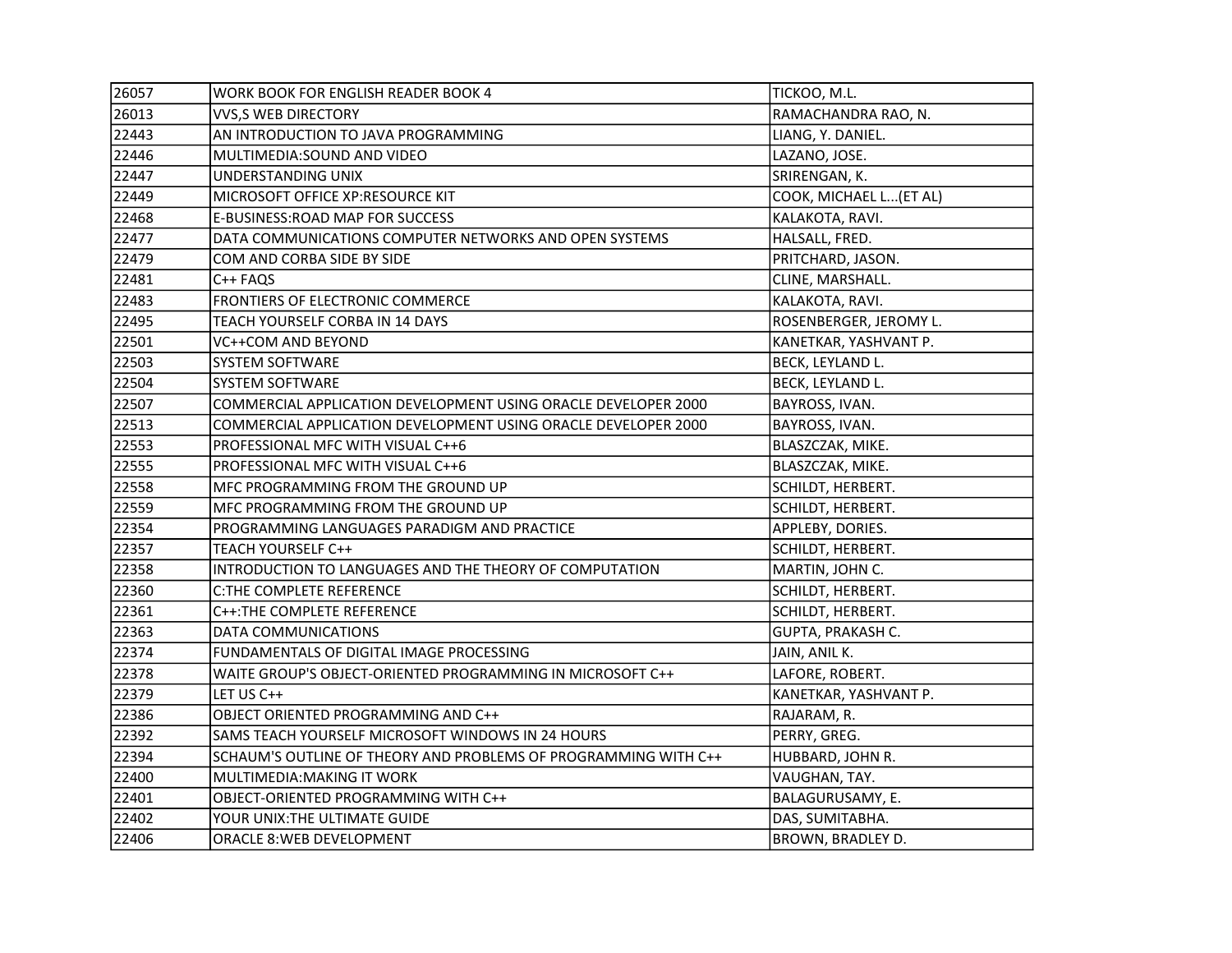| 22408 | TCP/IP:PROTOCOL SUITE                                             | FOROUZAN, BEHROUZ A.    |
|-------|-------------------------------------------------------------------|-------------------------|
| 22412 | WEB COMMERCE TECHNOLOGY HAND BOOK                                 | MINOLI, DANIEL.         |
| 22417 | COMPUTER GAME PROGRAMMING: TOOLS AND TECHNIQUES                   | HARNAL, ASHOK.          |
| 22419 | E-COMMERCE: THE CUTTING EDGE OF BUSINESS                          | BAJAJ, KAMLESH K.       |
| 22420 | ARTIFICIAL INTELLIGENCE                                           | RICH, ELAINE.           |
| 22422 | MODERN COMPUTER ARCHITECTURE                                      | RAFIQUZZAMAN, MOHAMED.  |
| 22426 | LET US C++                                                        | KANETKAR, YASHVANT P.   |
| 22430 | UNIX SHELL PROGRAMMING                                            | KANETKAR, YASHVANT P.   |
| 22431 | UNIX SHELL PROGRAMMING                                            | KANETKAR, YASHVANT P.   |
| 22436 | MCSE EXAM 70-215:MICROSOFT WINDOWS 2000SERVER:REDINESS REVIEW     | SHELDON, ROBERT.        |
| 22438 | <b>CLIENT/SERVER COMPUTING</b>                                    | SMITH, PATRICK N.       |
| 22464 | OPERATING SYSTEMS:A MODERN PERSPECTIVE                            | NUTT, GARY J.           |
| 22262 | <b>TEACH YOURSELF C++</b>                                         | SCHILDT, HERBERT.       |
| 22268 | DATA COMMUNICATIONS AND NETWORKS                                  | FOROUZAN, BEHROUZ A.    |
| 22284 | OBJECT-ORIENTED PROGRMMING IN MICROSOFT C++                       | LAFORE, ROBERT.         |
| 22285 | OBJECT-ORIENTED PROGRAMMING IN TURBO C++                          | LAFORE, ROBERT.         |
| 22289 | PROLOG PROGRAMMING FOR ARTIFICIAL INTELLIGENCE                    | BRATKO, IVAN.           |
| 22291 | INTRODUCTION TO ARTIFICIAL INTELLIGENCE                           | CHARNIAK, EUGENE.       |
| 22292 | C++ FAQS                                                          | CLINE, MARSHALL.        |
| 22294 | AN INTRODUCTION TO OPERATING SYSTEMS                              | DEITEL, HARVEY M.       |
| 22295 | PROGRAMMING LANGUAGES: CONCEPTS AND CONSTRUCTS                    | SETHI, RAVI.            |
| 22297 | C++ PROGRAMMING LANGUAGE                                          | STROUSTRUP, BJARNE.     |
| 22306 | PROGRAMMING AND PROBLEM SOLVING WITH C++                          | DALE, NELL.             |
| 22325 | DISTRIBUTED SYSTEMS CONCEPTS AND DESIGN                           | COULOURIS, GEORGE.      |
| 22326 | COMPILERS PRINCIPLES TECHNIQUES AND TOOLS                         | AHO, ALFRED V.          |
| 22327 | INSIDE SERVLETS: SERVER-SIDE PROGRAMMING FOR THE JAVA tm PLATFORM | CALLAWAY, DUSTIN R.     |
| 22330 | <b>ARTIFICIAL INTELLIGENCE</b>                                    | WINSTON, PATRICK HENRY. |
| 22332 | OBJECT - ORIENTED ANALYSIS AND DESIGN: WITH APPLICATIONS          | BOOCH, GRADY.           |
| 22333 | DESIGN AND ANALYSIS OF COMPUTER ALGORITHMS                        | AHO, ALFRED V.          |
| 22334 | SOFTWARE REUSE: ARCHITECTURE PROCESS AND ORGANIZATION             | JACOBSON, IVAR.         |
| 22335 | DESIGN AND ANALYSIS OF COMPUTER ALGORITHMS                        | AHO, ALFRED V.          |
| 22338 | DESIGN AND ANALYSIS OF COMPUTER ALGORITHMS                        | AHO, ALFRED V.          |
| 22339 | SOFTWARE ENGINEERING                                              | SOMMERVILLE, IAN.       |
| 22342 | ORACLE 81: THE COMPLETE REFERENCE                                 | LONEY, KEVIN.           |
| 22346 | ORACLE 8 PL/SQL PROGRAMMING                                       | URMAN, SCOTT.           |
| 22244 | UNDERSTANDING UNIX                                                | SRIRENGAN, K.           |
| 22245 | UNIX PROGRAMMING ENVIRONMENT                                      | KERNIGHAN, BRIAN W.     |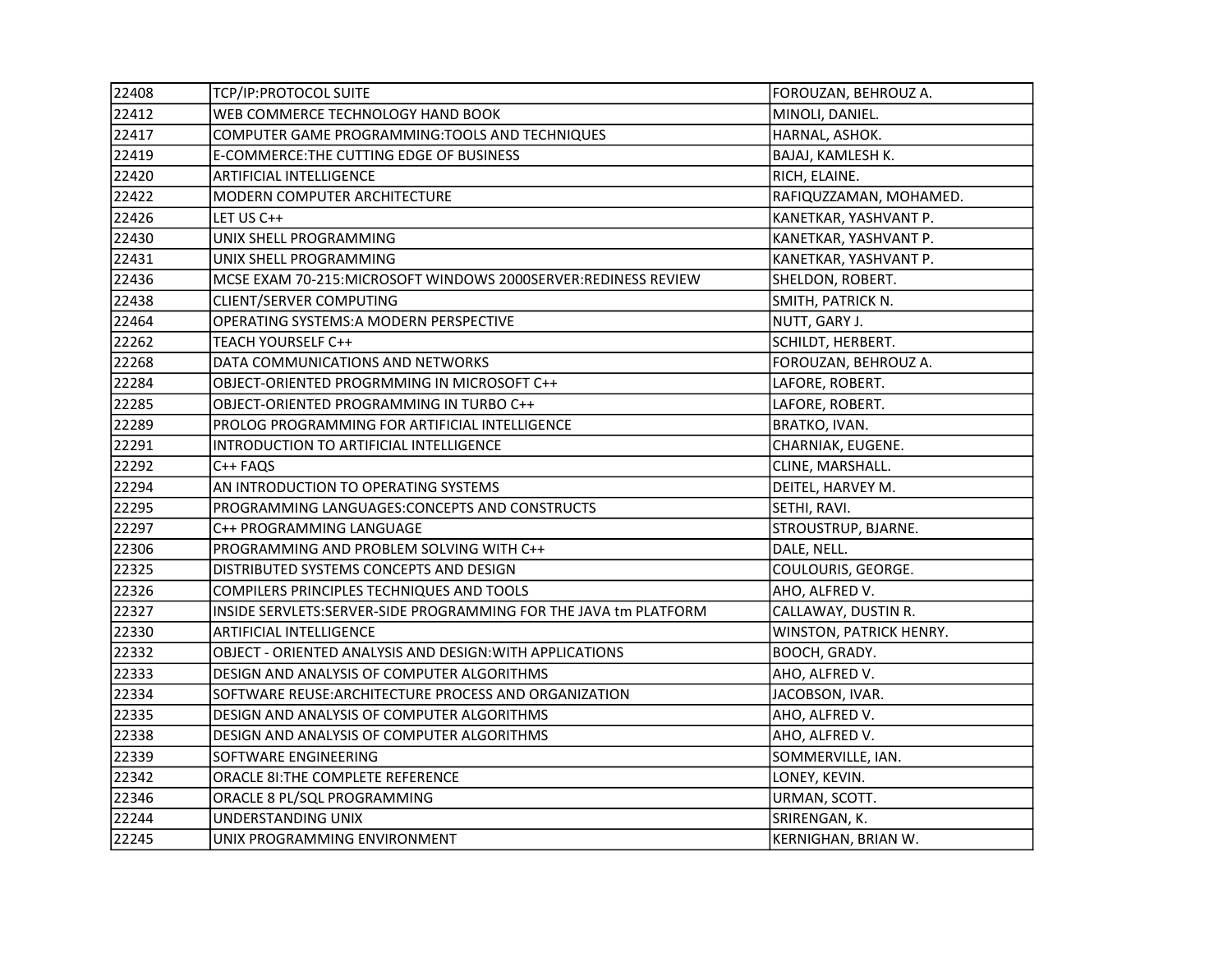| 22246 | <b>DIGITAL DESIGN</b>                                               | MANO, M MORRIS.         |
|-------|---------------------------------------------------------------------|-------------------------|
| 22119 | YOU CAN WIN                                                         | KHERA, SHIV.            |
| 22120 | YOU CAN WIN                                                         | KHERA, SHIV.            |
| 21971 | PROJECTS PLANNING ANALYSIS SELECTION IMPLEMENTATION AND REVIEW      | CHANDRA, PRASANNA.      |
| 21751 | TESTING IT: AN OFF-THE SHELF SOFTWARE TESTING PROCESS               | WATKINS, JOHN.          |
| 21349 | SYSTEMS PROGRAMMING AND OPERATING SYSTEMS                           | DHAMDHERE, D.M.         |
| 21352 | TEACH YOURSELF VISUAL BASIC 6                                       | WARNER, SCOTT.          |
| 21255 | OPERATING SYSTEM CONCEPTS                                           | SILBERSCHATZ, ABRAHAM.  |
| 21256 | PRINCIPLES OF COMPILER DESIGN                                       | AHO, ALFRED V.          |
| 21267 | ARTIFICIAL NEURAL NETWORKS                                          | YEGNANARAYANA, B.       |
| 21268 | <b>COMPUTER GRAPHICS</b>                                            | HEARN, DONALD.          |
| 21274 | DATA NETWORKS                                                       | BERTSEKAS, DIMITRI.     |
| 21275 | DATA STRUCTURES IN C++                                              | KUTTI, N.S.             |
| 21279 | FUNDAMENTALS OF SOFTWARE ENGINEERING                                | MALL, RAJIB.            |
| 21281 | FUZZY SETS AND FUZZY LOGIC: THEORY AND APPLICATIONS                 | KLIR, GEORGE J.         |
| 21283 | FUZZY SETS, UNCERTAINTY AND INFORMATION                             | KLIR, GEORGE J.         |
| 21284 | INTERNETWORKING WITH TCP/IP: PRINCIPLES PROTOCOLS, AND ARCHITECTURE | COMER, DOUGLAS E.       |
| 21290 | THE ESSENCE OF DISCRETE MATHEMATICS                                 | DEAN, NEVILLE.          |
| 21291 | THEORY OF COMPUTER SCIENCE: AUTOMATA LANGUAGES AND COMPUTATION      | MISHRA, K.L.P.          |
| 21292 | ADVANCED COLDFUSION 4.0 APPLICATION DEVELOPMENT                     | FORTA, BEN(ETAL)        |
| 21297 | USING ACTIVE SERVER PAGES                                           | JOHSON, SCOT (ET AL)    |
| 21299 | OBJECT ORIENTED PROGRAMMING IN C++                                  | BARKAKATI, NABAJYOTI.   |
| 21307 | COMPUTER SYSTEMS DESIGN AND ARCHITECTURE                            | HEURING, VINCENT P.     |
| 21311 | THE ART OF COMPUTER PROGRAMMING VOL3(SORTING AND SEARCHING)         | KNUTH, DONALD.          |
| 21320 | <b>OPERATING SYSTEMS</b>                                            | GODBOLE, A.S.           |
| 21326 | <b>FUNDAMENTALS OF ALGORITHMS</b>                                   | BRASSARD, GILLES.       |
| 21332 | AN INTRODUCTION TO DATABASE SYSTEMS                                 | DESAI, BIPIN C.         |
| 21334 | FUNDAMENTALS OF SOFTWARE ENGINEERING                                | GHEZZI, CARLO.          |
| 21335 | FUNDAMENTALS OF SOFTWARE ENGINEERING                                | GHEZZI, CARLO.          |
| 21337 | OPERATING SYSTEMS: CONCEPTS AND DESIGN                              | MILENKOVIC, MILAN.      |
| 21339 | SOFTWARE ENGINEERING:A PRACTITIONER'S APPROACH                      | PRESSMAN, ROGER S.      |
| 21355 | DATA STRUCTURES IN JAVA tm                                          | STANDISH, THOMAS A.     |
| 21356 | THE C++ PROGRAMMING LANGUAGE                                        | STROUSTRUP, BJARNE.     |
| 21357 | OBJECT - ORIENTED ANALYSIS AND DESIGN: WITH APPLICATIONS            | BOOCH, GRADY.           |
| 21358 | ARTIFICIAL INTELLIGENCE                                             | WINSTON, PATRICK HENRY. |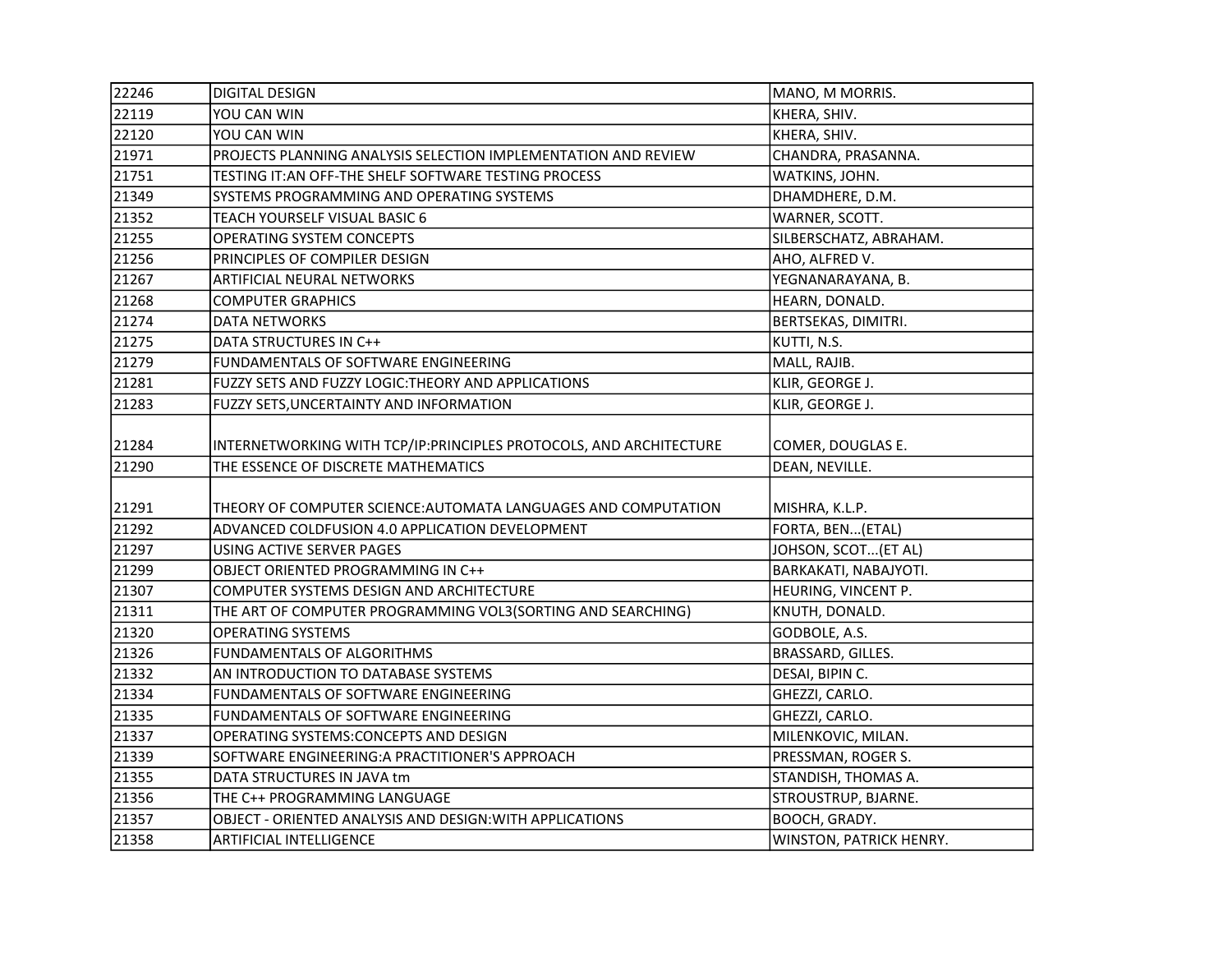| 21359 | COMPUTER NETWORKS AND INTERNETS                               | COMER, DOUGLAS E.       |
|-------|---------------------------------------------------------------|-------------------------|
| 21363 | <b>DIGITAL DESIGN</b>                                         | MANO, M MORRIS.         |
| 21151 | <b>JAVA SERVLETS</b>                                          | MOSS, KARL.             |
| 21152 | C AND UNIX PROGRAMMING:A CONCEPTUAL PERSPECTIVE               | NARAYANASWAMY, KUTTI.   |
| 21153 | PROGRAMMING IN ANSIC                                          | RAM KUMAR.              |
|       | MANAGEMENT INFORMATION SYSTEM: SOLVING BUSINESS PROBLEMS WITH |                         |
| 21166 | <b>INFORMATION TECH</b>                                       | POST, GERALD V.         |
| 21170 | <b>INTERNET RESOURCE KIT</b>                                  | AMBEGAONKAR, PRAKASH.   |
| 21174 | NETWORK ADMINISTRATORS REFERENCE                              | PARNELL, TERE.          |
| 21182 | ORACLE POWER OBJECTS DEVELOPERS GUIDE                         | FINKELSTEIN, RICH.      |
| 21185 | SYSTEMS ANALYSIS AND DESIGN                                   | WHITTEN, JEFFREY L.     |
| 21186 | LINUX: THE COMPLETE REFERENCE                                 | PETERSON, RICHARD.      |
| 21187 | C++ FAQS                                                      | CLINE, MARSHALL.        |
| 21188 | AN INTRODUCTION TO DATABASE SYSTEMS                           | DATE, C.J.              |
| 21190 | AN INTRODUCTION TO OPERATING SYSTEMS                          | DEITEL, HARVEY M.       |
| 21197 | EXPERIMENTS IN JAVA: AN INTRODUCTION LAB MANUAL               | REBELSKY, SAMUEL A.     |
| 21205 | COMPUTER GRAPHICS: FOR SCIENTISTS AND ENGINEERS               | ASTHANA, R.G.S.         |
| 21208 | C LANGUAGE AND NUMERICAL METHODS                              | XAVIER, C.              |
| 21209 | C LANGUAGE AND NUMERICAL METHODS                              | XAVIER, C.              |
| 21211 | <b>E-COMMERCE STRATEGIES</b>                                  | TREPPER, CHARLES.       |
| 21218 | HOW THE ENTERNET WORKS                                        | GRALLA, PRESTON.        |
| 21220 | DATA STRUCTURES AND ALGORITHMS IN JAVA                        | WAIT, MITCHELL.         |
| 21221 | COMPUTER ALGORITHMS/C++                                       | HOROWITZ, ELLIS.        |
| 21223 | APPLIED DISCRETE STRUCTURES FOR COMPUTER SCIENCE              | DOERR, ALAN.            |
| 21225 | INTERNET PROGRAMMING                                          | JAMSA, KRIS.            |
| 21233 | THE DESIGN OF THE UNIX OPERATING SYSTEM                       | <b>BACH, MAURICE J.</b> |
| 21241 | MICROPROCESSORS AND INTERFACING: PROGRAMMING AND HARDWARE     | HALL, DOUGLAS V.        |
| 21244 | OPERATIONS RESEARCH AN INTRODUCTION                           | TAHA, HAMDY A.          |
| 21248 | INFORMATION SYSTEMS FOR MODERN MANAGEMENT                     | MURDICK, ROBERT G.      |
| 21095 | ACTIVE SERVER PAGES 3.0 FROM SCRATCH                          | CHASE, NICHOLOS.        |
| 21103 | AN INTRODUCTION TO DATA STRUCTURES WITH APPLICATIONS          | TREMBLAY, JEAN PAUL.    |
| 21108 | MANAGEMENT INFORMATION SYSTEMS                                | O'BRIEN, JAMES A.       |
| 21114 | JDBCtm:JAVAtm DATABASE CONNECTIVITY                           | HALCKE, BERNARD.        |
| 21119 | WIRELESS NETWORKING HAND BOOK                                 | GEIER, JIM.             |
| 21137 | OBJECT-ORIENTED PROGRAMMING WITH C++ JAVA                     | SAMANTA, D.             |
| 21148 | PERL CGI PROGRAMMING                                          | STROM, ERIK.            |
| 21056 | PARALLEL COMPUTING: THEORY AND PRACTICE                       | QUINN, MICHAEL J.       |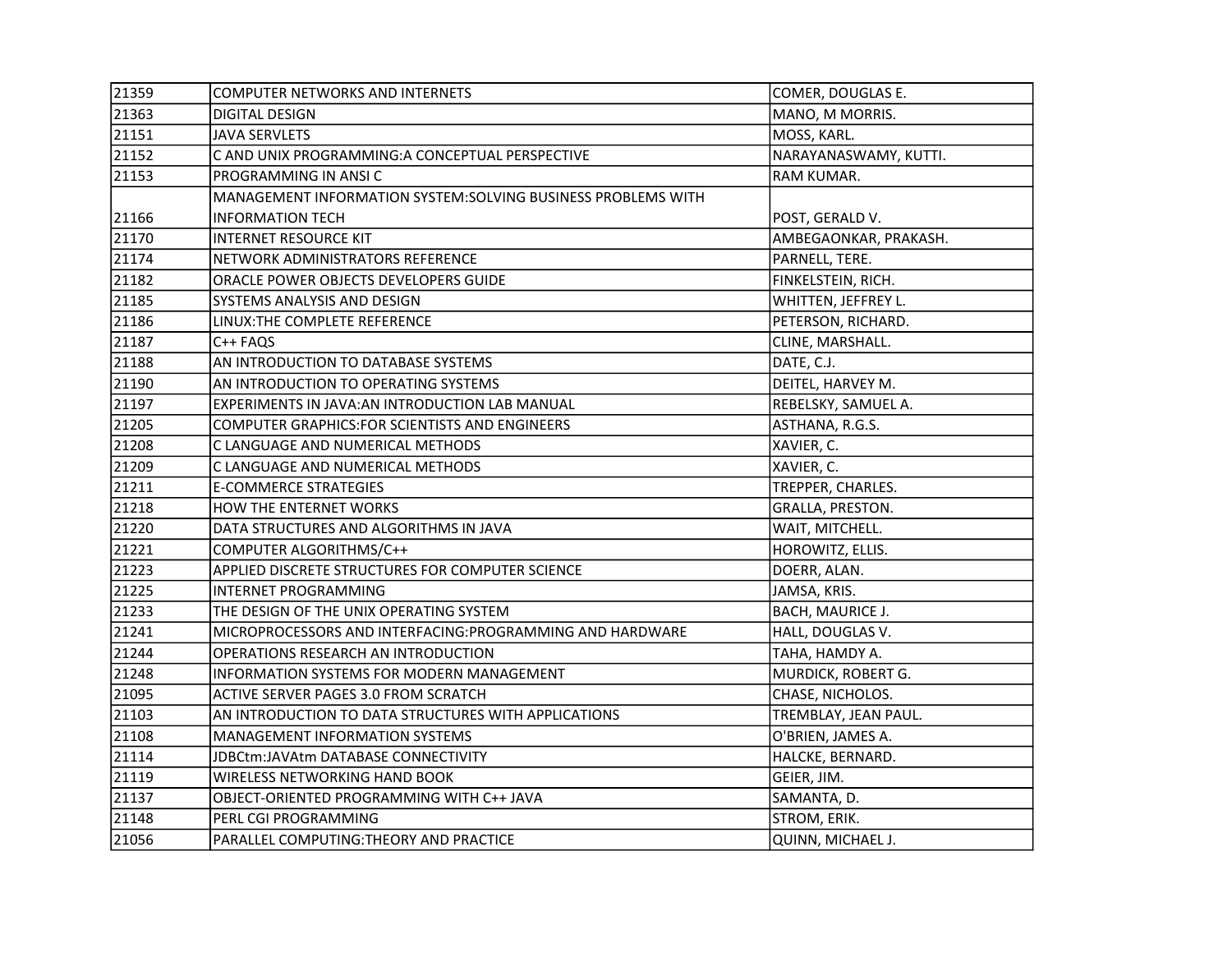| 21058 | PARALLEL COMPUTING: THEORY AND PRACTICE                              | QUINN, MICHAEL J.       |
|-------|----------------------------------------------------------------------|-------------------------|
| 21061 | COMPUTER GRAPHICS: A PROGRAMMING APPROACH                            | HARRINGTON, STEVEN.     |
| 21072 | DIGITAL IMAGE PROCESSING                                             | GONZALEZ, RAFAEL C.     |
| 20977 | <b>FUZZY LOGIC WITH ENGINEERING APPLICATIONS</b>                     | ROSS, TIMOTHY.          |
| 20841 | <b>ORACLE 8: A BEGINNER'S GUIDE</b>                                  | ABBEY, MICHAEL.         |
| 20842 | MULTIMEDIA: MAKING IT WORK                                           | VAUGHAN, TAY.           |
| 20864 | 2000 SOLVED PROBLEMS IN DISCRETE MATHEMATICS                         | LIPSCHUTZ, SEYMOUR.     |
| 20865 | THEORY AND PROBLEMS OF PROGRAMMING WITH JAVA                         | HUBBARD, JOHN R.        |
| 20916 | THESIS WRITING A MANUAL FOR RESEARCHERS                              | ABDUL RAHIM, F.         |
| 20917 | THESIS WRITING A MANUAL FOR RESEARCHERS                              | ABDUL RAHIM, F.         |
| 20759 | MOBILE COMMUNICATIONS                                                | SCHILLER, JOCHEN H.     |
| 20770 | DATA COMMUNICATIONS AND NETWORKING                                   | FOROUZAN, BEHROUZ A.    |
| 20786 | FUNDAMENTALS OF DATABASE SYSTEMS                                     | ELMASRI, RAMEZ.         |
| 20789 | PROGRAMMER'S GUIDE TO JAVA CERTIFICATION: A COMPREHENSIVE PRIMER     | MUGHAL, KHALID AZIM.    |
| 20792 | FUNDAMENTALS OF OBJECT ORIENTED DESIGN IN UML                        | PAGE-JONES, MEILIR.     |
| 20793 | <b>COMPUTER NETWORKS AND INTERNETS</b>                               | COMER, DOUGLAS E.       |
| 20797 | THINKING IN JAVA                                                     | ECKEL, BRUCE.           |
|       |                                                                      |                         |
| 20811 | CMM IN PRACTICE PROCESSES FOR EXECUTING SOFTWARE PROJECTS AT INFOSYS | JALOTE, PANKAJ.         |
| 20814 | CONCEPTS OF PROGRAMMING LANGUAGES                                    | SEBESTA, ROBERT W.      |
| 20815 | E-BUSINESS:ROAD MAP FOR SUCCESS                                      | KALAKOTA, RAVI.         |
| 20819 | DISTRIBUTED SYSTEMS CONCEPTS AND DESIGN                              | COULOURIS, GEORGE.      |
| 20821 | <b>LISP</b>                                                          | WINSTON, PATRICK HENRY. |
| 20829 | PROGRAMMING LANGUAGE PRAGMATICS                                      | SCOTT, MICHAEL L.       |
| 20656 | DIGITAL IMAGE PROCESSING                                             | GONZALEZ, RAFAEL C.     |
| 20690 | C++ PRIMER                                                           | LIPPMAN, STANLEY B.     |
| 20724 | DIGITAL IMAGE PROCESSING AND ANALYSIS                                | CHANDA, BHABATOSH.      |
| 20728 | PRINCIPLES OF CMOS VLSI DESIGN:A SYSTEMS PERSPECTING                 | WESTE, NEIL H.E.        |
| 20595 | C BY EXAMPLE                                                         | KALICHARAN, NOEL.       |
| 20614 | CORBA 3: FUNDAMENTALS AND PROGRAMMING                                | SIEGEL, JON.            |
| 20624 | <b>MANAGING THE TESTING PROCESS</b>                                  | BLACK, REX.             |
| 20634 | INTRODUCTION TO LANGUAGES AND THE THEORY OF COMPUTATION              | MARTIN, JOHN C.         |
| 20638 | C++ HOW TO PROGRAM                                                   | DEITEL, H.M.            |
| 20643 | DATA STRUCTURES USING C AND C++                                      | LANGSAM, YEDIDYAH.      |
| 20644 | DATA STRUCTURES AND ALGORITHAM ANALYSIS IN C                         | WEISS, MARK ALLEN.      |
|       | MICROCOMPUTER SYSTEMS:THE 8086/8088 FAMILY ARCHITECTURE, PROGRAMMING |                         |
| 20647 | AND DESIGN                                                           | LIU, YU-CHENG.          |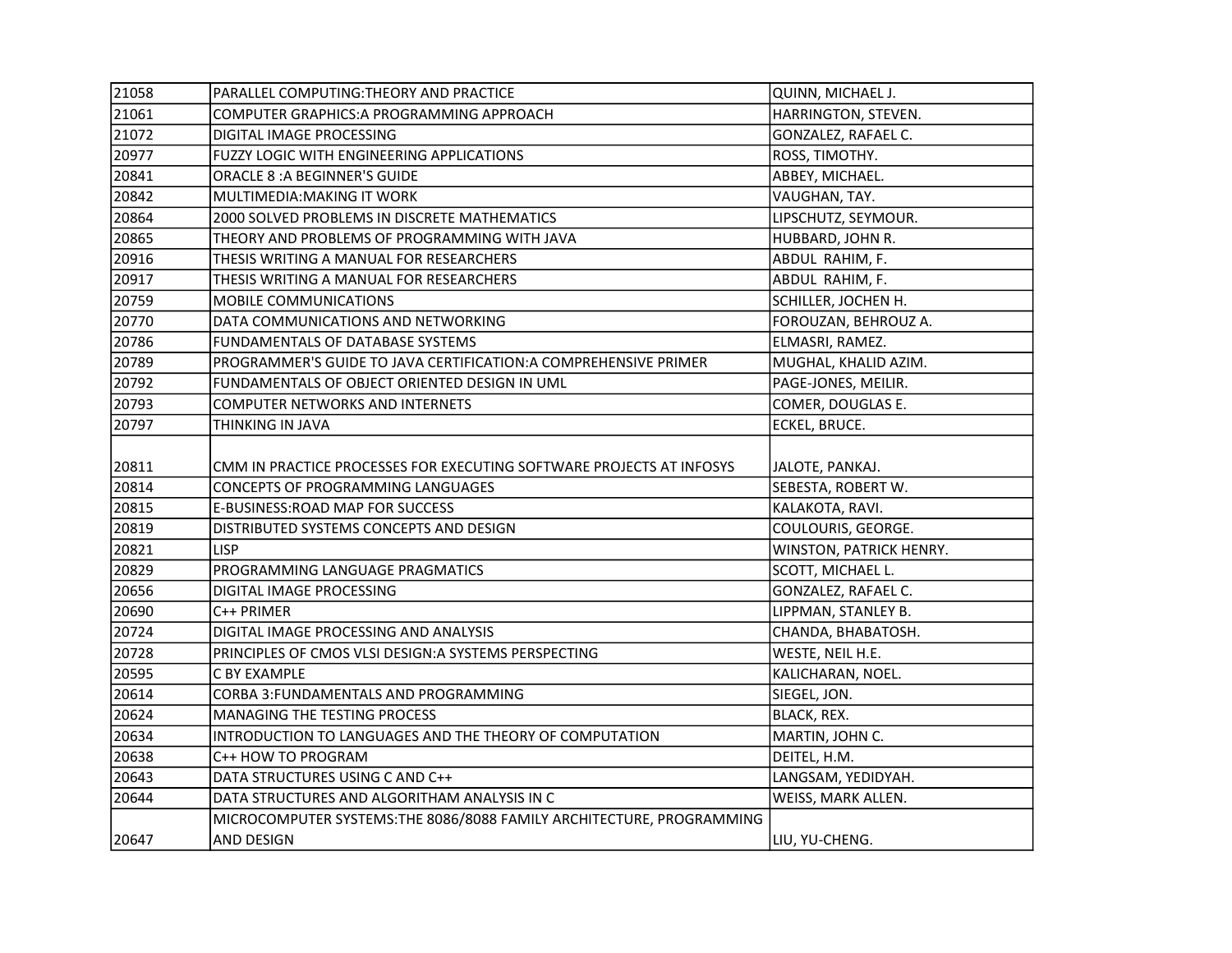| 20649 | C PROGRAMMING                                                       | HOLZNER, STEVEN.         |
|-------|---------------------------------------------------------------------|--------------------------|
| 19837 | VIJAY MUKHI'S WORKING WITH UNIX                                     | THAKKAR, KAUSHAL.        |
|       | INTER NETWORKING WITH TCP/IP VOL.III CLIENT SERVER PROGRAMMING AND  |                          |
| 19865 | <b>APPLICATIONS</b>                                                 | COMER, DOUGLAS E.        |
|       |                                                                     |                          |
| 19806 | CLASSICAL AND OBJECT-ORIENTED SOFTWARE ENGINEERING WITH UML AND C++ | SCHACH, STEPHEN R.       |
| 19821 | PROJECTS ON JAVA                                                    | XAVIER, C.               |
| 19831 | COMPILERS PRINCIPLES TECHNIQUES AND TOOLS                           | AHO, ALFRED V.           |
| 19838 | UNDERSTANDING POINTERS IN C                                         | KANETKAR, YASHVANT P.    |
| 19439 | E-COMMERCE: THE CUTTING EDGE OF BUSINESS                            | BAJAJ, KAMLESH K.        |
| 19147 | DATA STRUCTURES USING C AND C++                                     | LANGSAM, YEDIDYAH.       |
| 18480 | SOFTWARE ENGINEERING WITH JAVA                                      | SCHACH, STEPHEN R.       |
| 18494 | DISCRETE MATHEMATICS AND ITS APPLICATIONS                           | ROSEN, KENNETH H.        |
| 18497 | MATHEMATICAL ELEMENTS FOR COMPUTER GRAPHICS                         | ROGERS, DAVID F.         |
| 18342 | PROGRAMMING WEB SERVER APPLICATIONS                                 | RICHARDSON, ERIC C.      |
| 18354 | <b>VBSCRIPT INTERACTIVE COURSE</b>                                  | JERKE, NOEL.             |
| 18367 | UNIX:CONCEPTS AND APPLICATIONS                                      | DAS, SUMITABHA.          |
| 18426 | ELEMENTS OF THE THEORY OF COMPUTATION                               | LEWIS, HARRY R.          |
| 18320 | AN INTRODUCTION TO FORMAL LANGUAGES AND AUTOMATA                    | LINZ, PETER.             |
| 18047 | TEACH YOURSELF PL/SQL tm IN 21DAYS                                  | LUERS, TOM.              |
| 18050 | ORACLE 8 HOW - TO : THE DEFINITIVE ORACLE 8 PROBLEM SOLVER          | HONOUR, EDWARD. (ET AL.) |
| 18053 | MCSE:TRAINING GUIDE WINDOWS NT SERVER 4                             | CASED, JOE.              |
|       |                                                                     |                          |
| 18056 | DAN APPLEMENS DEVELOPMING ACTIVE X COMPONENTS WITH VISUAL BASIC 5.0 | APPLEMAN, DAN.           |
| 18063 | C++ PRIMER PLUS                                                     | PRATA, STEPHEN.          |
| 18066 | THINKING IN C:INCLUDING OBJECT ORIENTED PROGRAMMING WITH C++        | MAHAPATRA, P.B.          |
| 18069 | STRUCTURED COBOL PROGRAMMING : WITH COBOL -85                       | RAJASEKAR, E.            |
| 18072 | SUCCESS WITH C++                                                    | JAMSA, KRIS.             |
| 18075 | MCSD:TRAINING GUIDE VISUAL BASIC 5                                  | BRYANT, LYLE  (ET AL.)   |
| 18078 | ACCOUNTING AND FINANCE                                              | RAJESWARA RAO, K.        |
| 18100 | ADVANCED COMPUTER ARCHITECTURE: A SYSTEM DESIGN APPROACH            | KAIN, RICHARD Y.         |
| 18103 | VISUAL REFERENCE BASICS                                             | SCHWARTZ, KARL.          |
| 18104 | C ANSWER BOOK                                                       | TONDO, CLOUIS L.         |
| 18105 | MASTERING tm VISUAL BASIC 6                                         | YOUNG, MICHAEL J.        |
| 18106 | UNIX SHELL PROGRAMMING                                              | KANETKAR, YASHVANT P.    |
| 18107 | VISUAL C++ 5: THE COMPLETE REFERENCE                                | PAPPAS, CHRIS H.         |
| 18110 | JAVA:THE COMPLETE REFERENCE                                         | NAUGHTON, PATRICK.       |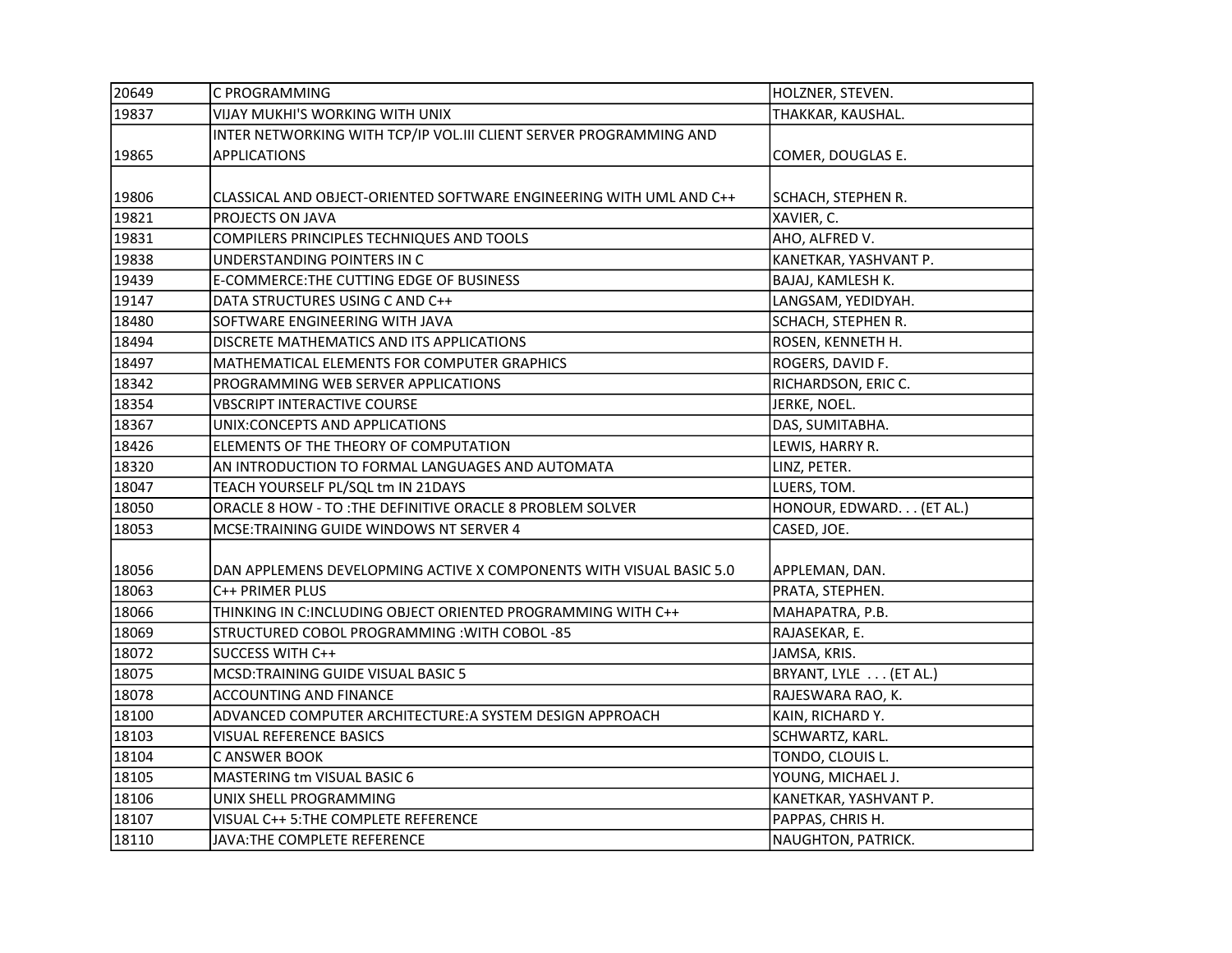| 18112 | <b>DIGITAL DESIGN</b>                                                   | MANO, M MORRIS.             |
|-------|-------------------------------------------------------------------------|-----------------------------|
| 18114 | DATABASE ACCESS WITH VISUAL BASIC                                       | MCHANUS, JEFFREY P.         |
|       |                                                                         |                             |
| 18115 | TEACH YOURSELF ACTIVE X tm CONTROL PROGG WITH VISUAL BASIC 5 IN 21 DAYS | <b>BROPHY, KEITH.</b>       |
| 18117 | TEACH YOURSELF VISUAL C++ 5 IN 21 DAYS                                  | GUREWICH, ORI.              |
| 17973 | MICROSOFT CERTIFIED SYSTEMS ENGINEERS VISUAL BASIC 5.0 EXAM GUIDE       | HAWHEE, HOWARD.             |
| 17977 | <b>ORACLE 8: A BEGINNERS GUIDE</b>                                      | ABBEY, MICHAEL.             |
| 17981 | THEORY AND PROBLEMS IN COBOL PROGRAMMING                                | ROY, M.K.                   |
| 17984 | MULTIMEDIA: MAKING IT WORK                                              | VAUGHAN, TAY.               |
| 17986 | SQL FOR PROFESSIONALS                                                   | KISHORE, SWAPNA.            |
| 17992 | WORLD WIDE WEB COMPLETE REFERENCE                                       | STOUT, RICK.                |
| 17995 | HARLEY HAHNS THE INTERNET COMPLETE REFERENCE                            | HAHN, HARLEY.               |
| 17998 | NETWARE 4.1: THE COMPLETE REFERENCE                                     | SHELDON, TOM.               |
| 18003 | VISUAL C++ PROGRAMMING                                                  | KANETKAR, YASHVANT P.       |
| 18006 | WINDOWS 98 COMPLETE                                                     | BPB.                        |
| 18008 | ADVANCED UNIX: A PROGRAMMERS GUIDE                                      | PRATA, STEPHEN.             |
| 18012 | MASTERING VISUAL C++ 6                                                  | YOUNG, MICHAEL J.           |
| 18017 | ADVANCED GRAPHICS PROGRAMMING IN C AND C+                               | STEVENS, ROGER T.           |
| 18020 | MCSD: VISUAL BASIC 5 STUDY GUIDE                                        | MCKELVY, MICHAEL.           |
| 18023 | VISUAL BASIC 6:IN RECORD TIME                                           | BROWN, STEVE.               |
| 18027 | ORACLE PL/SQL PROGRAMMING                                               | URMAN, SCOTT.               |
| 18032 | TEACH YOURSELF ORACLE 8 IN 21 DAYS                                      | WHALEN, EDWARD.             |
| 18035 | WINDOWS 98:PROFESSIONAL REFERENCE                                       | MCFEDRIES, PAUL.            |
| 18038 | <b>ORACLE 8 SERVER</b>                                                  | GREEME, JOE.                |
| 18041 | VISUAL C++ 5. 0:DEVELOPERS GUIDE                                        | BENNETT, DAVID. (ET AL.)    |
| 18044 | TEACH YOURSELF ORACLE 8 tm DATABASE DEVELOPMENT IN 21 DAYS              | LOCKMAN, DAVID.             |
| 17295 | SOFTWARE ENGINEERING                                                    | SOMMERVILLE, IAN.           |
| 16871 | DATA STRUCTURES AND ALGORITHMS                                          | AHO, ALFRED V.              |
| 16445 | DATA MANAGEMENT AND FILE STRUCTURES                                     | LOOMIS, MARRY E.S.          |
| 16408 | SOFTWARE ENGINEERING CONCEPTS                                           | FAIRLEY, RICHARD E.         |
| 15240 | SOFTWARE ENGINEERING:DESIGN, RELIABILITY, AND MANAGEMENT                | SHOOMAN, MARTIN L.          |
| 15187 | <b>COMPUTER NETWORKS</b>                                                | TANENBAUM, ANDREW S.        |
| 15117 | SCHAUM'S OUT LINE OF THEORY AND PROBLEMS OF COMPUTER GRAPHICS           | PLASTOCK, ROY A.            |
| 15122 | <b>ALGORITHMS IN C</b>                                                  | SEDGEWICK, ROBERT.          |
| 14973 | ELECTRONIC DEVICES AND CIRCUIT THEORY                                   | <b>BOYLESTAD, ROBERT L.</b> |
| 14720 | PROGRAMMING IN ANSIC                                                    | BALAGURUSAMY, E.            |
| 13631 | <b>SYSTEM SOFTWARE</b>                                                  | BECK, LEYLAND L.            |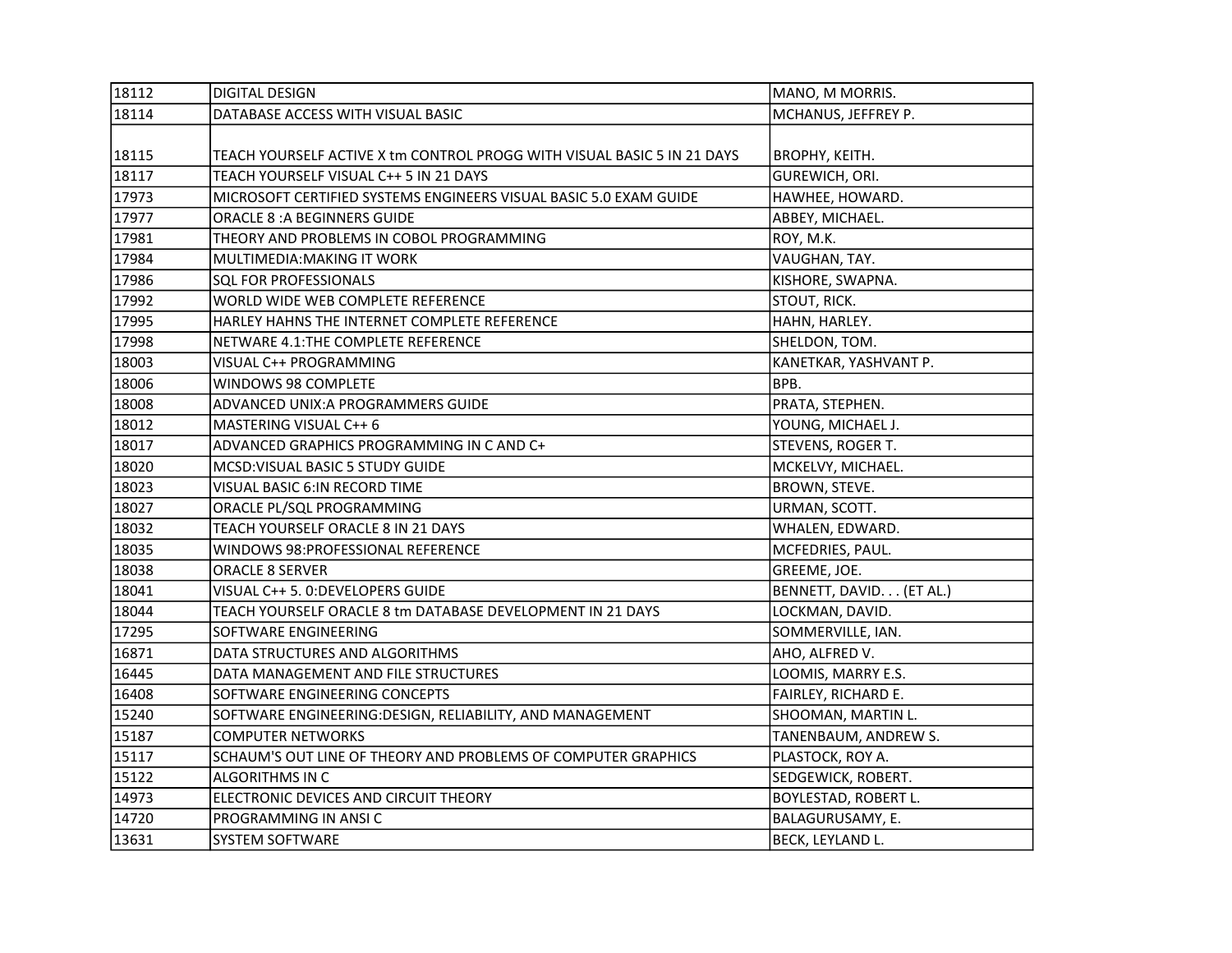| 13525 | <b>COMPUTER GRAPHICS</b>                                           | HEARN, DONALD.         |
|-------|--------------------------------------------------------------------|------------------------|
|       |                                                                    |                        |
| 13547 | GRAPH THEORY WITH APPLICATIONS TO ENGINEERING AND COMPUTER SCIENCE | DEO, NARSINGH.         |
| 13341 | ELEMENTS OF DISCRETE MATHEMATICS                                   | LIU, C.L.              |
| 12859 | <b>CIRCUITS AND NETWORKS: ANALYSIS AND SYNTHESIS</b>               | SUDHAKAR, A.           |
| 12903 | DISCRETE MATHEMATICS FOR COMPUTER SCIENTISTS AND MATHEMATICIANS    | MOTT, JOE L.           |
| 12770 | PROGRAMING LANGUAGE CONCEPTS                                       | GHEZZI, CARLO.         |
| 12238 | OPERATING SYSTEM CONCEPTS                                          | SILBERSCHATZ, ABRAHAM. |
| 12249 | INTRODUCTION TO AUTOMATA THEORY LANGUAGES AND COMPUTATION          | HOPCROFT, JOHN E.      |
| 12096 | <b>COMPUTER NETWORKS</b>                                           | TANENBAUM, ANDREW S.   |
| 11975 | PRINCIPLES OF COMPILER DESIGN                                      | AHO, ALFRED V.         |
| 11121 | SYSTEMS PROGRAMMING                                                | DONOVAN, JOHN J.       |
| 11075 | MICROPROCESSORS AND INTERFACING: PROGRAMMING AND HARDWARE          | HALL, DOUGLAS V.       |
| 10919 | <b>COMPUTER SYSTEM ARCHITECTURE</b>                                | MANO, M MORRIS.        |
| 10933 | DIGITAL LOGIC AND COMPUTER DESIGN                                  | MANO, M MORRIS.        |
| 10800 | PRINCIPLES OF DATABASE SYSTEMS                                     | ULLMAN, JEFFREY D.     |
| 10781 | <b>INFORMATION SYSTEMS FOR MODERN MANAGEMENT</b>                   | MURDICK, ROBERT G.     |
| 10737 | PRINCIPLES OF INTERACTIVE COMPUTER GRAPHICS                        | NEWMAN, WILLIAM M.     |
| 8047  | PROGRAMMING LANGUAGES PARADIGM AND PRACTICE                        | APPLEBY, DORIES.       |
| 5490  | FUNDAMENTALS OF COMPUTER ALGORITHMS                                | HOROWITZ, ELLIS.       |
| 76752 | DISTRIBUTED SYSTEMS CONCEPTS AND DESIGN                            | COULOURIS, GEORGE.     |
| 76754 | <b>EMBEDDED SYSTEMS</b>                                            | DAS, LYLA B.           |
| 76761 | MY SQL                                                             | DUBOIS, PAUL.          |
| 76785 | COMPUTER VISION: A MODERN APPROACH                                 | FORSYTH, DAVID A.      |
| 76798 | INTRODUCTION TO AUTOMATA THEORY LANGUAGES AND COMPUTATION          | HOPCROFT, JOHN E.      |
| 76980 | BAYESIAN REASONING AND MACHINE LEARNING                            | BARBER, DAVID.         |
| 76982 | <b>ADVANCED DATA STRUCTURES</b>                                    | BRASS, PETER.          |
| 76984 | ALGORITHMIC AND HIGH FREQUENCY TRADING                             | CARTEA, ALVARO         |
| 76987 | MEASURING COMPUTER PERFORMANCE:A PRACTIONER'S GUIDE                | LILJA, DAVID J.        |
| 76989 | <b>MORE JAVA GEMS</b>                                              | DEUGO, DWIGHT, ED.     |
| 76990 | <b>MORE JAVA GEMS</b>                                              | DEUGO, DWIGHT, ED.     |
| 76996 | KNOWLEDGE PEPRESENTATION REASONING                                 | GELFOND, MICHAEL.      |
| 76998 | INTRODUCTION TO DISTRIBUTED ALGORITHMS                             | TEL, GERALD.           |
| 76999 | SOFTWARE MODELING DESIGN                                           | GOMAA, HASSON.         |
| 77001 | REAL TIME SOFTWARE DESIGN FOR EMBEDDED SYSTEMS                     | GOMAA, HASSON.         |
| 77002 | THE HAND BOOK OF PERSONAL AREA NETWORKING TECHNOLOGIES             | GRATTON, DEAN ANTHONY. |
| 77004 | PRACTICAL FOUNDATIONS FOR PROGRAMMING LANGUAGES                    | HARPER, ROBERT.        |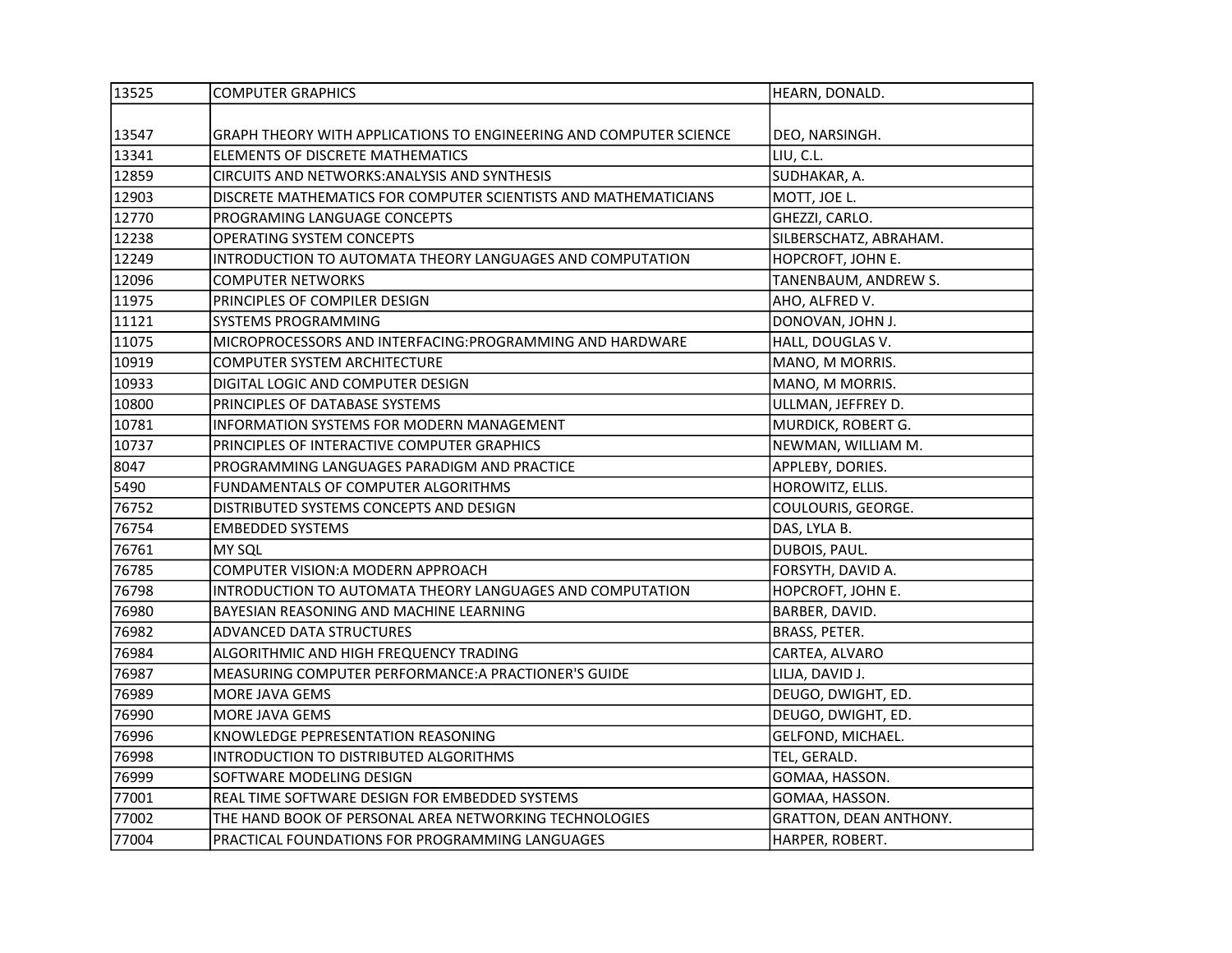| 77005 | MODELING COUNT DATA                                                     | HILBE, JOSEPH M.             |
|-------|-------------------------------------------------------------------------|------------------------------|
| 77008 | ANALYTIC PATTERN MATCHING                                               | JACQUET, PHILLPPE.           |
| 77015 | DISTRIBUTED COMPUTING                                                   | KSHEMKALYAMI, AJAY.D         |
| 77019 | RANDOMIZED ALGORITHMS                                                   | MOTWANI, RAJEEV.             |
| 77024 | NUMERICAL RECIPES IN C++: THE ART OF SCIENTIFIC COMPUTING               | PRESS, WILLIAM H.            |
|       |                                                                         |                              |
| 77039 | INTELLIGENCE ANALYSIS AS DISCOVERY OF EVIDENCE HYPOTHESES AND ARGUMENTS | TECUCI, GHEORGHE.            |
| 77043 | MACHINE LEARNING REFINED                                                | WATT, JEREMY.                |
| 77058 | MONGO DB IN ACTION                                                      | BANKER, KYLE.                |
| 77069 | ANDROID HACKER'S HAND BOOK                                              | DRAKE, JOSHNA J.             |
| 78820 | <b>CLOUD COMPUTING</b>                                                  | SRINIVASAN, A.               |
| 78866 | PRABABILITY STATISTICS AND RANDOM PROCESSES                             | VEERARAJAN, T.               |
| 78883 | MASTERING CLOUD COMPUTING                                               | BUYYA, RAJKUMAR.             |
| 78894 | PROFESSIONAL HADOOP                                                     | ANTONY, BENOY                |
| 78999 | C++: THE COMPLETE REFERENCE                                             | SCHILDT, HERBERT.            |
| 78356 | FUNDAMENTALS OF CLOUD COMPUTING                                         | KANNAMMAL, A.                |
| 76665 | ANSI C PROGRAMMING                                                      | BRONSON, GARY J.             |
| 76671 | OBJECT ORIENTED PROGRAMMING USING C++                                   | FARRELL, JOYCE.              |
| 76676 | PROGRAMMING IN C                                                        | JUNEJA, B.L.                 |
| 76682 | ARTIFICIAL INTELLIGENCE                                                 | KAUSHIK, SAROJ.              |
| 76684 | NETWORK SECURITY AND CRYPTOGRAPHY                                       | MENEZES, BERNARD.            |
| 76691 | MOBILE COMPUTING PRINCIPLES                                             | BFAR, REZA.                  |
| 76702 | HOW TO THINK ABOUT ALGORITHMS                                           | EDMONDS, JEFF                |
| 76703 | MACHINE LEARNING                                                        | FLACH, PETER.                |
| 76705 | C BY EXAMPLE                                                            | KALICHARAN, NOEL.            |
| 76714 | INTRODUCTION TO INFORMATION RETRIVAL                                    | MANNING, CHRISTOPHER D.      |
| 76700 | MEASURING COMPUTER PERFORMANCE:A PRACTIONER'S GUIDE                     | LILJA, DAVID J.              |
| 76710 | COMPUTER PROGRAMMING WITH C++                                           | PIMPARKHEDE, KUNAL.          |
| 76716 | UNDERSTANDING MACHINE LEARNIG                                           | SHALEV SHWARTZ, SHAI.        |
| 76732 | BIG DATA ANALYTICS BEYOND HADOOP                                        | AGNEESWARAN, VIJAY SRINIVAS. |
| 76742 | UNIFIED MODELING LANGUAGE USER GUIDE                                    | BOOCH, GRADY.                |
| 76744 | <b>BIG DATA FUNDAMENTALS</b>                                            | ERL, THOMAS.                 |
| 76748 | SOFTWARE PROJECT MANAGEMENT                                             | SUBRAMANIAN, CHANDRAMOULI.   |
| 76758 | <b>SWIFT FOR PROGRAMMERS</b>                                            | DEITEL, PAUL.                |
| 76764 | THINKING IN C++                                                         | ECKEL, BRUCE.                |
| 76747 | UNIX SYSTEM PROGRAMMING USING C++                                       | CHAN, TERRENCE.              |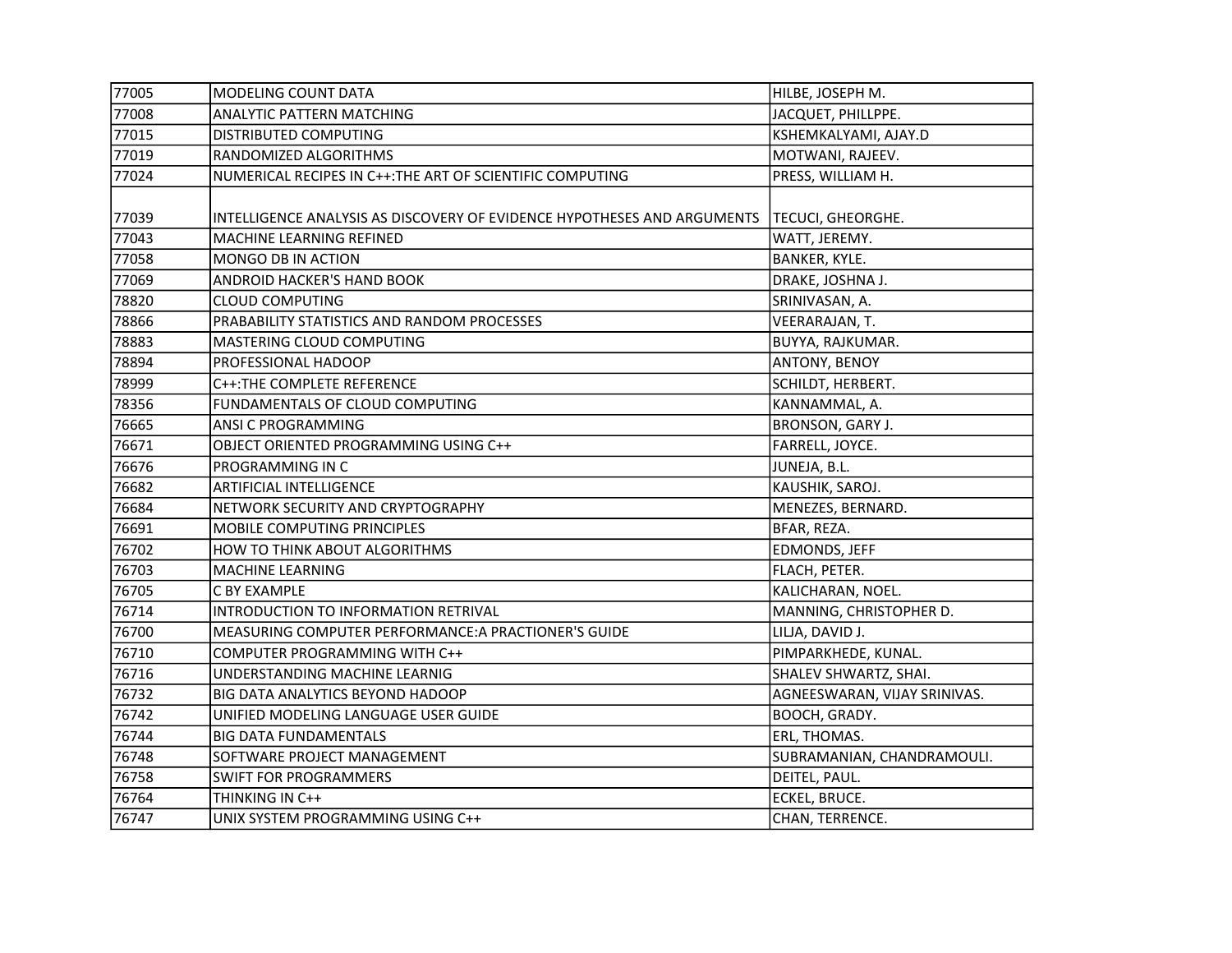| 76773 | DATA BASE SYSTEMS MODELS LANGUAGES DESIGN APPLICATION PROGRAMMING | ELMASRI, RAMEZ.               |
|-------|-------------------------------------------------------------------|-------------------------------|
| 76789 | DIGITAL IMAGE PROCESSING                                          | GONZALEZ, RAFAEL C.           |
| 76806 | <b>CORE JAVA 2:ADVANCED FEATURES</b>                              | HORSTMANN, CAY S.             |
| 76816 | <b>R FOR EVERY ONE</b>                                            | LANDER, JARED P.              |
| 76811 | SOFT COMPUTING AND INTELLIGENT SYSTEMS DESIGN                     | KARRAY, FAKHREDDINE O.        |
| 76815 | SOFTWARE TESTING                                                  | KHURANA, HEMA.                |
| 76821 | <b>DIGITAL DESIGN</b>                                             | MANO, M MORRIS.               |
| 76824 | THE INTERNET OF THINGS                                            | MILLER, MICHAEL.              |
| 76825 | SWIFT IN 24 HOURS SAMS TEACH YOURSELF                             | MILLER, B.J.                  |
| 76827 | SAP IN 24 HOURS SAMS TEACH YOURSELF                               | MISSBACH, MICHAEL.            |
| 76818 | INTRODUCTION TO JAVA PROGRAMMING                                  | LIANG, Y DANIEL.              |
|       |                                                                   |                               |
| 76859 | COMPUTER ORGANIZATION AND ARCHITECTUR:DESIGNING FOR PERFORMANCE   | STALLINGS, WILLIAM.           |
| 76879 | <b>LINUX FIREWALLS</b>                                            | SUEHRING, STEVE.              |
| 76903 | COMPUTER PEDDA BALA SIKSHA                                        | RAVI, PATTAMSETTY.            |
| 76918 | STATISTICS FOR DATA FOR DUMMIES                                   | ANDERSON, ALAN.               |
| 76923 | THE ESSENTIAL R REFERENCE                                         | GARDENER, MARK.               |
| 76892 | <b>VIRTNALIZING HADOOP</b>                                        | TRUJILLO, GEORGE J.           |
| 76907 | DATA SCIENCE AND BIG DATA ANALYTICS                               | <b>EMC EDUCATION SERVICES</b> |
| 76911 | <b>CLOUD COMPUTING</b>                                            | <b>BUYYA, RAJKUMAR</b>        |
| 76927 | <b>BIG DATA FOR DUMMIES</b>                                       | HURWITZ, JUDITH.              |
| 76936 | <b>BIG DATA BIG INNOVATION</b>                                    | STUBBS, EVAN.                 |
| 76937 | <b>BIG DATA BIG INNOVATION</b>                                    | STUBBS, EVAN.                 |
| 76975 | FOUNDATIONS OF DATA EXCHANGE                                      | ARENAS, MARCELO.              |
| 76931 | <b>CLOUD COMPUTING</b>                                            | SAURABH, KUMAR.               |
| 76934 | <b>CLOUD COMPUTING</b>                                            | SHARMA, RISHABH.              |
| 76940 | <b>HADOOP IN ACTION</b>                                           | LAM, CHUCK.                   |
| 76942 | R IN ACTION DATA ANALYSIS AND GRAPHICS WITH R                     | KABACOFF, ROBERT I.           |
| 76961 | NETWORKING INFRASTRUCTURE FOR PERVASIVE COMPUTING                 | SAHA, DEBASHIS.               |
| 76956 | THE ART OF SOFTWARE MODELING                                      | LIEBERMAN, BENJAMIN.          |
| 76963 | <b>BIG CRISIS DATA</b>                                            | CASTILLO, CARLOS.             |
| 76965 | <b>BUILDING HIGH INTEGRITY APPLICATIONS WITH SPARK</b>            | MC CORMICK, JOHN W.           |
| 76967 | SECURE MULTIPARTY COMPUTATION AND SECRET SHARING                  | CRAMER, RONALD.               |
| 76968 | STATISTICAL METHODS FOR RECOMMENDER SYSTEMS                       | AGARWAL, DEEPAK K.            |
| 76969 | TESTING IT: AN OFF-THE SHELF SOFTWARE TESTING PROCESS             | WATKINS, JOHN.                |
| 76971 | WEB DATA MAANGEMENT                                               | ABITEBOUL, SERGE.             |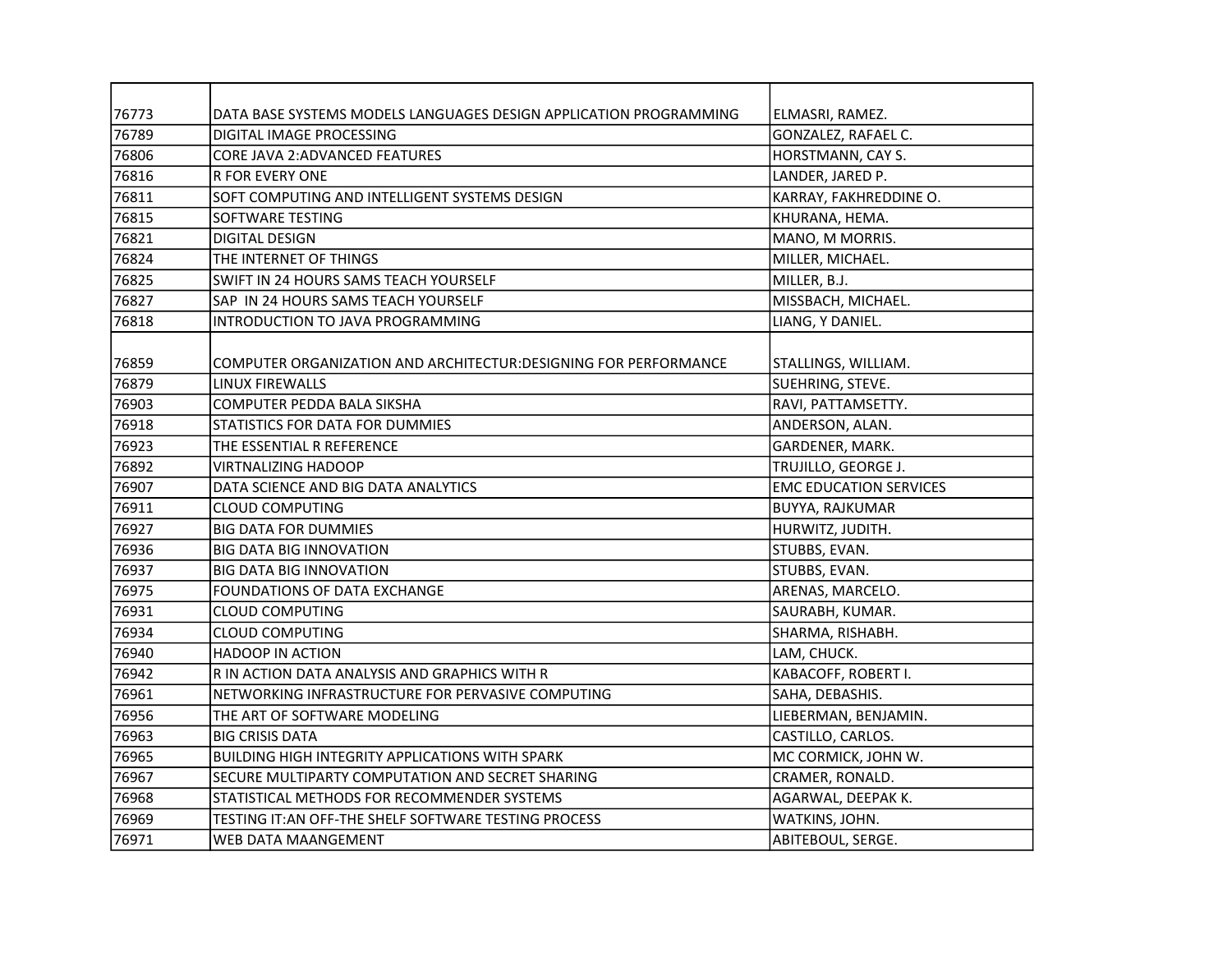| 76972              | INTRODUCTION TO SOFTWARE TESTING                     | AMMANN, PAUL.                    |
|--------------------|------------------------------------------------------|----------------------------------|
| 76974              | PROGRAM LOGICS FOR CERTIFIED COMPILERS               | APPEL, ANDREW.                   |
| 77026              | INTRODUCTION TO INFORMATION RETRIVAL                 | MANNING, CHRISTOPHER D.          |
| 77050              | CLOUD COMPUTING: PRINCIPLES SYSTEMS AND APPLICATIONS | ANTONOPOULOS, NICK.              |
| 77054              | <b>BIG DATA</b>                                      | DT EDITORIAL SERVICES            |
| 77068              | BIG DATA DATA MINING AND MACHINE LEARNING            | DEAN, JARED.                     |
| 77073              | ANDROID PROGRAMMING                                  | HELLMAN, ERIK.                   |
| 77076              | PRO APACHE HADOOP                                    | WADKAR, SAMEER.                  |
| 77079              | MACHINE LEARNING                                     | MUELLER, JOHN PAUL.              |
| 77080              | CORE PYTHON PROGRAMMING                              | NAGESWARA RAO, R.                |
| 77077              | PROFESSIONAL ANDROID 4 APPLICATION DEVELOPMENT       | MEIER RETO.                      |
| 77088              | FUNDAMENTALS OF PROGRAMMING WITH C                   | AROCK, MICHAEL.                  |
| 77091              | <b>BIOINFORMATICS TECHNOLOGIES</b>                   | CHEN, YI-PING PHOEBE., (ED)      |
| 77092              | DISTRIBUTED SYSTEMS                                  | GHOSH, SUKUMAR.                  |
| 77096              | NATURAL LANGUAGE PROCESSING AND TEXT MINING          | KAO, ANNE.                       |
| 77105              | SEMENTICS WITH APPLICATIONS                          | NIELSON, HANNERIIS               |
| 77111              | COMPUTATIONAL INTELLIGENCE                           | RUTKOWSKI, LESZEK.               |
| 77095              | AGILE SOFTWARE ENGINEERING                           | HAZZAN, ORIT.                    |
| 77100              | AN INTRODUCTION TO KNOWLEDGE ENGINEERING             | KENDAL, SIMON.                   |
| 77101              | ARCHITECTING SOFTWARE INTENSIVE SYSTEMS              | LATTANZE, ANTHONY J.             |
| 77114              | COMPILER DESIGN                                      | VENKATESH, R.                    |
| 78045              | <b>BUSINESS ANALYTICS</b>                            | RAJ, SAHIL.                      |
| 78708              | DISTRIBUTED AND CLOUD COMPUTING                      | HWANG, KAI.                      |
| 78730              | SOFTWARE ENGINEERING: A PRACTITIONER'S APPROACH      | PRESSMAN, ROGER S.               |
| 78746              | DATA COMMUNICATION AND NETWORKS                      | TRIVEDI, BHUSHAN.                |
| 78762              | COMPUTER FUNDAMENTALS AND PROGRAMMING IN C           | THAREJA, REEMA.                  |
|                    |                                                      |                                  |
|                    | <b>Complimentary Copies</b>                          |                                  |
| Access_No          | <b>BookName</b>                                      | <b>Author</b>                    |
| CS-DL1             | Visual programming                                   | J.Avanija                        |
| <b>CS-DL 1.1</b>   | <b>Visual Programming</b>                            | J.Avanija                        |
| CS-DL <sub>2</sub> | Advanced unix Programming                            | N.B.Venkateswarlu                |
| $CS-DL-3$          | <b>Environmental Engineering</b>                     | P.venugopala Rao                 |
| CS-DL-4            | <b>Operating Systems</b>                             | P.Balakrishna Prasad             |
| $CS-DL-5$          | Data communication and computer networks             | Brijendrasingh                   |
| CS-DL-6            | computer system organisation & Architecture          | John D.Carpinelli                |
| CS-DL-7            | TCP/IP                                               | Doughas E.Comer, David L.Stevens |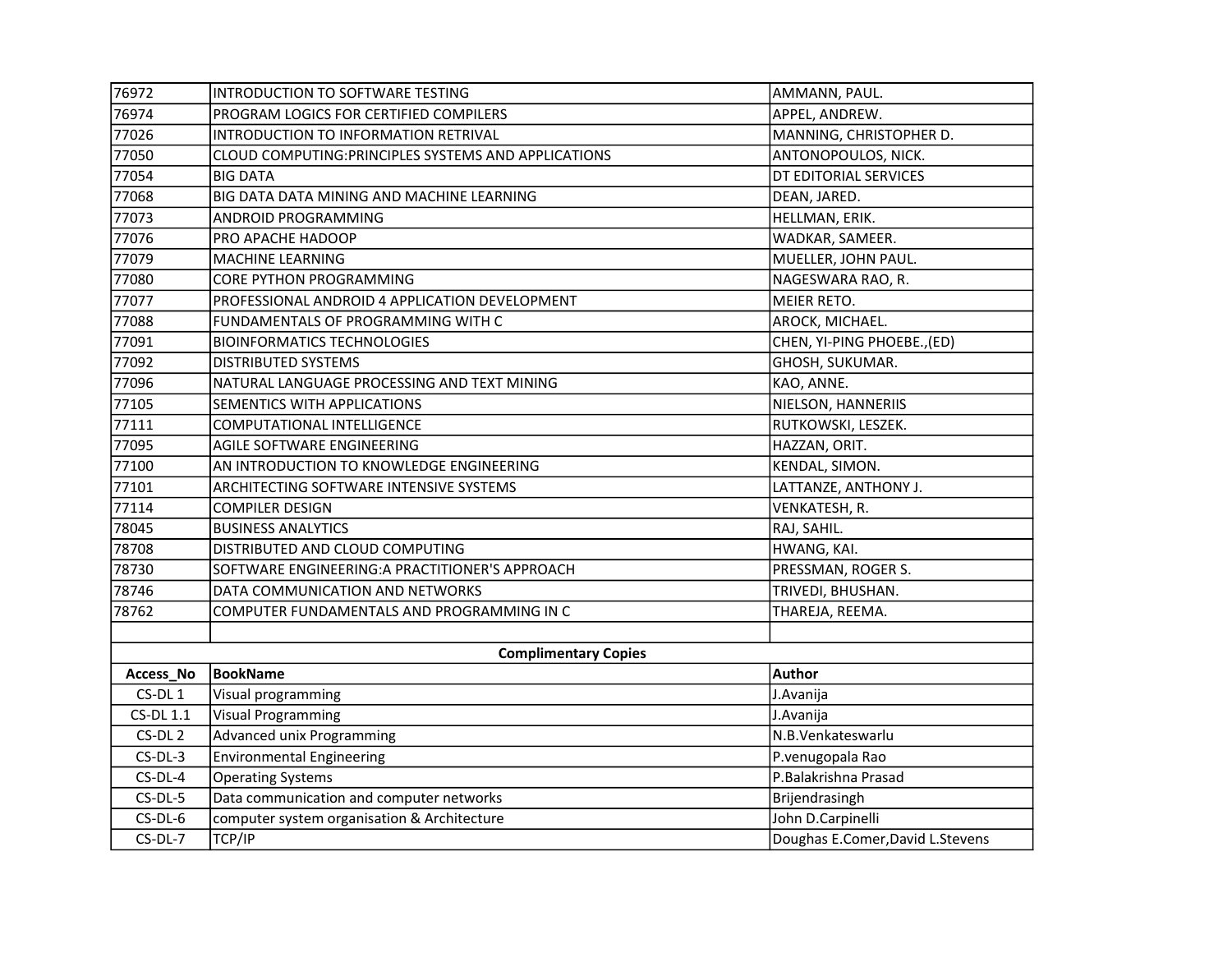| CS-DL-8    | Neural Networks                          | Syed Mahmood Rahmatullah                |
|------------|------------------------------------------|-----------------------------------------|
| CS-DL-9    | TCP/IP                                   | Doughas E.Comer, David L.Stevens        |
| $CS-DL-10$ | Distributed operating systems            | Pradeep K Sinha                         |
| $CS-DL-11$ | Algorithms                               | Richard Johnsonbaugh, Marcus schaefer   |
| $CS-DL-12$ | Algorithms                               | Richard Johnsonbaugh, Marcus schaefer   |
| $CS-DL-13$ | Analysis of algorithms                   | Jeffrey j.mc connell                    |
| $CS-DL-14$ | <b>Programming Languages</b>             | Allen Tucker, Robert Noonan             |
| $CS-DL-15$ | Logic And Computer Design Fundamentals   | M.Morris Mano, Charles R. Kime          |
| $CS-DL-16$ | <b>ITMP</b>                              | Chandra Sekhar Kurve                    |
| $CS-DL-17$ | LDICA Linear and Digital Ic Applications | Syed imtiaz Hussian                     |
| $CS-DL-18$ | E-Commerce                               | Kenneth C.Louden                        |
| $CS-DL-19$ | Java                                     | Subra ganesan, chitra gopal             |
| $CS-DL-20$ | Internet&Email                           | Mr.Finders                              |
| $CS-DL-21$ | Internet & WebTechnologies               | Raj Kamal                               |
| $CS-DL-22$ | Web Technologies                         | Achyut S.Godbole, Atul Konate           |
| $CS-DL-23$ | Database Management Systems              | Rajesh Narang                           |
| $CS-DL-24$ | DataBase Management Systems              | Rama Krishna                            |
| $CS-DL-25$ | Datamanagement and file structures       | Marry E.S Loomis                        |
| $CS-DL-26$ | C++ Programming Design                   | Cohoon&Davidson                         |
| $CS-DL-27$ | Object oriented programming              | Purnachandra sarang                     |
| $CS-DL-28$ | C++ Programming today                    | Barbara Johnston                        |
| $CS-DL-29$ | Fundamentals of computing with C++       | John R.Hubbard                          |
| $CS-DL-30$ | C++, An introduction to programming      | Jesse liberty,jim keogh                 |
| $CS-DL-31$ | Thinking in c++                          | Sunil k.pandey                          |
| $CS-DL-32$ | The Art of C++                           | <b>Herbert Schildt</b>                  |
| $CS-DL-33$ | C++ and object oriented programming      | Debasish jana                           |
| $CS-DL-34$ | C++, DeMystified Aself teaching guide    | Jeff kent                               |
| $CS-DL-35$ | More Exceptional C++                     | herb Sutter                             |
| $CS-DL-36$ | Software Enginnering                     | Waman S jawade wakar                    |
| $CS-DL-37$ | Software Enginnering 6th Edition         | Ian Sommerville                         |
| $CS-DL-38$ | Software Engineering                     | Nasib Singh Gill                        |
| $CS-DL-39$ | Software Engineering                     | Gupta.Chaturvedi                        |
| $CS-DL-40$ | Software Project Management              | Joel Henry                              |
| $CS-DL-41$ | Objecte oriented software engineering    | Timothy c. lethbridge, robert laganiere |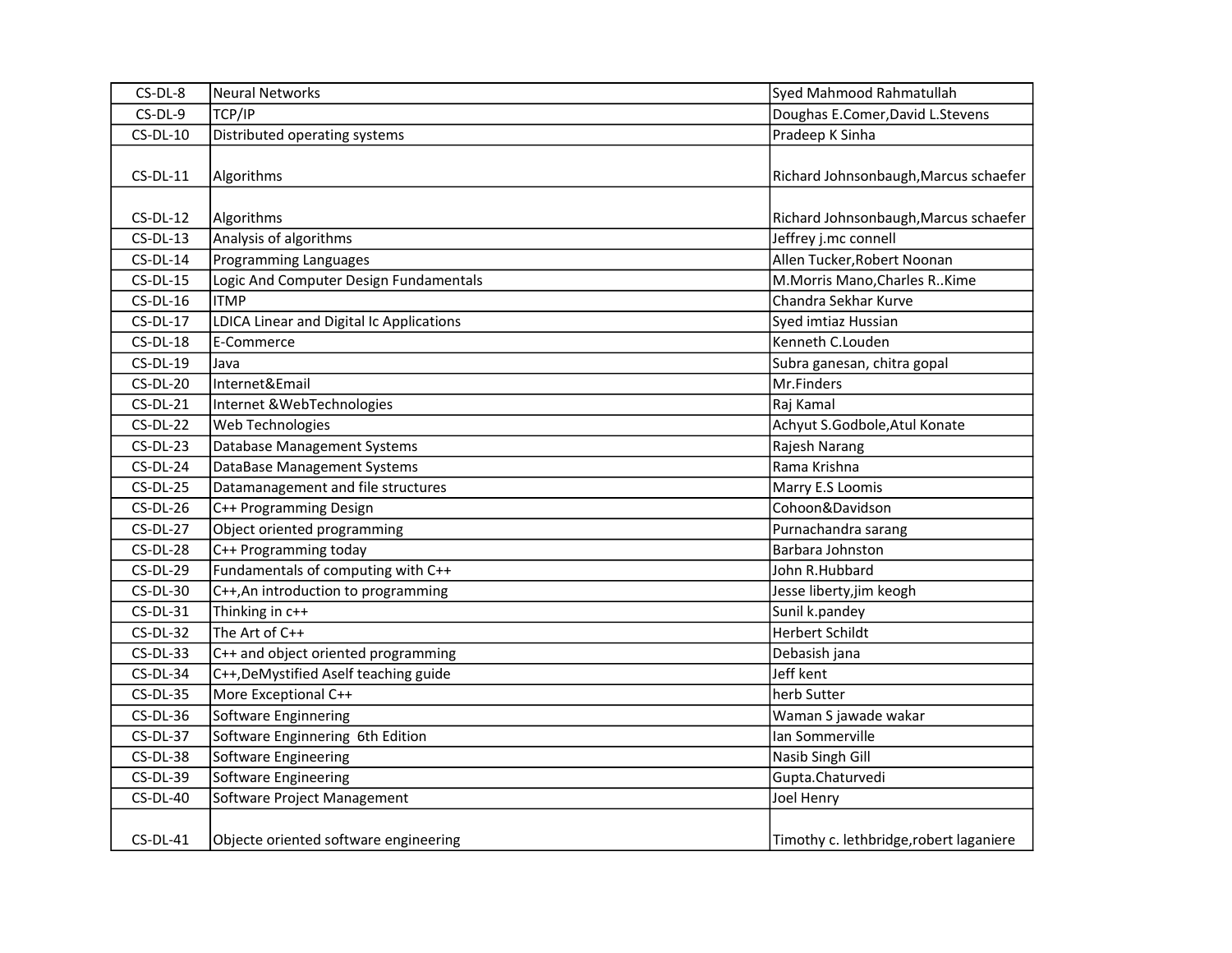| $CS-DL-42$      | Software Project Management                                   | <b>BOB Hughes and mike Cotterell</b>    |
|-----------------|---------------------------------------------------------------|-----------------------------------------|
| $CS-DL-43$      | Software engineering                                          | M raja sekhar, sajid ali khan           |
| $CS-DL-44$      | An Introduction to building the Data Warehouse                | <b>IBM</b>                              |
| $CS-DL-45$      | Data Mining                                                   | Pieter Adriaans, Dolf Zantinge          |
| $CS-DL-46$      | Modern Data warehousing mining and visulization               | George M.Marakas                        |
| $CS-DL-47$      | Discrete structures and graph theory                          | G.bhishmarao                            |
| $CS-DL-48$      | Data structures, algorithms and objected oriented programming | Gregory I.heilman                       |
| $CS-DL-49$      | Datastructures                                                | Seymour Lipschutz                       |
| $CS-DL-50$      | An introduction to datastructures with application            | Jean paul tremlay, paul g.sorensor      |
| $CS-DL-51$      | <b>Object Oriented Analysis</b>                               | Peter Coad, Edward Yourdon              |
| $CS-DL-52$      | Object oriented analysis and design through uml               | T.naga mallika, mohd s.qaseem           |
| $CS-DL-53$      | <b>Realtime UML</b>                                           | <b>Brucepowel douglass</b>              |
| $CS-DL-54$      | Object oriented programming using c++                         | <b>B.Chandra</b>                        |
| $CS-DL-55$      | Art & craft of c                                              | Kamthane,r.b.patel                      |
| $CS-DL-56$      | Gate Papers in CSEGK Publications Pvtltd                      | <b>GK Publications Pvtltd</b>           |
| $CS-DL-57$      | Digital computer Fundamentals                                 | Thomas C.Bartee                         |
| $CS-DL-58$      | Electroinc Devices & circuit Theory                           | Robert L.Boylestad, Louis Nashelsky     |
| <b>CS-DL-59</b> | Data and computer communications                              | <b>William Stallings</b>                |
| $CS-DL-60$      | The Complete Reference Borland C++ Builder                    | Herbert Schildt, GregGuntle             |
| $CS-DL-61$      | Software project management                                   | Bob hughes, mike cottrell               |
| $CS-DL-62$      | Software Engineering concepts                                 | Richard fairly                          |
|                 |                                                               |                                         |
| $CS-DL-63$      | Object oriented software engineering                          | Timothy c. lethbridge, robert laganiere |
| $CS-DL-64$      | Computer Organisation                                         | AP Godse, DA Godse                      |
| $CS-DL-65$      | Data Communication & Networkimg                               | Behrozen A & Foroozen                   |
| $CS-DL-66$      | Software engineering                                          | Sommerville                             |
| $CS-DL-67$      | Digital Logic Design                                          | A.P.Godse, D.A.Godse                    |
| $CS-DL-68$      | <b>IT Work Shop</b>                                           | S.Nagabhushana                          |
|                 |                                                               |                                         |
| $CS-DL-69$      | IT Workshop                                                   | G.N Kodanda Ramaiah, H. Vamsi Krishna   |
| <b>CS-DL-70</b> | Informatio technology inside and outside                      | David cyganski                          |
| $CS-DL-71$      | Information technology and management                         | Turban, mclean, wetherbe                |
| $CS-DL-72$      | Numerical Methods for Scientific and Engineering Computation  | M.K Jain, S.R.K. Iyengar, R.K. Jain     |
| $CS-DL-73$      | Software engineering                                          | K.K.Agarwal and yogesh singh            |
|                 |                                                               | Norman e.fenton, shari lawrence         |
| $CS-DL-74$      | Software metrics                                              | pfleeger                                |
| <b>CS-DL-75</b> | Software Metrics                                              | Norman E.Fenton                         |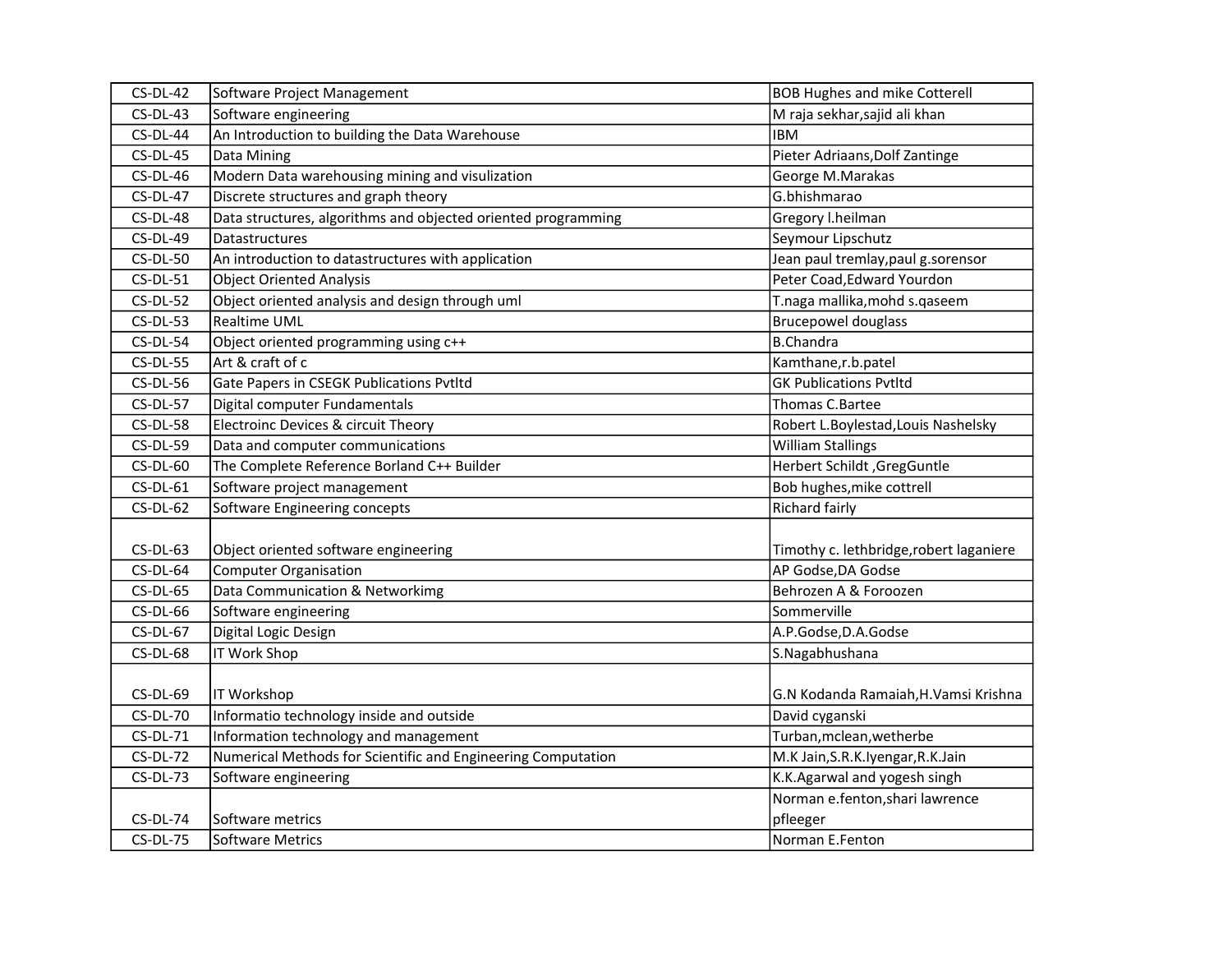| <b>CS-DL-76</b> | Open source web development with LAMP                     | James Lee, Brent ware                |
|-----------------|-----------------------------------------------------------|--------------------------------------|
| <b>CS-DL-77</b> | <b>Systems Programming</b>                                | John J.donlovan                      |
| <b>CS-DL-78</b> | Object oriented systems development                       | Ali bahrmi                           |
|                 |                                                           |                                      |
| <b>CS-DL-79</b> | C++ gui programming with qt 4                             | Jasmin blanchette, mark summerfield  |
| <b>CS-DL-80</b> | Using Microsoft office 2007                               | Ed Bott, Woody Leonhard              |
| $CS-DL-81$      | <b>Grid Computing</b>                                     | D.Jana Kiran                         |
| $CS-DL-82$      | Fundamentals of object oriented design in UML             | Meilir page-jones                    |
| $CS-DL-83$      | Multimedia in Practice                                    | Judith Jeffcoate                     |
| CS-DL-84        | Embedded Linux primer                                     | Christopher Hallinan                 |
| $CS-DL-85$      | Linux Kernel Programming                                  | Michel beck, Harad Bohme             |
| CS-DL-86        | Probability Random Variables and Random Signal Principles | Peyton Z.Peebles, JR                 |
| <b>CS-DL-87</b> | Information Assurance for the Enter[prise                 | Corey Schou, Dan Shoemaker           |
| CS-DL-88        | Human Computer Interaction                                | John M.Corroll                       |
| <b>CS-DL-89</b> | A Document Preparation System LATEX                       | Leslie Lamport                       |
| <b>CS-DL-90</b> | <b>Technical Communication</b>                            | T.V.S Padmaja                        |
| $CS-DL-91$      | <b>NANO</b>                                               | T.Pradeep                            |
| $CS-DL-92$      | Progrmming with 'C'                                       | <b>Byron S Gottfried</b>             |
| $CS-DL-93$      | C-referencal manual                                       | samuel P.Haribison                   |
| $CS-DL-94$      | An embedded software primer                               | David E.simon                        |
| $CS-DL-95$      | Embedded Systems                                          | Rajkamal                             |
| CS-DL-96        | Service Oriented Architecture                             | <b>Thomas Erl</b>                    |
| <b>CS-DL-97</b> | <b>Higher Engineering Mathematics</b>                     | <b>B.V.Ramana</b>                    |
| $CS-DL-98$      | <b>Effective Technical Communication</b>                  | M.Ashraf Rizvi                       |
| <b>CS-DL-99</b> | Discrete mathematics                                      | T veerarajan                         |
| CS-DL-100       | Discrete mathematics and its applications                 | Kenneth h.rosen                      |
|                 |                                                           |                                      |
| CS-DL-101       | Discrete mthematical structures                           | Bernard kolman, robert c.bhishma rao |
| CS-DL-102       | <b>Discerte Mathematics</b>                               | Richard Johnsonbaugh                 |
| CS-DL-103       | Database Management Systems                               | Gerald V.Post                        |
| CS-DL-104       | Data Structures                                           | Seymour Lipschutz                    |
|                 |                                                           |                                      |
| CS-DL-105       | Datastructures using C                                    | Aaron M.tenenbaum, Yedidyah langsam  |
| CS-DL-106       | <b>System Simulation</b>                                  | Geoffrey.Gordon                      |
| CS-DL-107       | Discrete Event System Simulation                          | Jerry Banks, John S.carron           |
| CS-DL-108       | Software Engineering                                      | Sommerville                          |
| CS-DL-109       | Software Engineering                                      | Stephen Schach                       |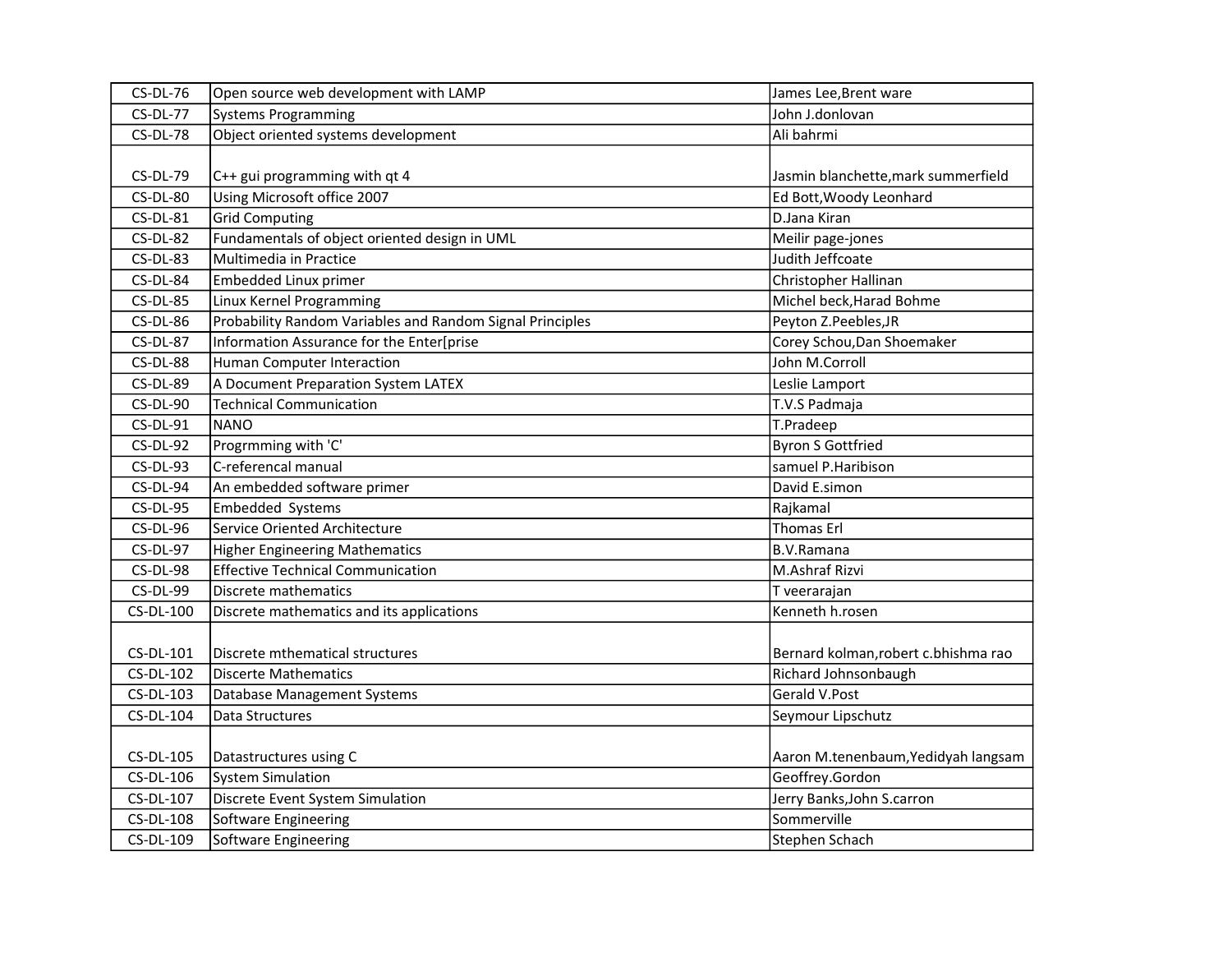| CS-DL-110        | Software Project Management in practice                    | Pankaj Jalote                            |
|------------------|------------------------------------------------------------|------------------------------------------|
| CS-DL-111        | <b>Object Oriented Software Enginnering</b>                | Ivar Jacob, Magnus christeron            |
| CS-DL-112        | Introduction to computers                                  | Peter Norton                             |
|                  |                                                            | Andrew S.Tanenbaum, Albert               |
| CS-DL-113        | Operating Sysytem Design And Implementation                | S.Woodhull                               |
| CS-DL-114        | <b>Operating Systems</b>                                   | Davi's & Rajkumar                        |
| CS-DL-115        | <b>Operating Systems</b>                                   | Achyut s Godbole                         |
| CS-DL-116        | <b>Operating Systems</b>                                   | I.A.Dhotee                               |
| CS-DL-117        | An introduction to operating systems                       | Pramod Chandra, P.Bhatt                  |
| CS-DL-118        | <b>Operating Systems</b>                                   | Ida M.Flynn & Ann McIver Mcttoes         |
| CS-DL-119        | Real Time Computer Control                                 | <b>Stuart Bennett</b>                    |
| CS-DL-120        | Real Time Systems                                          | Rajib Mall                               |
| CS-DL-121        | The Cg tutorial                                            | Randima Fernando, Mark J. Kilgard        |
| <b>CS-DL-122</b> | <b>Basic Electronics and Linear Circutes</b>               | NN.Bhargava, Sc. Gupta                   |
|                  |                                                            | Donald P Leach, Albert Paul              |
| $CS-DL-123$      | <b>Digital Principles and Applications</b>                 | Malvino, Goutam saha                     |
| CS-DL-123.1      | Digitial Principles and Applications                       | Donald P.Leach, Albert Paul Malvino      |
| CS-DL-124        | Micro processors & Interfacing                             | Douglas v Hall                           |
| CS-DL-125        | The object of programming                                  | Walter savitch                           |
| CS-DL-126        | <b>Neural Networks</b>                                     | Simon Haykin                             |
| CS-DL-127        | Introduction to cobol                                      | David M.collopy                          |
| CS-DL-128        | <b>Computer Ethics</b>                                     | Deborah G.Johnson                        |
|                  |                                                            | M.Govindarajan, S.Natarajan, V.S.Senthil |
| CS-DL-129        | <b>Engineering Ethics</b>                                  | kumar                                    |
| CS-DL-130        | Introduction to automata theory, languages and computation | John E.hopcropt                          |
| CS-DL-131        | Modern digital electronics                                 | RP Jain                                  |
| CS-DL-132        | Analysis and Design of integrated Circuties                | David A Hodges                           |
| CS-DL-133        | Intel Microprocessor                                       | Barry B.Brey                             |
| CS-DL-134        | Micro Controllers                                          | Ajay V.Deshmukh                          |
| CS-DL-135        | The 8088 and 8080 Micro processors                         | Walter a. Triebel, Avtar singh           |
| CS-DL-136        | Design with PIC Controllers                                | John B.Peatman                           |
| CS-DL-137        | Programmable logic controllers principles and applications | John w.webb, Ronald A.Reis               |
| CS-DL-138        | Digital Logic and Computer Design                          | <b>M.Marris Mano</b>                     |
| CS-DL-139        | <b>Advanced Computer Architecture</b>                      | Dezso sima, Terence fountain             |
| CS-DL-140        | <b>Electronic Devices and Circutes</b>                     | Jkacob Millman Satyabrata Jit            |
| CS-DL-141        | <b>Structured Computer organiztion</b>                     | Andrew S.Tanenbaum                       |
| CS-DL-142        | <b>Grid Computing</b>                                      | Joshy Joseph Uaig Fellestein             |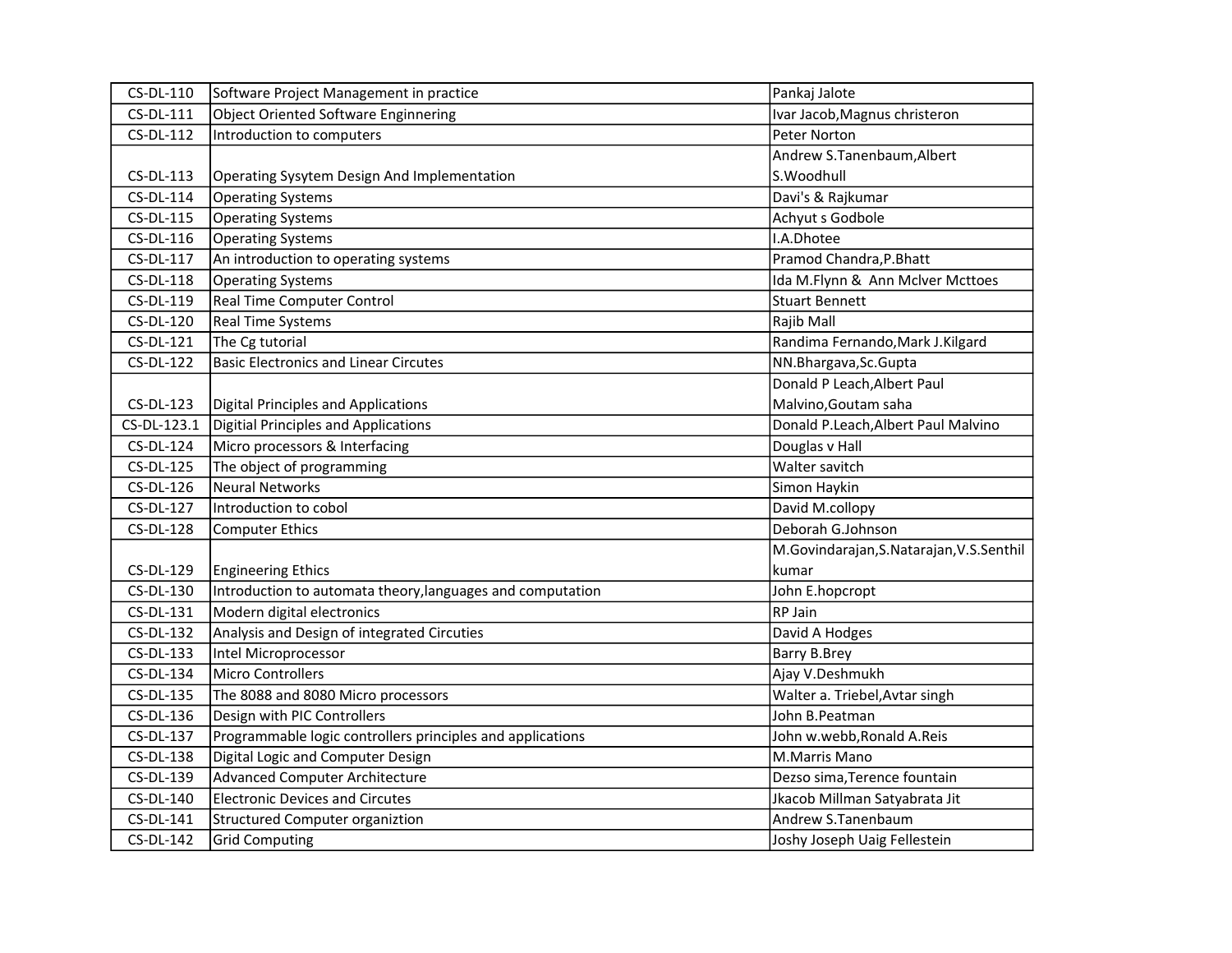| CS-DL-143        | Speech and Language Processing                            | Daniel Jurafsky, James H. Martin      |
|------------------|-----------------------------------------------------------|---------------------------------------|
| CS-DL-144        | Compiler construction principles and pratice              | Kenneth C.Louden                      |
| CS-DL-144.1      | Compiler construction principles and pratice              | Kenneth C.Louden                      |
| CS-DL-145        | <b>Expert Systems</b>                                     | Joseph c.giarratanb, Gary D.Riley     |
| CS-DL-146        | <b>Advanced Computer Architecture</b>                     | KA ParthaSarathy, A.RamaChandran      |
| CS-DL-147        | <b>Neural Networks</b>                                    | T.N.Shankar                           |
| CS-DL-148        | computerscience, A structural programing Approach using C | BehrouzA.Forouzon, Richard Gilberg    |
| CS-DL-149        | <b>Operating Systems</b>                                  | Michael Wolters                       |
| CS-DL-150        | Computer communications and networking technologies       | Michael A.Gallo, William M.Hancock    |
| CS-DL-151        | Principles of information security                        | Thomson                               |
| CS-DL-152        | Data structures and algorithms in java                    | Adam drozdek                          |
|                  |                                                           |                                       |
| CS-DL-153        | Data structures                                           | Richard F.Gilberg, behrouz A.Fourozan |
|                  |                                                           | Gary haggard, john schlipf, sue       |
| CS-DL-154        | Discrete mathematics for computer science                 | whitesides                            |
| <b>CS-DL-155</b> | Discerte Mathematics & its Applications                   | Kenneth H, Rosen                      |
| CS-DL-156        | Numerical Mathematics & Computing                         | Ward Cheney, David Kincaid            |
| CS-DL-157        | Discrete Mathematical Structure                           | Gehrke, DS Malik & MK Sen             |
| CS-DL-158        | Guide to Operating Systems                                | Michael Palmer                        |
| CS-DL-159        | Principles & Implementation of Data WareHousing           | Rajeev Parida                         |
| CS-DL-160        | Concepts of database management                           | Pratt.Adamski                         |
| CS-DL-161        | Data modelling and database design                        | Narayan, S.umanath                    |
| CS-DL-162        | Database systems                                          | PeterRob.carlos coronel               |
| CS-DL-163        | Leadership                                                | Richard L.Daft                        |
| CS-DL-164        | personality Development                                   | Walloce, masters                      |
| CS-DL-165        | Java programming and object oriented systems              | Richard A.johnson                     |
| CS-DL-166        | Java actually                                             | Khalid a.mughal, torill hamre         |
| CS-DL-167        | Introduction to Theory of Computation                     | Michael Sipser                        |
| CS-DL-168        | SAP <sub>R/3</sub>                                        | Dreamtech                             |
| CS-DL-169        | <b>Computer Network</b>                                   | uyless black                          |
| CS-DL-170        | C-How to program                                          | Dietel and Dietel                     |
| CS-DL-171        | Data Structures                                           | T.Sheela Kumar                        |
| CS-DL-172        | <b>Operating Systems</b>                                  | S.Sredharan                           |
| CS-DL-173        | Software Project Management                               | S.A.kelkar                            |
| CS-DL-174        | Engineering A compliler                                   | Keith D.Cooper and Linda Torcozn      |
| CS-DL-175        | Object Oriented Analysis and Design                       | J.Avanija                             |
| CS-DL-176        | Neumerical Methods For scientists and Engineers           | K.Sankara Rao                         |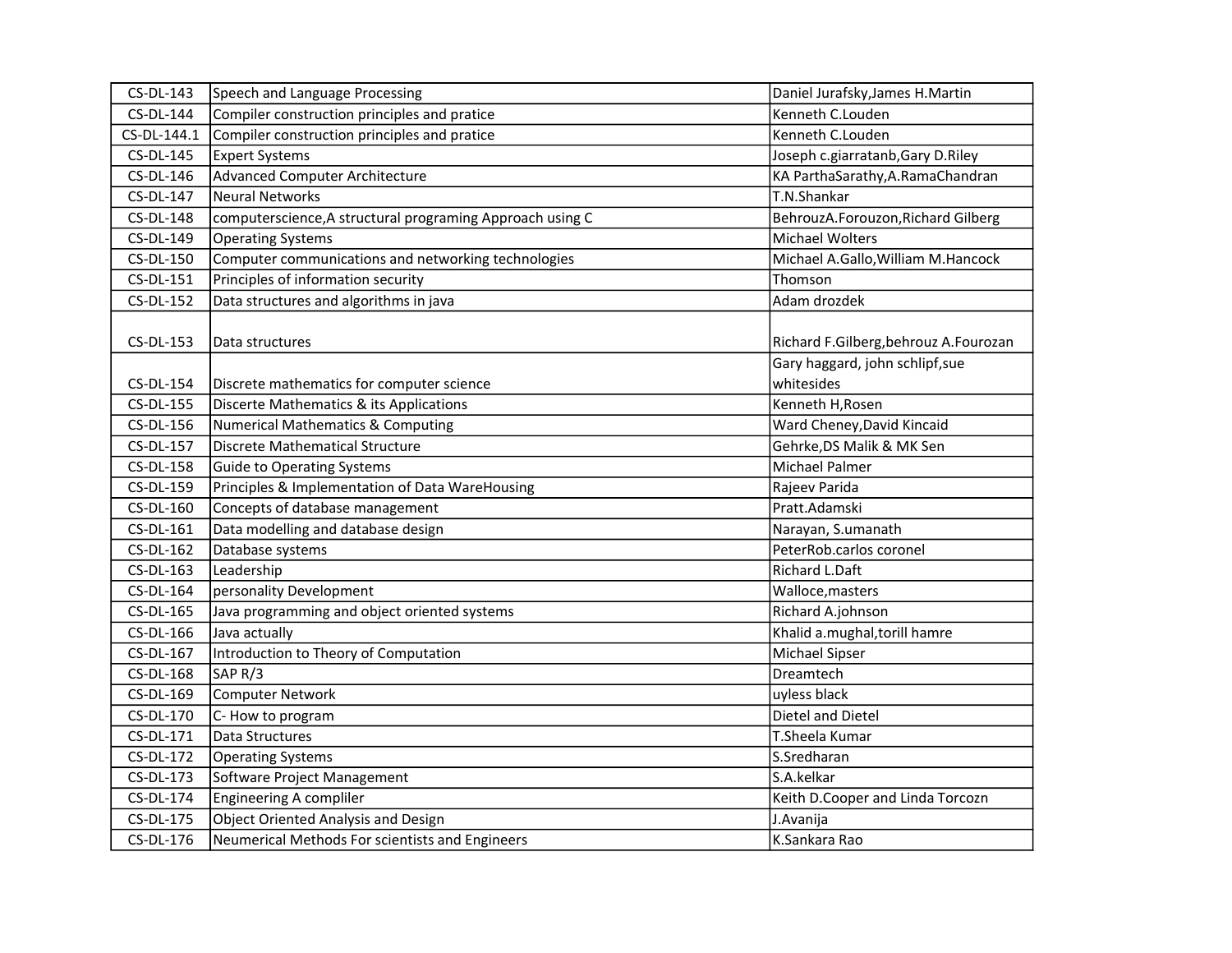| CS-DL-177        | Advanced Computer Architecture                     | Dezso Sima, Terence Fountain      |
|------------------|----------------------------------------------------|-----------------------------------|
| <b>CS-DL-178</b> | Informatin Technology                              | Srikanta patnaik                  |
| CS-DL-179        | Environmental studies                              | Benny Joseph                      |
| CS-DL-179.1      | <b>Environmental Studies</b>                       | Benny Joseph                      |
| CS-DL-180        | Data, Network&Interneet Communications Technology  | Ata Elahi, Mehran Elahi           |
| CS-DL-181        | Artificial Intelligence                            | Elaine Rich Kevin Knight          |
| CS-DL-182        | Introduction to Languages                          | John C Mattin                     |
| CS-DL-183        | Enterprise Resource planningh                      | Ashim Raj singla                  |
| CS-DL-184        | <b>Operating system Security</b>                   | Michael Palmer                    |
| CS-DL-185        | Database security and auditing                     | Hassan A.Afyouni                  |
| CS-DL-186        | The Complete Guide to Lonux System Administration  | Nicholas Wells                    |
| CS-DL-187        | Embedded c programming and atmel avr               | Barnett, o'cull, cox              |
| <b>CS-DL-188</b> | Datastructures using C                             | Sudiptha Mukharjee                |
| CS-DL-189        | Objecte oriented programming in c++                | Robert lafore                     |
| CS-DL-190        | <b>Operating Systems</b>                           | <b>Brain L.Stuart</b>             |
| CS-DL-191        | Web applications using asp.net 2.0                 | Kathleenkolata                    |
| CS-DL-192        | <b>Virtual Machines</b>                            | <b>Ted Simpson</b>                |
| CS-DL-193        | <b>Computer Security</b>                           | Alfred basta wolf halfton         |
| CS-DL-194        | <b>Numerical Methods &amp; Applications</b>        | E. Ward Cheney, David R. Kincaid  |
| CS-DL-195        | TCP/IP                                             | <b>Tittel Chappell</b>            |
| CS-DL-196        | Information security                               | Adicherla mallesh                 |
| CS-DL-197        | DataBase Management Systems                        | Adicherla Mallesh                 |
| CS-DL-198        | Computer Organiztion                               | Adicherla Mallesh                 |
| CS-DL-199        | Compiler Construction                              | Manish kumar Jha                  |
| CS-DL-200        | Ethics in engineering                              | Mike w.martin, roland schinzinger |
| CS-DL-201        | Software engineering                               | Sommerville                       |
| CS-DL-202        | <b>Optical Fiber Communications</b>                | John M.Senior                     |
| CS-DL-203        | Mobile Cellular Tele Communications                | William C.Y.Lee                   |
| CS-DL-204        | Network Security(complete reference)               | Robert Bragg, Mark Rhodes ousley  |
| <b>CS-DL-205</b> | Network Security                                   | Charlie Kaufman                   |
| CS-DL-206        | computer and communication networks                | Nadar F.mir                       |
| <b>CS-DL-207</b> | Data Communications and Network Security           | Houston H.Carr, Chorles A.Snyder  |
| <b>CS-DL-208</b> | Introduction to Data communications and Networking | Wayne Tomasi                      |
| CS-DL-209        | <b>Communication Networks</b>                      | Alberto leon Garcia, Indrawidjaja |
| CS-DL-210        | <b>Quantity Computing</b>                          | Vishal Sakhni                     |
| CS-DL-211        | Software Engineering                               | Pratap K.J Mohapatra              |
| CS-DL-212        | principles of compiler design                      | V.Raghavan                        |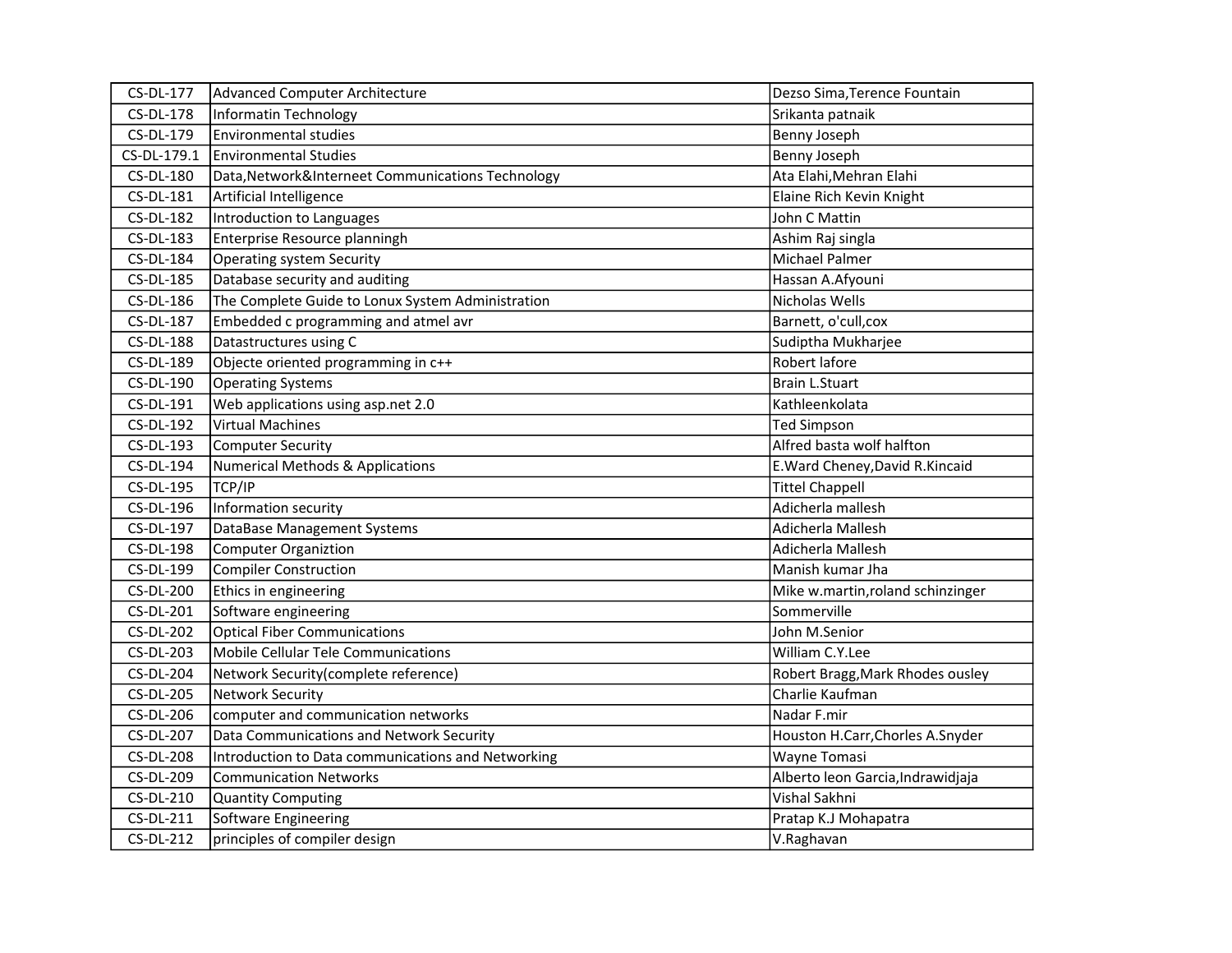| CS-DL-213        | <b>Real Time Systems</b>                   | C.M.Krishna, kang G.Shin                |
|------------------|--------------------------------------------|-----------------------------------------|
| CS-DL-214        | Introduction to materials management       | J.R.Tony Arnold, Stephen N.Chpman       |
| CS-DL-215        | <b>Beautiful Testing</b>                   | Tim riley and Adam Gowher               |
|                  |                                            | Bhavanari satyanarayana, kuncham        |
| CS-DL-216        | Discrete mthematics and graph theory       | syam prasad                             |
| <b>CS-DL-217</b> | Essential action script 3.0                | Colin Mock                              |
| <b>CS-DL-218</b> | <b>Mobile Computing</b>                    | Raj Kamal                               |
| CS-DL-219        | Software Development                       | Dan Pilone and Russ Miles               |
| CS-DL-220        | 8051 Microcontroller                       | Subrata Ghoshal                         |
| CS-DL-221        | Cprogramming                               | Ashok n                                 |
| <b>CS-DL-222</b> | Learn OOP in JAVA                          | NB Venkateswarulu, EV Prasad            |
| CS-DL-223        | Wirless & Mobile Security                  | Pallapa Venkatarama, Satish Babu        |
| <b>CS-DL-224</b> | TCP/IP                                     | Behrozen A & Foroozen                   |
| <b>CS-DL-225</b> | Database security and auditing             | Hassan A.Afyouni                        |
| CS-DL-226        | C programming                              | Steven holzner                          |
| <b>CS-DL-227</b> | OOP with C++                               | E. Balaguruswamy                        |
| <b>CS-DL-228</b> | Web Programming                            | Chris bates                             |
| CS-DL-229        | Data Mining                                | Margaret H.Dunham                       |
| CS-DL-230        | Compiler design                            | Gajendra sharma                         |
| CS-DL-231        | Programming in PASCAL                      | KR Venugopal, CM maya                   |
| <b>CS-DL-232</b> | An introduction to database sysytems       | C.j Date                                |
| CS-DL-233        | Computer programming in PASCAL             | David Lightfoot                         |
| CS-DL-234        | Java programming                           | Galgotia                                |
| Access_No        | <b>Title</b>                               | <b>Authors</b>                          |
|                  | <b>WPF 4.5</b>                             | <b>ADAM NATHAN</b>                      |
|                  |                                            | george coulouries, jean dollimore, tim  |
|                  | Distributed systems                        | kindberg                                |
|                  |                                            | erich gamma, richard helm, ralph        |
|                  | Design patterns                            | johnson, john vlissides                 |
|                  | Electronic commerce                        | ravi kalakota, andrew B. whinston       |
|                  |                                            | alexlewis, tom pacyk, David Ross, randy |
|                  | Microsoft lync server 2013                 | wintle                                  |
|                  |                                            |                                         |
|                  | Statics for the behavioral sciences        | frederick J Gravetter, larry B. wallnau |
|                  | <b>Operations Research AN Introduction</b> | Hamdy A.taha                            |
|                  |                                            | Erich gamma, richard helm, ralph        |
|                  | <b>Design Patterns</b>                     | johnson, john vlissides                 |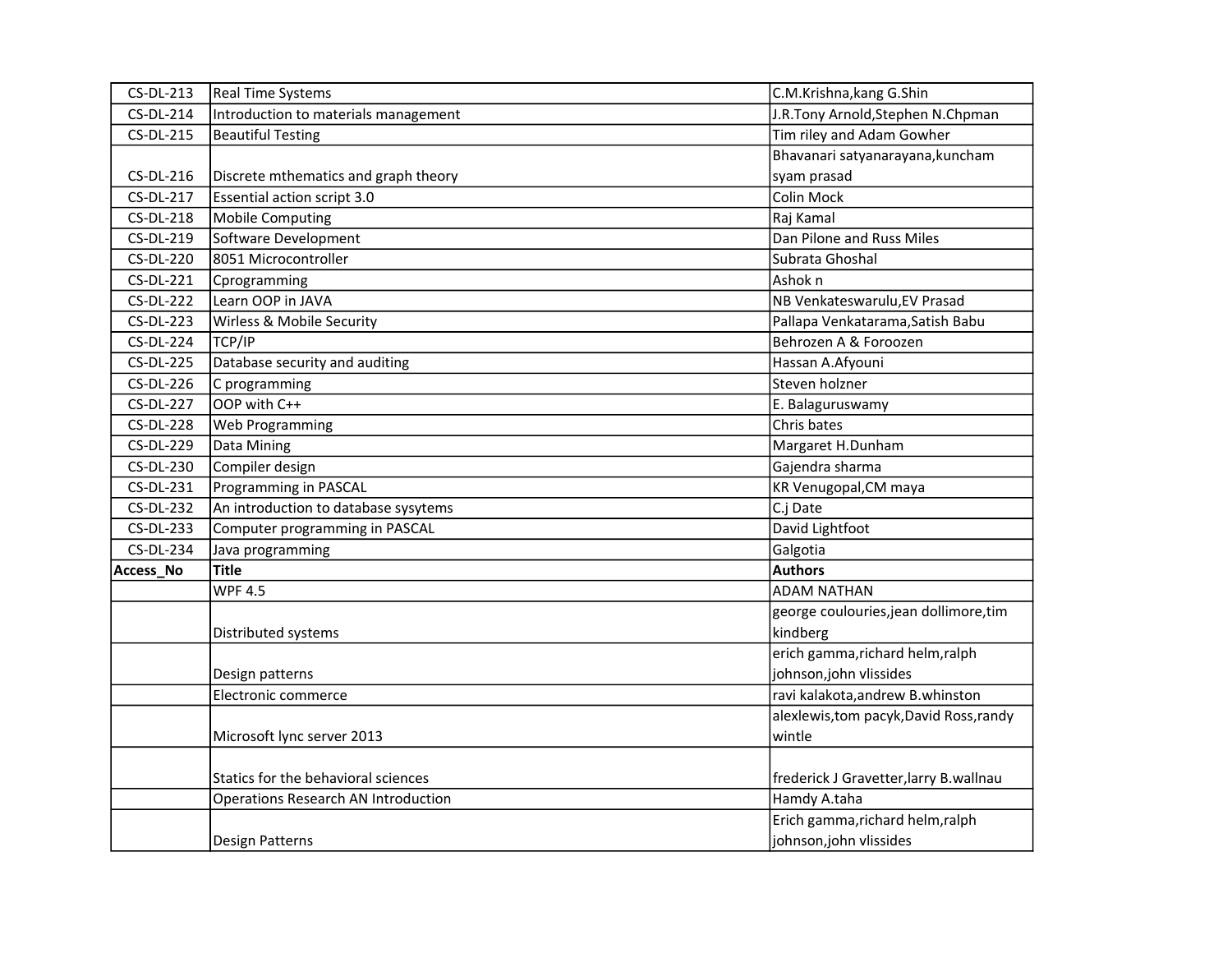| Computer Networking and the Internet                           | Fred halsall , Lingana gouda kulkarni   |
|----------------------------------------------------------------|-----------------------------------------|
|                                                                |                                         |
| Approaching Quantum Computing                                  | Dan c.marinescu, gabriela m.marinescu   |
| Digital Design principles and practices                        | John F.wakerly                          |
| programming in c++                                             | Asok N.kamhane                          |
| How to solve by computer                                       | R.G.Dromey                              |
| understanding the theory & design of organizations             | Richard L.daft                          |
|                                                                |                                         |
| software project management                                    | Subramanian Chandramouli, saikat dutt   |
| compter graphics and multimedia                                |                                         |
| Computer systems architecture                                  | Rob WILLIAMS                            |
| Multimedia in practice                                         | Judith jeffcoate                        |
| Advanced Digital Logic Design                                  | Sunggu lee                              |
| Ansi c proggramming                                            | Gary J.bronson                          |
| A workbook on C++                                              | sumit mittu                             |
|                                                                | fred long, dhruv mohindra, robert       |
| The cert Oracle secure goding standard for java                | c.seacord                               |
| statics & dynamics                                             | R.C.HIBBELER                            |
| Distributed Database systems                                   | M.tamer ozsu, Patrick valduriez         |
| <b>IELTS</b>                                                   | Chris gough, susan hutchison            |
|                                                                | JOE L.MOTT, ABRAHAM KANDEL              |
| Discrete Mathematics for Computer Scientists and Mathmaticians | <b>,THEODORE P.BAKER</b>                |
| SOFTWARE ENGINEERING                                           | <b>UGRASEN SUMAN</b>                    |
| SOFTWAERE ENGIUNNERING CONCEPTS AND PRACTICES                  | <b>UGRASEN SUMAN</b>                    |
| Data structures using c                                        | A.K.SHARMA                              |
|                                                                | Donald D.hearn, m.pauline baker, warren |
| Computer graphics with Open GL                                 | carithers                               |
| computer system architecture                                   | M.morris Mano, Rajib Mall               |
| <b>Computer security Fundamentals</b>                          | <b>Chuck Easttom</b>                    |
| the X86 microprocessors 8086                                   | Lyla B.das                              |
|                                                                | ALAN DIX, JANET FINLAY, GREGORY         |
| Humman-computer interaction                                    | d.ABOWD                                 |
|                                                                | Ashok n.kamthane, amit ashok            |
| Programming in c                                               | kamthane                                |
| Automata theory Formal Langugaes and computation               | shyamalendu kandar                      |
| java in 24 hours                                               | rogers cadenhead                        |
| sharepoint @ 2013 on demand                                    | steve johnson , perspection.            |